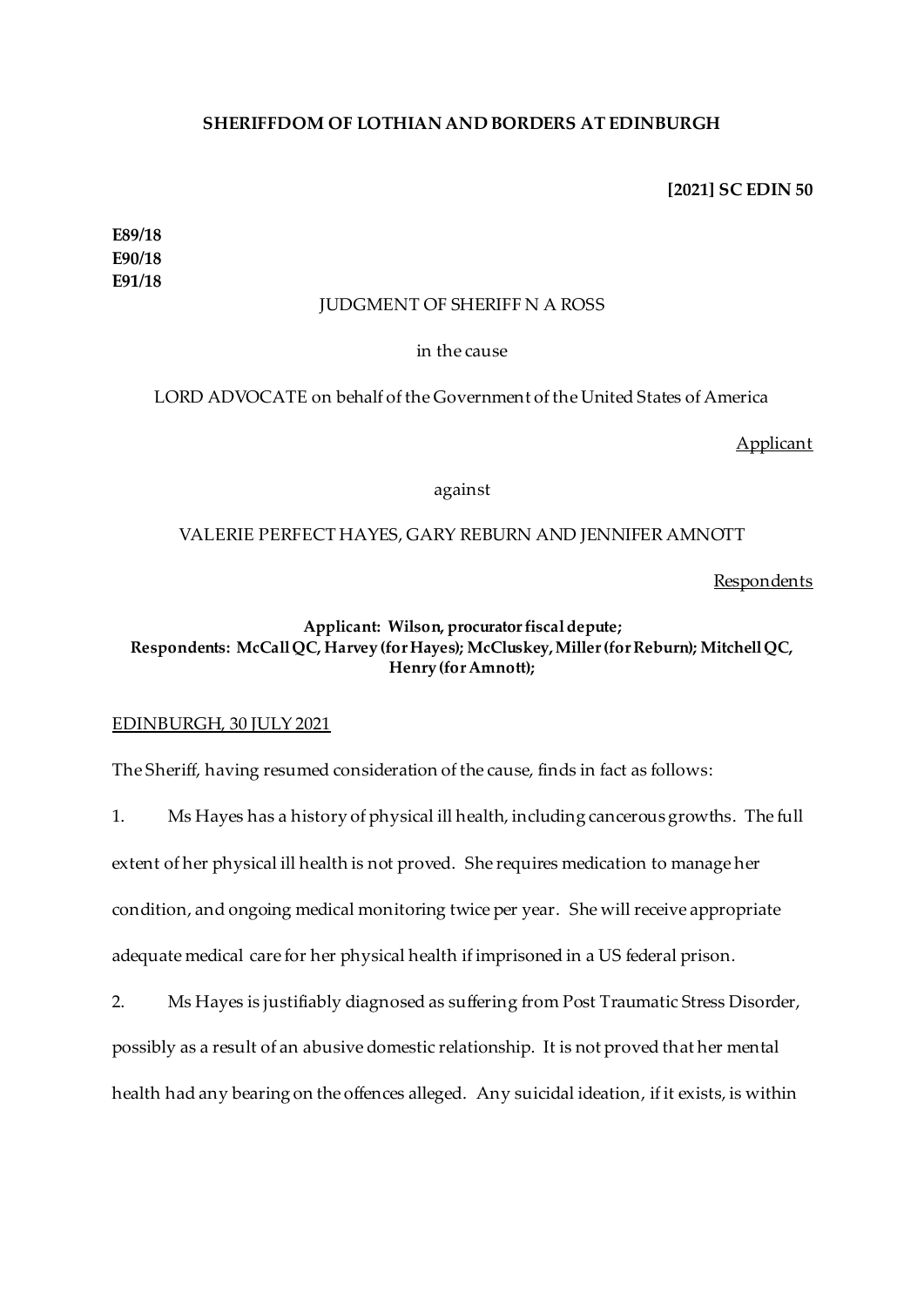her voluntary control. She would receive appropriate treatment for her mental health in a US federal prison.

3. Ms Hayes has four children, three of whom reside in Scotland in foster care. They are flourishing socially and academically, and are likely to continue to do so in the event of her extradition. They do not depend on Ms Hayes for their care. They have a family life with their present foster carers. They are settled in Scotland. The eldest child is independent and lives in the USA.

4. Mr Reburn has no history of involvement with criminality. There are adequate safeguards to protect Mr Reburn's safety and wellbeing, and that of the other respondents, while serving a sentence in the US federal prison system. These safeguards include policies, security designations and physical living conditions.

5. None of the respondents has health problems which would not be adequately and appropriately treated within a US federal prison. They will receive adequate and appropriate medication, treatment and monitoring for their present medical conditions.

6. There is no undue risk of sexual assault by staff against any of the respondents in a US federal prison. The US authorities regard such behaviours as criminal and take reasonable precautions against such assaults. They robustly prosecute offenders where there is sufficient evidence.

7. The US federal prison system now provides adequate care and precautions in relation to the transmission and treatment of Covid-19. None of the respondents will be placed at undue risk from Covid-19 in a US federal prison.

8. The mandatory life sentences faced by all the respondents in the event of their conviction on the extradition offences are not grossly disproportionate to the crimes alleged.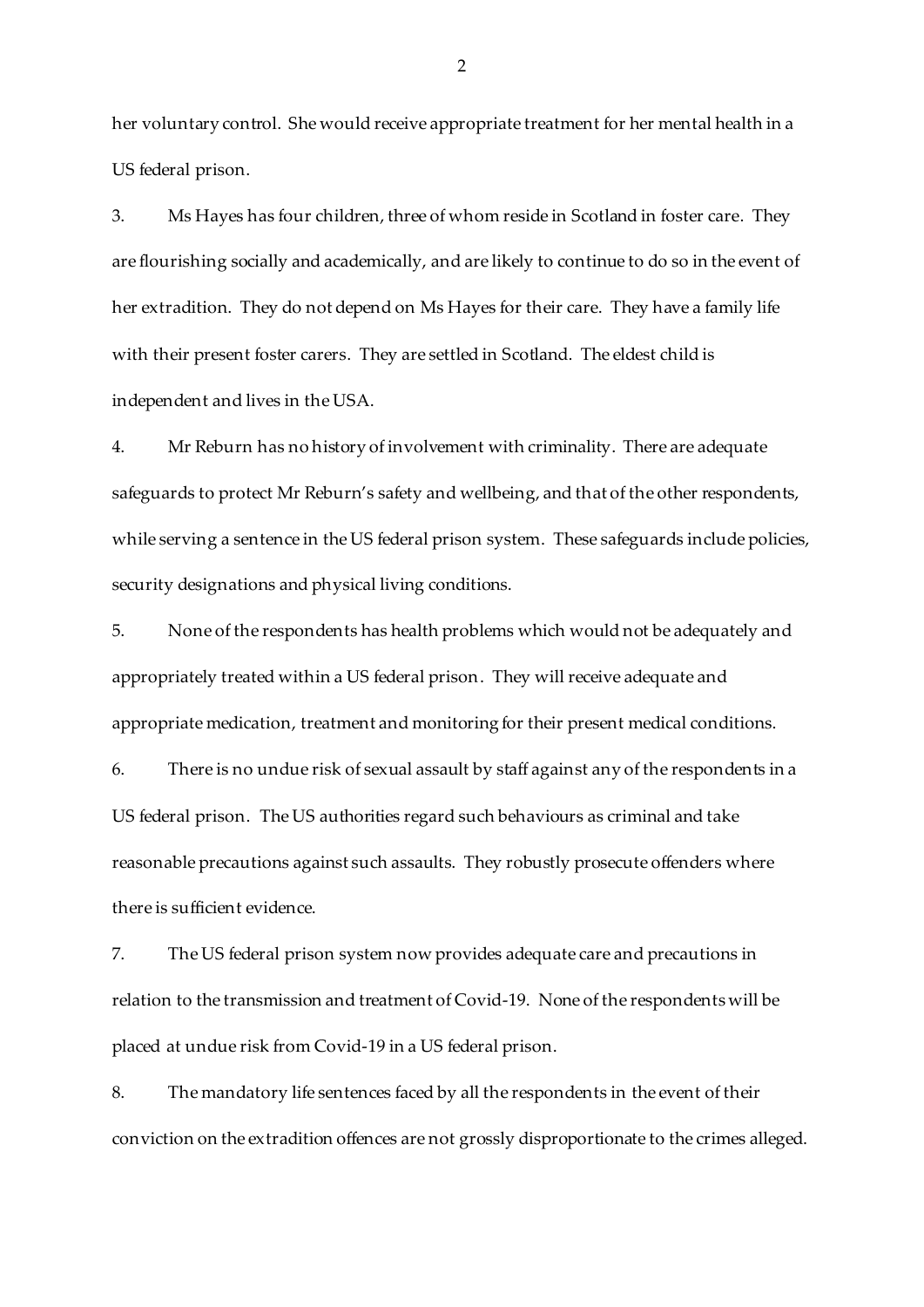9. Any federal inmate serving a mandatory life sentence is able to apply to a court for compassionate release. They are able to apply for the exercise of executive clemency. They are able to do so on more than one occasion during their incarceration. The applicant has formal procedures to respond to and progress such applications. There have been successful applications in recent years.

10. The criteria for granting compassionate release are regulated by statute and case law precedent, which are publicly available. It is a judicial process.

11. The respondents would be able to apply for a reduction of any mandatory life sentence they may receive in the US, by way of compassionate release or by executive clemency. Such remedies would be de facto and de jure available to them. Such mandatory life sentences are not irreducible.

12. It is not possible to predict within which prisons in the US federal system the respondents are likely to be incarcerated. These institutions are distributed throughout the USA.

13. Conditions within the US federal prison system are challenging but the safety of each of the respondents would be adequately protected commensurate with a prison environment. That system takes proportionate and adequate steps to protect inmates against violence by other inmates, and against sexual assault by staff.

Finds in fact and law that:

1. The requirements of section 78 of the 2003 Act are satisfied.

2. No bars to extradition under s79 of the 2003 Act apply to the respondents. In particular, the mandatory life sentences faced on count 2 are not irreducible or shown to be grossly disproportionate.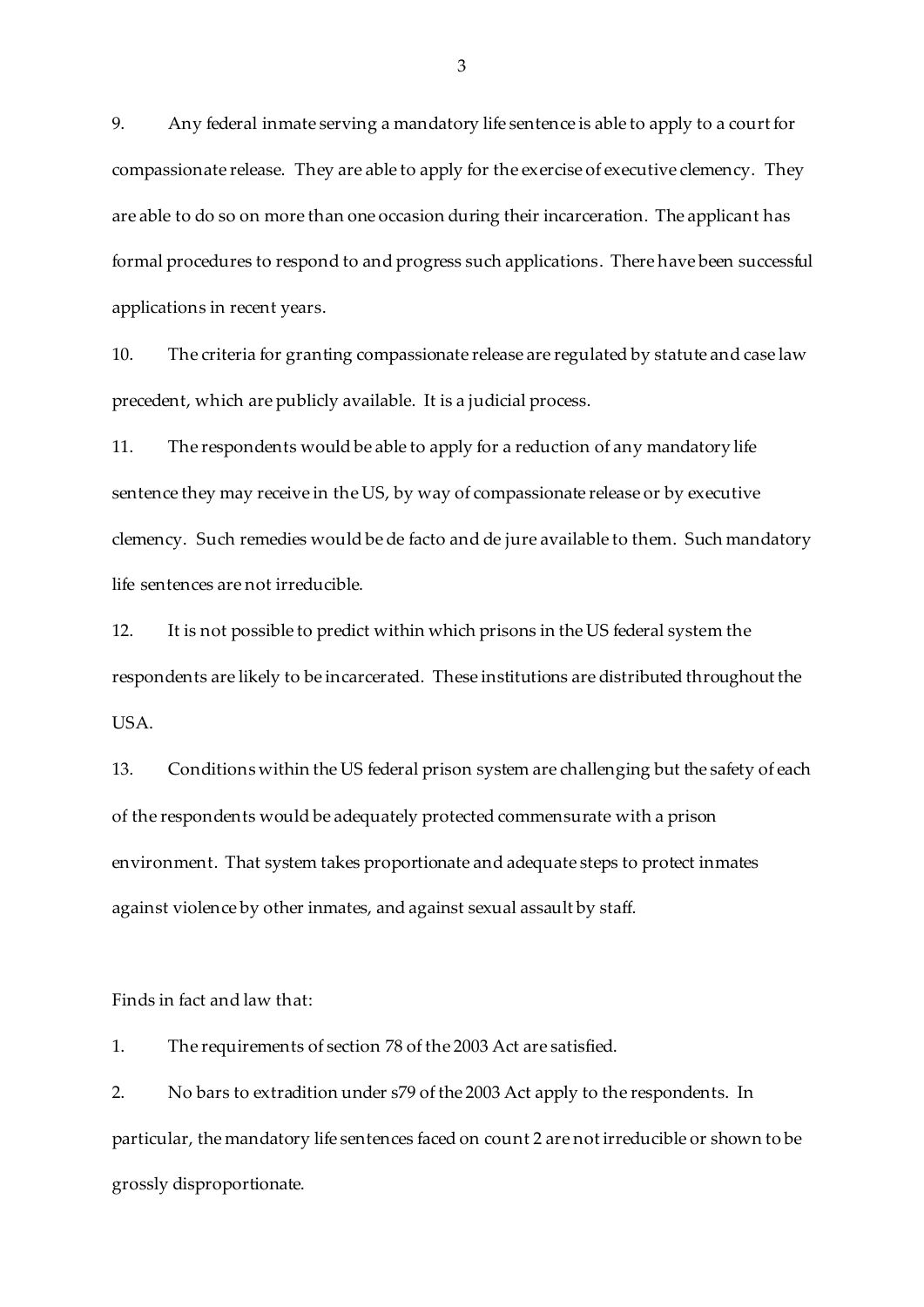3. The extradition of each of the respondents would be compatible with their Convention rights within the meaning of the Human Rights Act 1998. It would not be unjust or oppressive to extradite any of the respondents by reason of their physical or mental condition.

## **NOTE**

[1] The Government of the United States of America (the "applicant") requests the extradition of Valerie Perfect Hayes, Gary Blake Reburn and Jennifer Amnott (together, the "respondents") from the United Kingdom, by reference to mutual treaty obligations. The request is governed by the Extradition Act 2003 (the "2003 Act"). The USA is designated as a Category 2 territory under the 2003 Act. The respondents are resident in Scotland. On 21 February 2019 the Scottish Ministers certified that this request is valid and made in the approved way.

### **Background to request/the alleged crimes**

[2] The request is made on the basis of warrants dated 16 January 2019 issued by the US District Court for the Western District of Virginia. These warrants remain valid and are based on criminal complaints against the respondents which include: Count 1: Conspiracy to commit kidnapping involving children; Count 2: Conspiracy to kill witnesses with intent to prevent communication to a Federal law enforcement officer; Count 3: Kidnapping; Counts 4 to 8: Attempted kidnapping of a child (relating to five individual children); Counts 9 to 12: Attempted killing of witnesses (relating to four individual parents) with intent to prevent communication to a Federal law enforcement officer; Counts 13 to 24; Brandishing a firearm during commission of a crime of violence. The applicant undertakes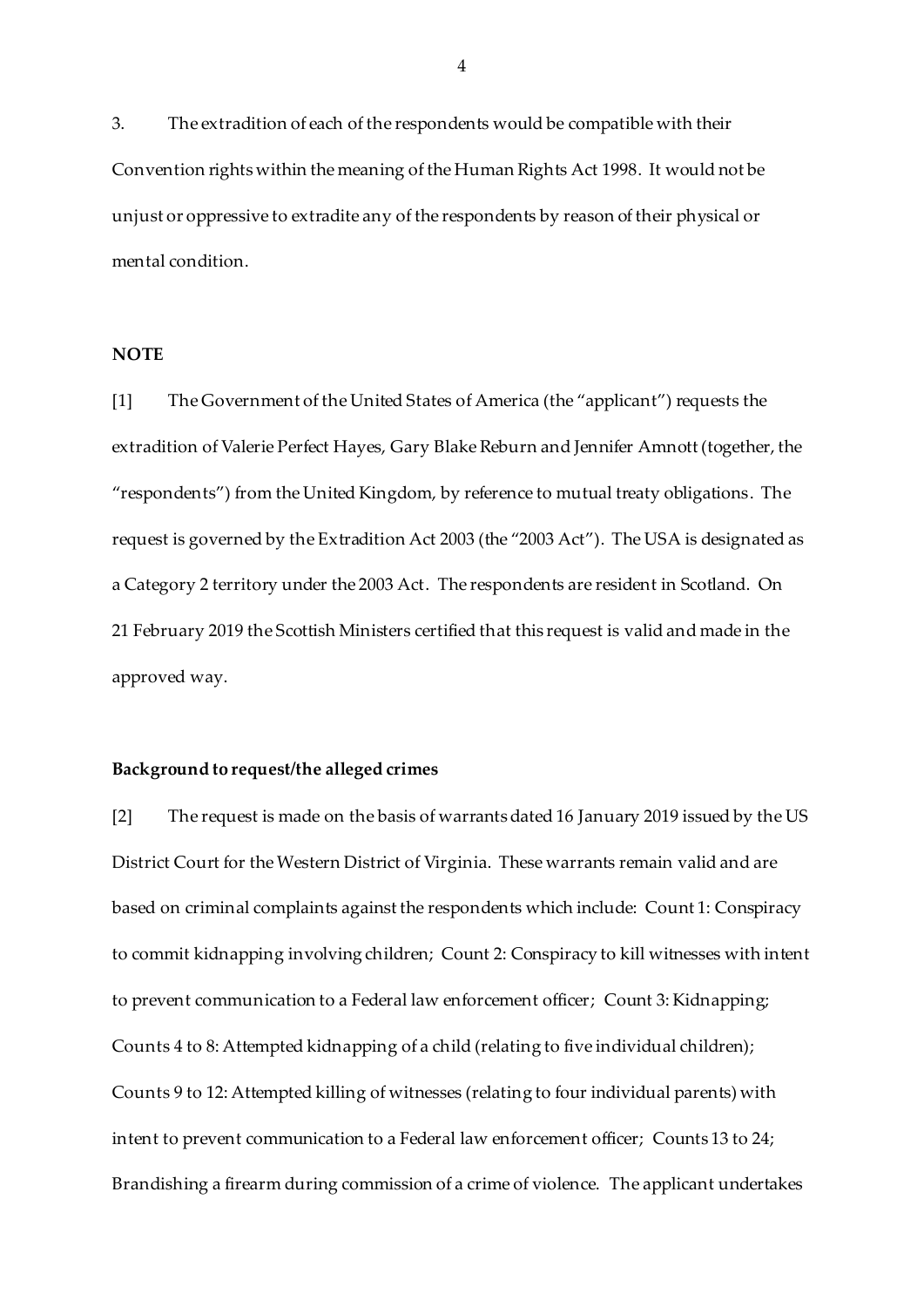(Kavanaugh letter of 26 October 2020) that the applicant will not proceed with prosecution on counts 13 to 20, owing to recent developments in US law.

[3] The application is supported by an affidavit dated 18 January 2019 by Christopher R. Kavanaugh, Assistant US Attorney, sworn before a US magistrate judge. He sets out the allegations against the three respondents, and further detail is given in a supporting criminal complaint. The respondents are alleged to have formed a criminal conspiracy between March 2018 and July 2018 to abduct two young children from a family in Virginia, and a further three children from another family in Virginia. In both cases the abduction was intended to include armed home invasion and murder of the biological parents.

[4] The application alleges that the respondent Amnott and her husband ("Frank Amnott") met Hayes in 2015. They became close friends. The couple had several failed pregnancies and were desperate to start a family. Hayes told them that she had secured a child for them to adopt. She also told them that she was carrying the child herself, but had lost it following an assault, and then later that she had three of her own children who had been captured and were living in the custody of two families in West Virginia. She told them that if they helped her recover them, they could keep one of those families' other children. The three then enlisted the help of the respondent Reburn, who was Hayes' then boyfriend. The respondents and Frank Amnott formed a plan, described in detail, to involve extensive surveillance of the houses, picking children's names, preparation of transport and firearms, armed entry at an opportune time, securing the children and subsequent murder of the parents by shooting them in the head. They put the plan into action and carried out various preparations.

[5] The application alleges that on 29 July 2018 the group approached the house of the first family. They surreptitiously entered it while the family were at church, and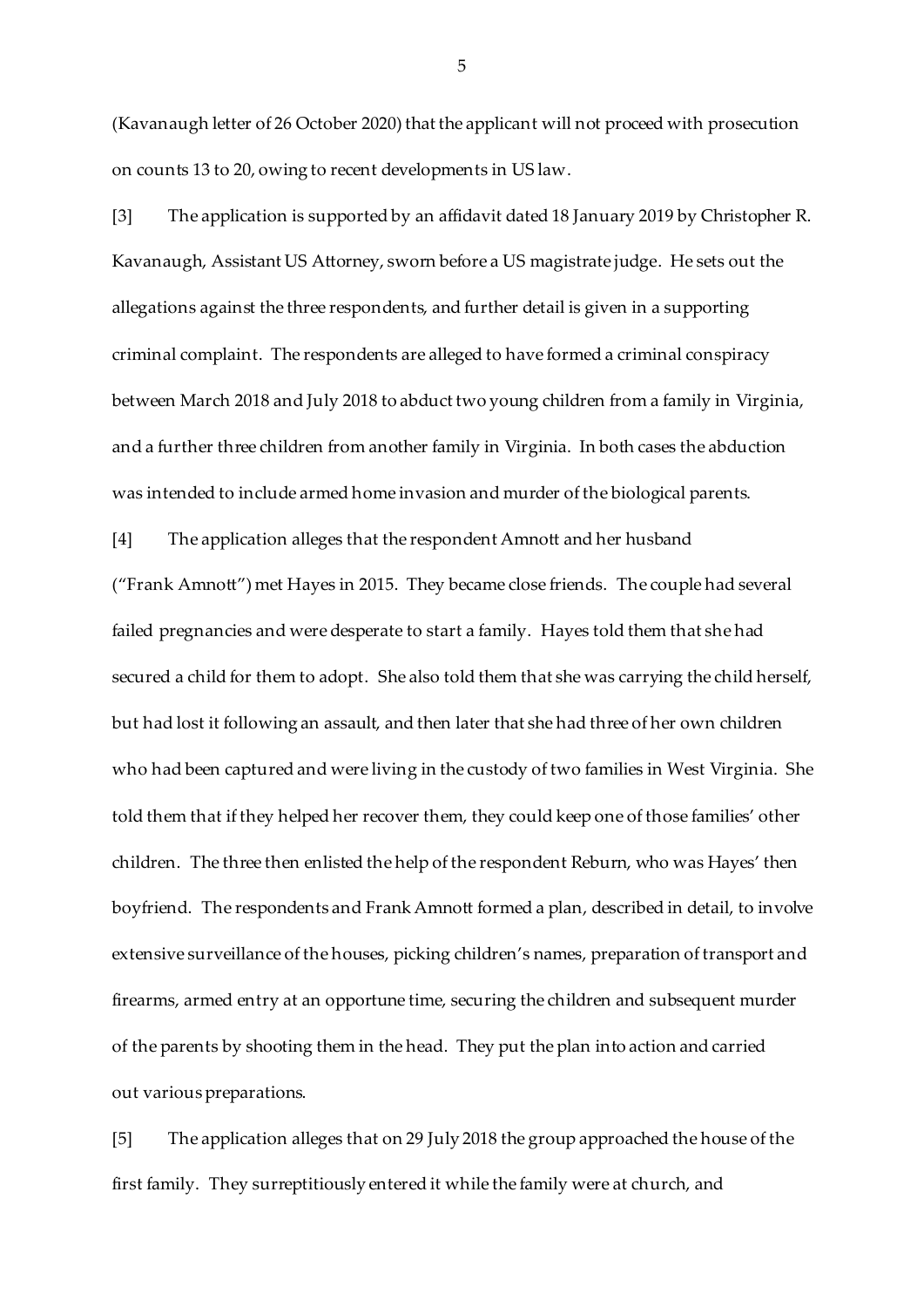familiarised themselves with the layout, before leaving. That evening they waited until darkness and approached the house. Two of them were armed. The father opened the door, observed the firearms, and attempted to close it. The group entered the house by force and abducted the father, taking him to the basement. The mother managed to escape and contacted the police. On police arrival, only Frank Amnott remained in the house with the father and children, and he was arrested. The three others had left. Within days they had fled to Scotland. Arrest warrants were issued based on criminal complaints. Following the filing of superseding criminal complaints, further amended arrest warrants were issued on 16 January 2019. The applicant has filed this request for the extradition on those warrants of all three respondents, who are all presently on remand in Scotland.

### **Issues for decision**

[6] Under section 78 of the 2003 Act I am satisfied that the documents sent to the court are those specified in section 70(9). I am satisfied that the respondents' details are in each case correct, that there is sufficient certainty about the charges and that a warrant for arrest has been issued in each case. I am satisfied that the persons appearing were those requested, that the offences are extradition offences, and that copies have been duly served. No challenge was made by any party.

[7] None of the bars to extradition under section 79 of the 2003 are said to apply, and I find they do not apply. Reference must be had to section 84. For the purposes of section 84, the US is designated by the Secretary of State. It is therefore not competent to address issues of evidence in the US courts, and the court must proceed under section 87.

[8] Section 87 is relied on by all the respondents, in several respects. Although their interests are not identical, they raise many of the same issues. All submit that their Art 3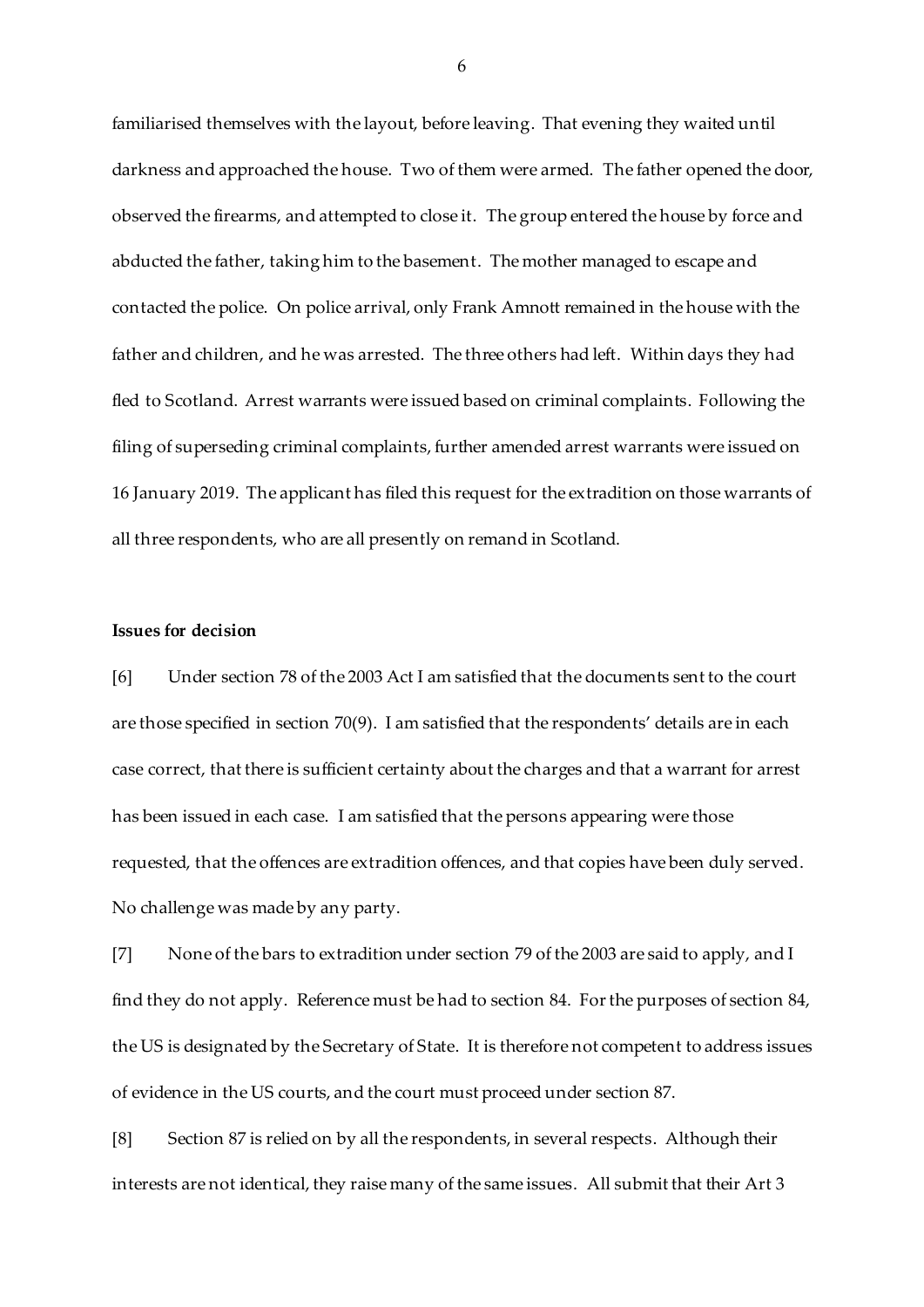rights would be infringed in a number of distinct ways. In addition, Ms Hayes asserts that her Art 8 rights will be breached.

[9] Further, section 91 provides a bar to extradition where the court is satisfied that the physical or mental condition of the person is such that it would be unjust or oppressive to extradite them. Ms Hayes relies on section 91 in relation to her physical and mental health. Ms Amnott also initially raised section 91 issues about Covid-19 vulnerability, but it is agreed by joint minute that she is now vaccinated and the point was not pressed. Counsel for Hayes presented a similar argument by reference to Article 3, and drew no distinction between the principles applicable to the Art 3 case, and the sec 91 case.

### **Evidence led**

[10] These proceedings are regulated by section 77(2) of the 2003 Act. As in summary criminal proceedings, there is no separate record of evidence given. I will therefore set out a brief summary of the evidence I heard. Much of the expert evidence was in the form of reports. To minimise repetition I will refer to reports which are lodged, and record only the oral evidence.

[11] Evidence was led from Ms Hayes and Mr Reburn. Ms Amnott did not give evidence. Expert evidence was led from (i) Dr Alex Quinn (for Hayes); (ii) Dr Marcello (for Hayes); (iii) Tara Plochocki (for Hayes); (iv) Prof Mushlin (for Amnott); (v) David Barlow (for Amnott); (vi) Mr Snook (for Reburn); and (vii) Maureen Baird (for all three witnesses). Two joint minutes were lodged.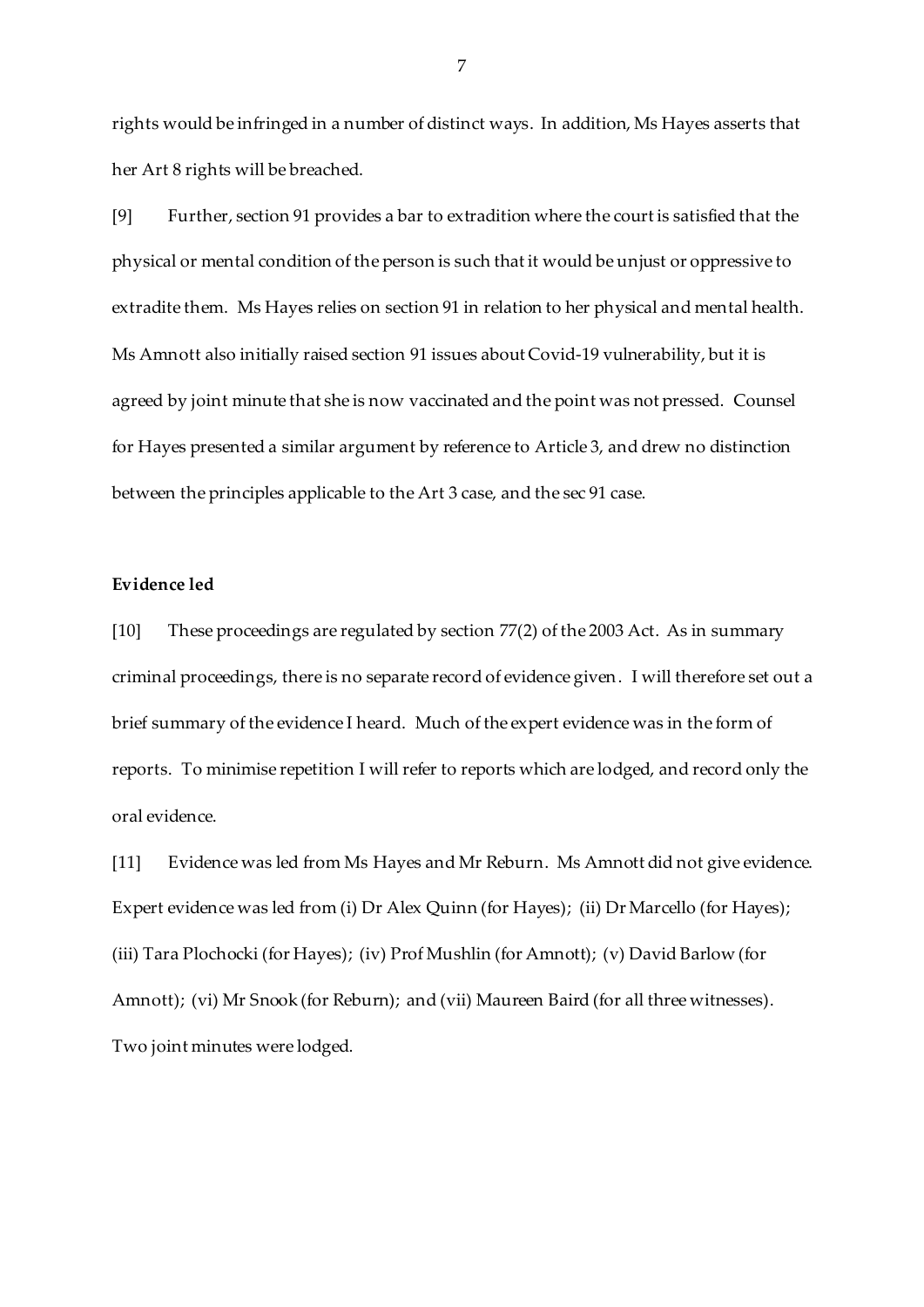### **Bars to Extradition**

[12] The parties all relied on alleged breaches of Article 3. All face the prospect of a life sentence without parole. They rely on Article 3 specifically in the following respects: the risk of being subject to a disproportionate sentence of imprisonment; the risk of being subjected to prison conditions contrary to Article 3; the irreducibility of a sentence of life without parole; for Hayes and Amnott, specific submissions on the risk of sexual assault; for Reburn, specific submissions on his vulnerability to mistreatment by other prisoners; for Hayes and Amnott, specific submissions on deficient treatment for their mental and physical health conditions.

[13] For the avoidance of doubt, some points were raised in the cases and arguments or in evidence, but not insisted in in submission. These included: that a life sentence without parole would not be justified, at least at the point of imposition (as long as it was not irreducible); that there is any material difference in effect between a sentence of life imprisonment without parole and a sentence which is grossly disproportionate: the conditions of pre-trial detention; the likelihood of bail; coercive plea-bargaining, or asylum claims.

[14] The reliance placed on section 91 (oppression) by Hayes and Amnott focused principally on specific system failures in relation to their own medical needs rather than on general system failures. Counsel treated the s 91 and Art 3 points as indivisible in these respects. Hayes' Art 8 submission is an additional issue. At the outset, it is necessary to record the evidence, as follows: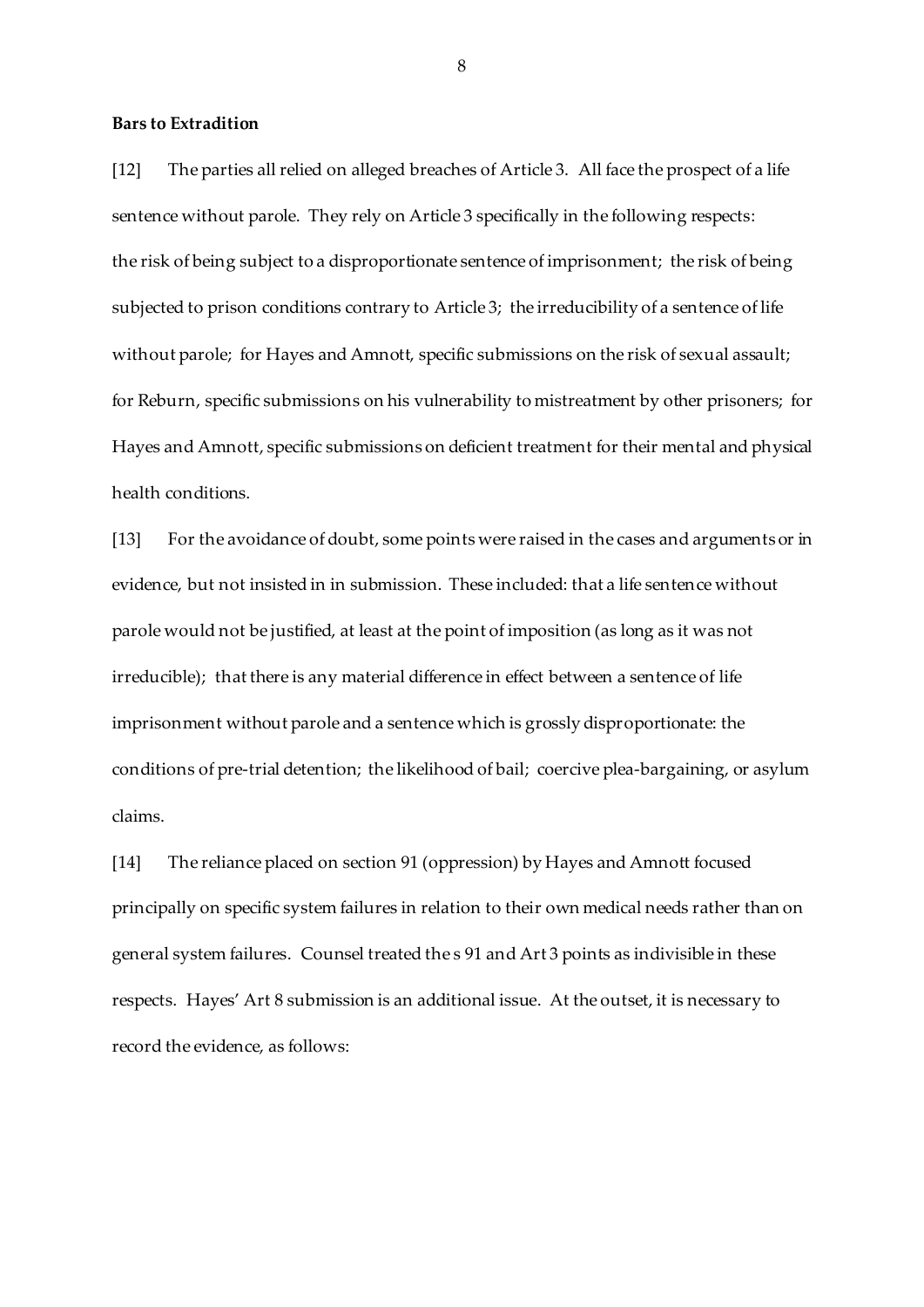# **Evidence relating to Valerie Hayes' medical and family circumstances**

[15] Valerie Hayes gave evidence. She is a 40 year-old US citizen. Professionally she is a behavioural analyst, with a background of gathering human intelligence for state or military purposes. She formerly lived in the state of Virginia with a husband who worked at Quantico. She refused to name her former employer, hinting that her employment was classified. She was born and raised in the USA and first came to the UK in about 2014. Her medical and other historic records are largely in the USA but some UK records were available.

[16] On her testimony, she has a variety of significant medical conditions. She claimed to have Lynch's Syndrome, a genetic condition which predisposes her to suffer cancerous growths. These tend to develop in the colon, brain and uterus. She had colon cancer in 2007 aged 28. She underwent chemotherapy, and part of her large intestine was surgically removed. She had uterine cancer in 2012, and underwent a hysterectomy. She currently has several lesions in the pelvis, not showing malignancy.

[17] Her bowel surgery has left ongoing difficulties. She requires medication daily to avoid up to 35 bowel movements a day. The medication is occasionally ineffective. She is left with abdominal pain at the site of the bowel surgery. She has ongoing monitoring by colonoscopy once a year, and blood testing twice a year for cancer. She was able to sit throughout five days of proceedings, however.

[18] The records note hemiplegic migraines, from which she still suffers. These can paralyse the right side of her body for a period. She has required hospitalisation from prison in Edinburgh for this, as it can cause headache, nausea and vomiting. This is all a consequence of the treatments for Lynch Syndrome.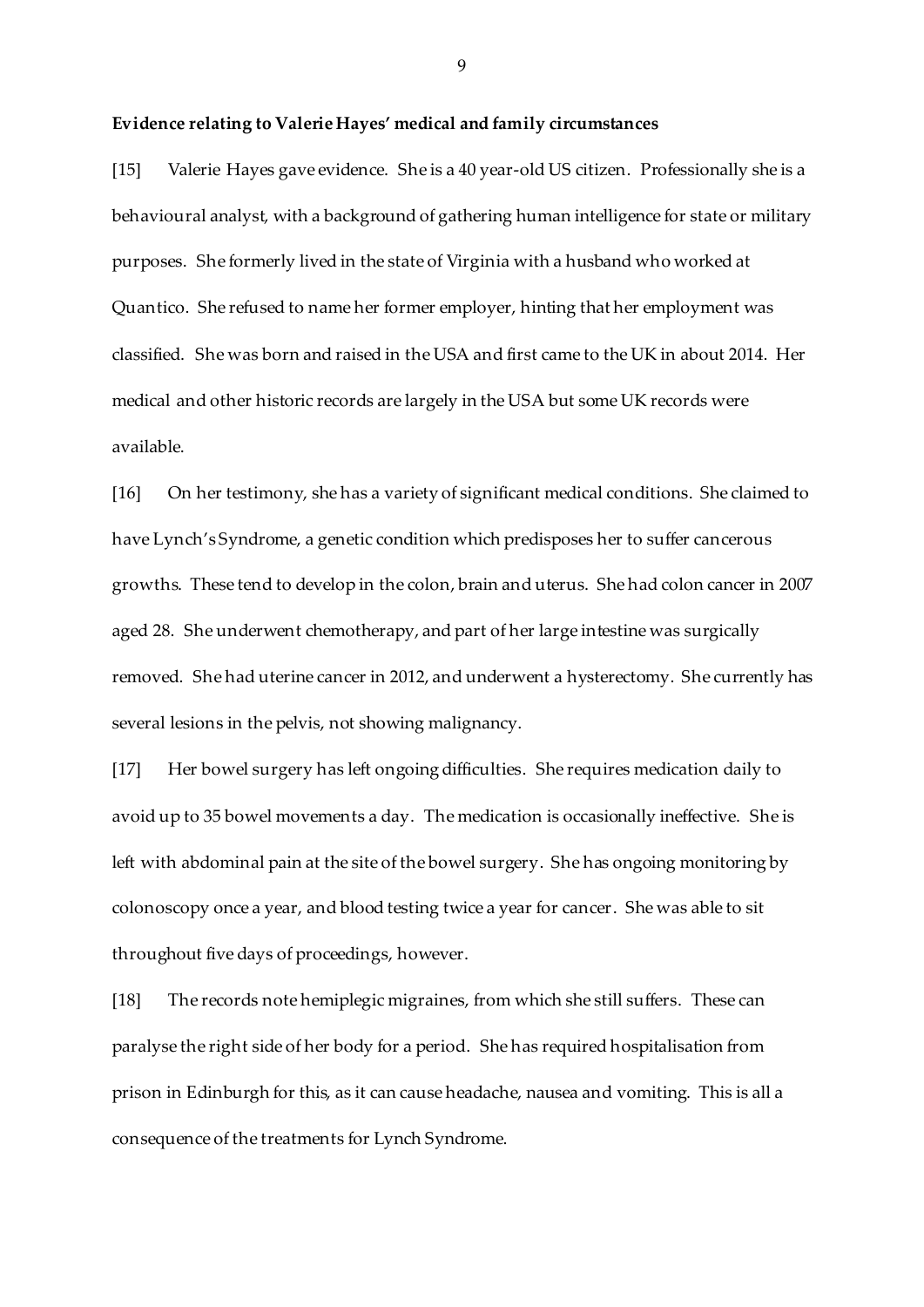[19] She spent time in Belfast and these records are lodged (p1005). She underwent investigation for small bowel obstruction, found to be lesions related to her surgery. [20] She provided copy US medical records. I note in particular a letter (p1105) dated 29 March 2017 and a subsequent discharge diagnosis, which tend to partially confirm Ms Hayes' condition. Some records of the Western General Hospital, Edinburgh, are available (p1113 -17). These show colonoscopy and assessment in February 2020. She reattended in July 2020 to investigate a palpable abdominal mass (p1293). She has further appointments there for monitoring.

[21] Her family circumstances are that she has four children. Her son was born in 1999 and is presently in the US military. She conceived him at age 19 as, she said, a result of rape. She underwent 18 months of psychological treatment, which successfully addressed the trauma of her experience. Her daughters were born in 2002, 2005 and 2006. She met their father in 2003 and cohabited with him from 2004. The relationship ended in late 2007. Ms Hayes moved with the children to Maryland.

[22] In 2009 she met Robert Hayes, and they cohabited from 2010, with her four children. This relationship ended in 2014 as a result of severe domestic abuse. She moved to the UK in 2014 and claimed asylum, in part related to protection from Mr Hayes. The children stayed with their grandparents, but she kept in frequent touch with them. She stayed in the UK until 2018.

[23] She returned to the USA, to Florida, in 2018. She was, she said, working for the UK Foreign Office by then. The three girls came to live with her. Later in 2018, in August, she returned to the UK, to Belfast and later to Scotland, and the girls accompanied her. Ms Hayes was by then accompanied by Mr Reburn. She was the girl's primary carer until November 2018 when she was arrested on the current matters. The girls were taken into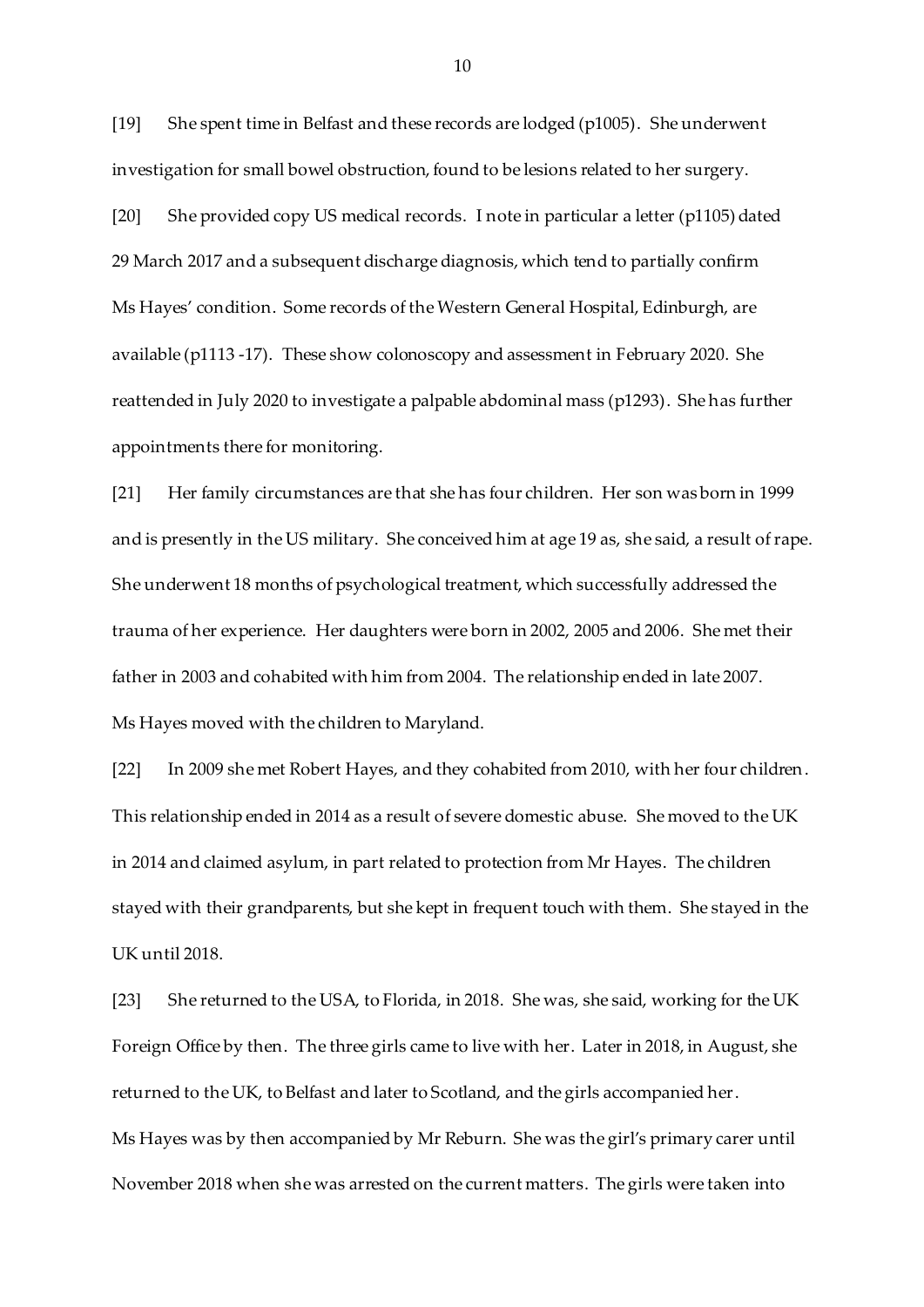care by Glasgow City Council, where they remain in foster care. She remains in frequent contact with them, and they can now visit her in custody. The girls wish to remain with their mother and not to return to the USA. They are doing very well in school and college. Their relationship with their father, is poor. He has raised an action in a Scottish sheriff court for various family orders, and Ms Hayes has been sisted as a party. If Ms Hayes were extradited, they would not return to the US with her. They regard Scotland as their home. [24] Ms Hayes spoke about her mental health. It is severely affected by her relationship with Robert Hayes. They lived near Quantico, Virginia, and he worked for the US Intelligence Office, Department of Defence. He had high-level security clearance, which Ms Hayes identified in detail. Their relationship was normal to the outside world, but severely abusive. Mr Hayes had worked as a senior interrogator. He used, she said, many such techniques on her. He affixed GPS trackers to her phone and car. He would punish her if late home. Violence was extreme and committed once or twice per week, in order to control her. She left in 2012 without telling him. He located her and forced to return at gunpoint, with an associate. He water boarded her and cut her with a knife, on her back. They got married later that year, after threats if she did not. He raped her. She tried to report the abuse. She reported matters to his identified senior officer, but nothing was done. They informed Mr Hayes, who punished her further.

[25] She obtained a Preliminary Protective Order from a US court. It prevented Mr Hayes from contacting her. A copy is lodged (pp1251 to 6). It notes a history of violence consistent with her oral testimony. She moved away.

[26] Several weeks later Mr Hayes broke into her home at night, at gunpoint. He tied her up and cut her with a knife. She was sexually assaulted with an implement. She produced photographs, self-taken some time later. [p1266] These show many cuts to the back, and the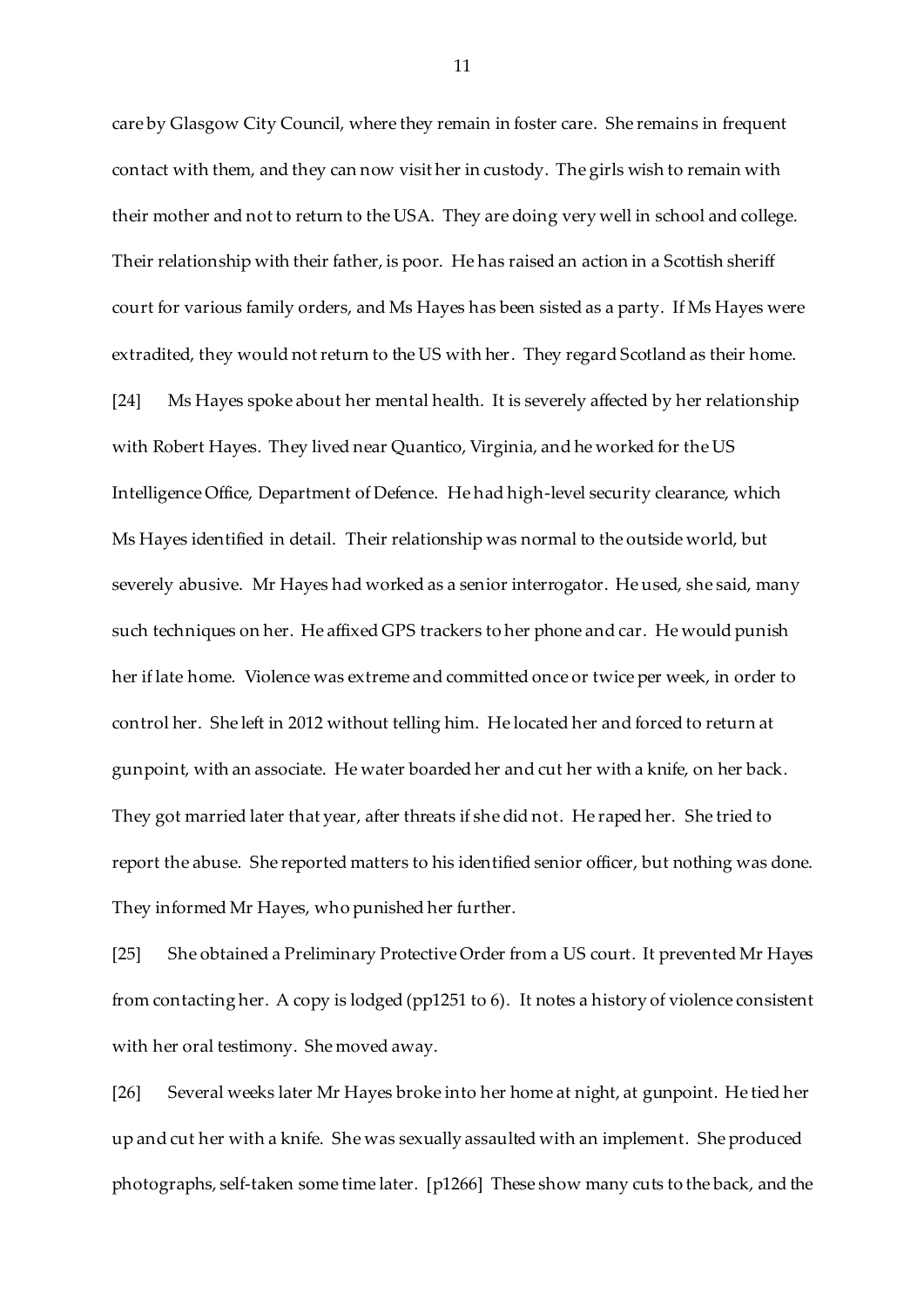word "relentless" cut into her collarbone. She was left tied up, and after two hours managed to get to a hidden phone, where she dialled. The police attended and cut her free. The police report is dated 8 February 2014 and is lodged (at p1274). It identifies a history consistent with her oral testimony.

[27] Mr Hayes was charged and indicted by a Grand Jury, but later she was summoned to a meeting with the local prosecutor and the lead detective. The latter was, she said, an associate of Mr Hayes. She was informed they were dropping the charges. He faced no prosecution. She decided within 24 hours of that meeting to travel to the UK. She travelled to the UK via Turkey so she could not be tracked by Mr Hayes.

[28] She identified these events as when she first developed Post Traumatic Stress Disorder. She initially managed the symptoms with yoga, meditation and other self-help remedies. She later received treatment from Dr Quinn, a psychiatrist in Edinburgh. She discussed the various medications, and her varying symptoms of flashbacks, anxiety, insomnia and dissociation. She cannot take showers as the water on her face reminds her of waterboarding.

[29] Her symptoms are presently under control. She retains a fear of return to Virginia, where she would be remanded in the area where Mr Hayes still lives. She believed that he was able to influence others, and would try to harm her by proxy by other prisoners. She would take her own life if she were returned to Virginia. She stated that the evidence in the case, for which she faces extradition, was fabricated, and that this reflected that she would receive no fair trial.

[30] She was cross-examined only by the procurator fiscal. She was confident her daughters' evidence would be consistent with her own. She had claimed asylum the minute she landed in the UK, on 8 April 2014. She had to undergo initial restrictions on movement.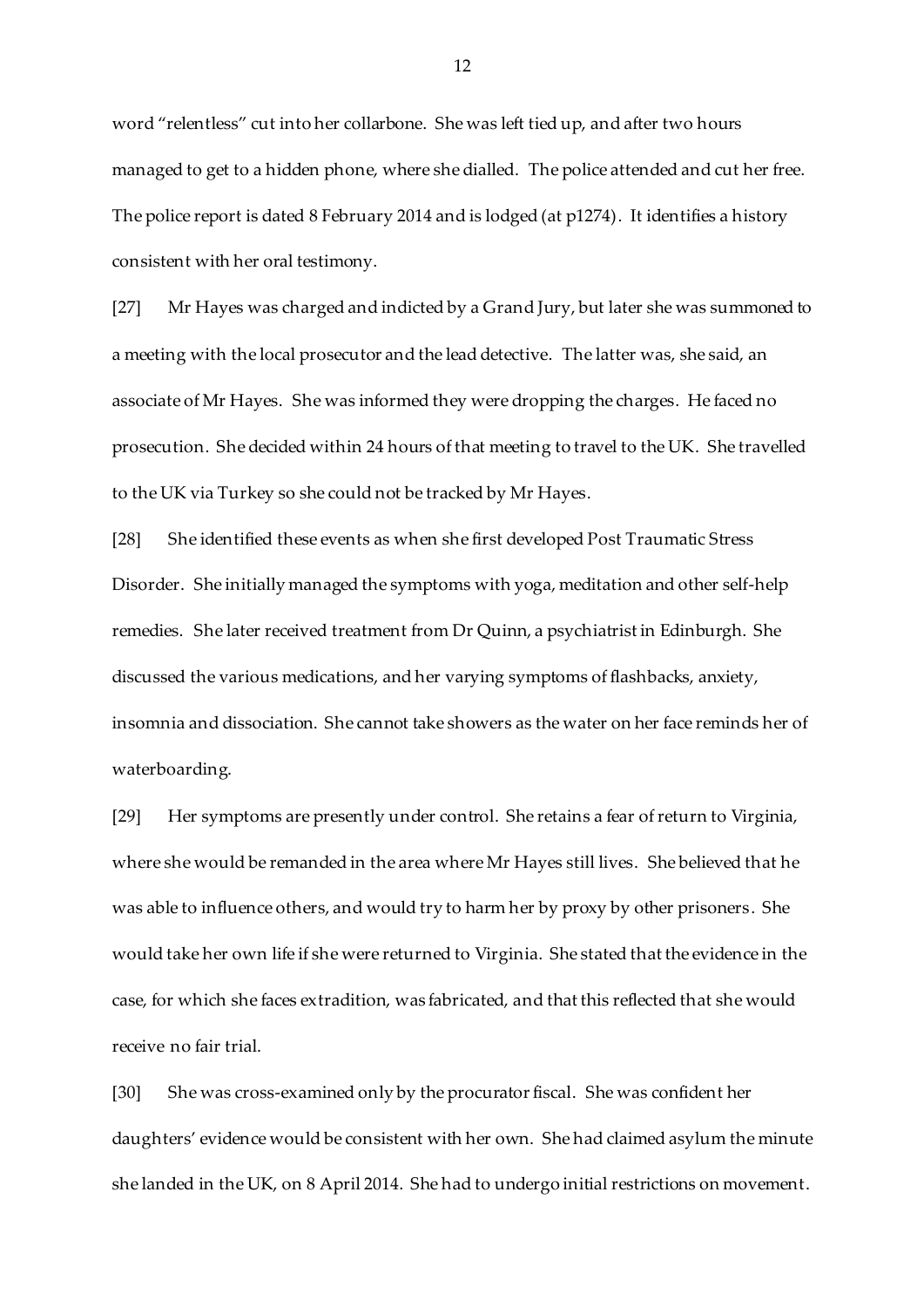She had entered employment with the UK Foreign Office and had signed the Official Secrets Act, so could not discuss what she did thereafter. She had returned briefly to the USA in November 2014, but this was under the Foreign Office "protection", although she could not explain what such protection comprised. She had not been granted asylum, but her case remains live. She had met her daughters there. She chose not to involve them in the current case. She remained about one year in Glasgow, employed by the Foreign Office.

[31] Her children came across with their father, together with Gary Reburn and Mr Reburn's then partner. The father then departed after a period, and later raised the sheriff court action.

[32] She agreed as a behavioural analyst she was taught how to analyse behaviour, and had received 6 years' intensive training. She had a masters degree in forensic psychology and a doctorate in abnormal psychology. She agreed that she would be able to malinger, but not to reproduce physiological symptoms such as sweats, goose bumps or change of colour – these had been identified by her psychiatrist, Dr Quinn. Her physical symptoms related to Lynch Syndrome were well managed at present.

[33] She had written a letter to Dr Quinn, in about January 2021 (production 26). She did so when she realised her symptoms were "nothing compared to her likely condition in a US prison". She had decided to take her own life if extradited, as she feared her husband could get to her in prison. She was aware in general of US prison conditions as she had been a prison visitor. She was not exaggerating symptoms, or manipulating people.

[34] I record that Ms Hayes presented as an intelligent, careful and articulate witness, who was ostensibly balanced in the evidence she gave. Her history is an extreme one, and much of it difficult to take on trust, particularly given her claimed psychological training. Her mental health symptoms are almost entirely self–reported, and therefore vulnerable to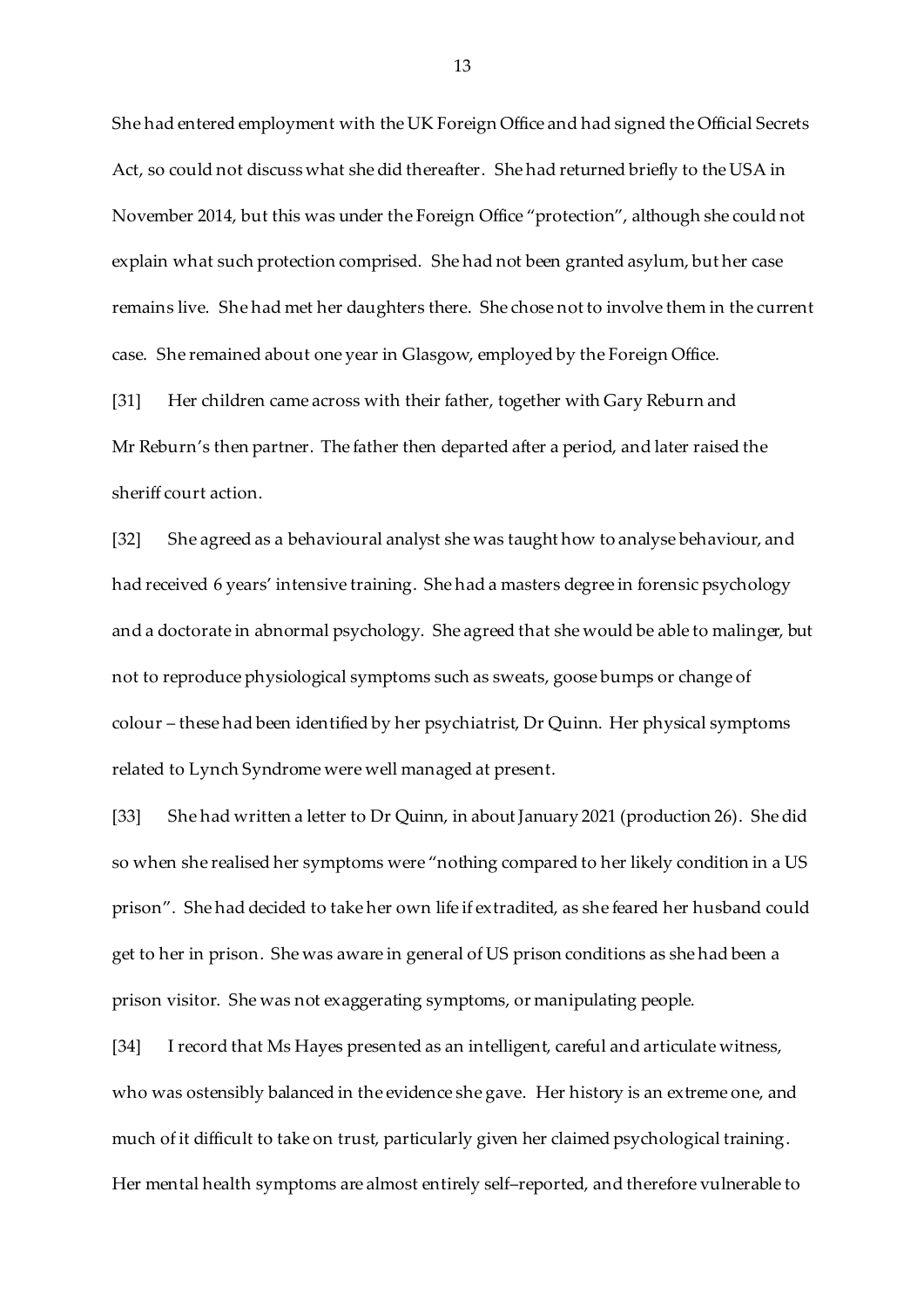exaggeration. She has an extremely pressing interest in not being extradited. Some of her evidence, for example working in a classified role for the UK Foreign Office, was too fantastical to accept. I take the same view as Dr Quinn (report 6 June 2019) that "The story which Valerie Perfect Hayes gives at interview…is fantastical and strange", and he points out inconsistences and a medical file that does not corroborate her story. I did not accept her evidence except where independently vouched. I accept that she suffered an abusive relationship of some description with Mr Hayes. I accept that she was left with the marks which are shown in the photographs. I accept the history of events set out in the police report dated 8 February 2014, referred to above. I also accept the medical history of surgery for cancerous growths which is vouched by the medical records from the USA, from Belfast and from Edinburgh, but not that she has Lynch's syndrome. These all point to events which are capable of founding the diagnoses spoken to by Dr Quinn, below. I can also accept that she is genuine in her fear of extradition to the USA, but that is attributable to the prison conditions. I do not accept that she has a reasonably-based apprehension that her exhusband can harm her in prison. I do not accept that in fact he can do so. In any event, while she would be held on remand in Virginia, upon conviction she would be in the US federal system, which could be anywhere in the US. In summary, I view Ms Hayes' evidence as substantially manipulative, incredible and unreliable. I have accepted only those parts which are independently vouched, as set out above.

[35] **Dr Alexander Quinn** treated Ms Hayes in Edinburgh. He is a consultant in forensic psychiatry at the Royal Edinburgh Hospital. He compiled three reports, numbers 7, 8 and 9 of the productions for Ms Hayes. These reports reflect his continuing assessment of Ms Hayes, and are dated 6 June 2019, 15 September 2019 and 17 October 2020. He has concluded that she suffers from Post Traumatic Stress Disorder.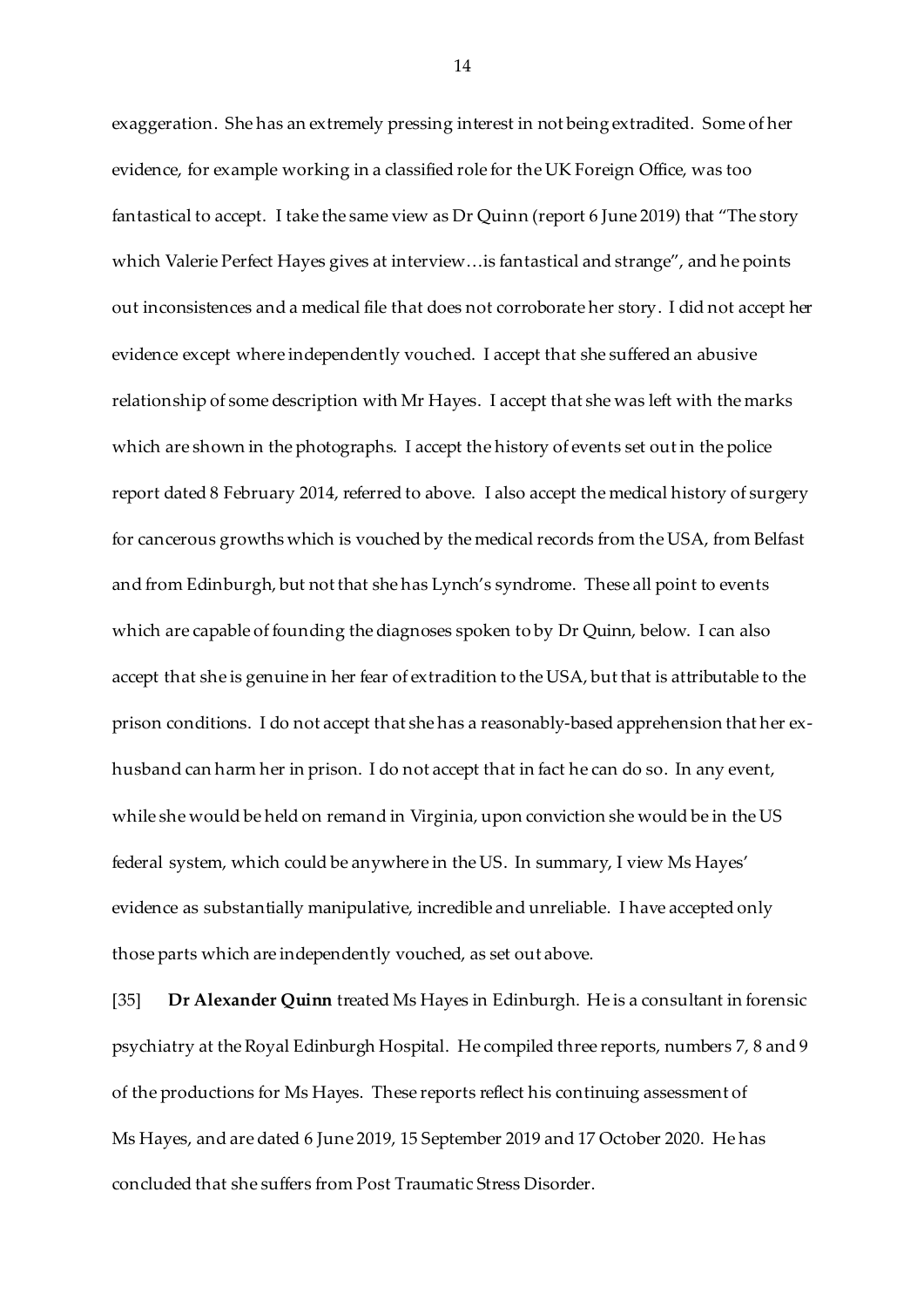[36] He gave oral evidence. He explained the process of Ms Hayes being seen by colleagues, and had access to previous records from Belfast, as well as primary material referred to by her, all as listed in his third report. The history taken from Ms Hayes was consistent with her oral evidence in court. The reports are available in process and I refer to them for brevity.

[37] I accept his evidence and his opinion that Ms Hayes exhibits the symptoms of PTSD. He readily accepted that he was largely dependent on what Ms Hayes told him, but he had approached the case with appropriate scepticism. I do not accept the history which she gave to Dr Quinn is true, but I do accept that she is properly diagnosed as suffering from Post Traumatic Stress Disorder, because Dr Quinn was able to make certain objective checks. These primarily were his observation of physiological changes, which are impossible to fake. These included skin pallor, goose-bumps and retinal changes, which coincided with her speaking about trauma. Dr Quinn had access to the photographs and medical reports mentioned above. It is on this basis I accept that the symptoms justify a diagnosis of PTSD. [38] He had received the subsequent undated letter (page 1333) from her, in early 2021, and accepted her suicidality was consistent with the diagnosis. He was concerned her mental health would worsen upon extradition. Although in evidence there was some detailed questioning about medication, this point was not ultimately founded upon in submissions, and I find that it is not proved that appropriate medication for PTSD is not available in the US federal prison system.

[39] Dr Robert Marcello gave evidence by video link from Virginia, USA. He is a licensed clinical psychologist, and I accept he is an appropriate expert to speak about PTSD and treatment. He prepared a report, number 4 of process (pp328 to 338), plus appendices. I did not find his evidence to assist in advancing matters. In relation to the PTSD diagnosis, he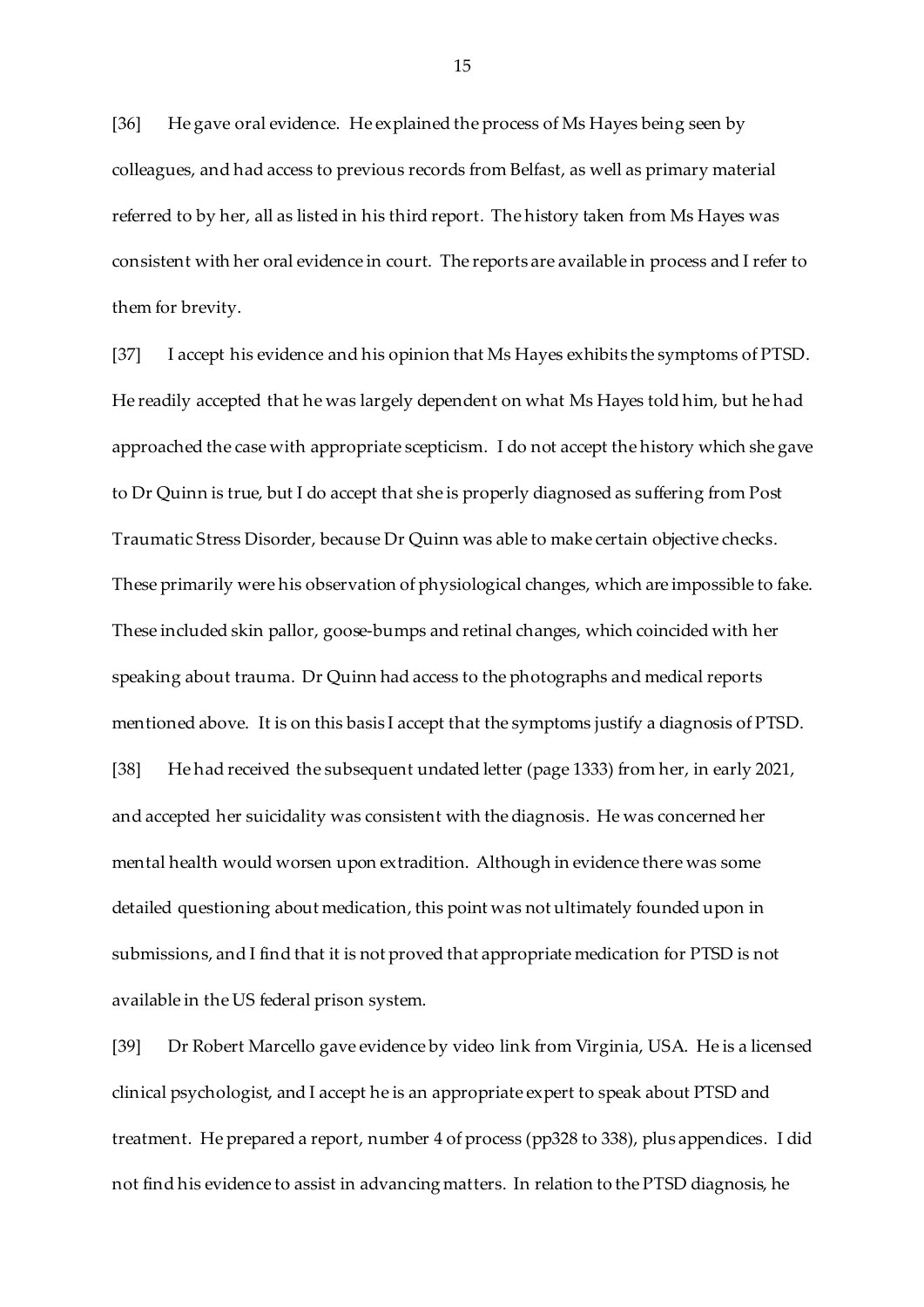had not treated or seen Ms Hayes, and his evidence added little to that of Dr Quinn, except to act as an approval of Dr Quinn's methods and reasoning. He was equally concerned about a material worsening of Ms Hayes mental health when confronted with the poor conditions in a US prison. His report covered the likelihood of adequate treatment in a federal prison. His evidence was not of assistance, as it was almost entirely deduced from the evidence of Ms Baird and Mr Irby, or open-source materials. He is not an expert on medical treatment in federal prisons and I reject his evidence on this.

[40] I accept that Ms Hayes is justifiably diagnosed as suffering from Post Traumatic Stress Disorder, and that her extradition to a US Federal Prison is likely to affect her mental health to some extent, even to the point of suicidal ideation, but that is not as a result of prison conditions. Her threats of suicide are voluntary, and not shown to be compelled by any underlying mental health condition.

#### **Evidence relating to Gary Reburn's personal circumstances**

[41] **Gary Reburn** gave evidence, in brief terms. He is a 58 year-old US citizen. He was formerly in a relationship with Valerie Hayes. His evidence was that he had never been in trouble with the law. His father was a police officer. Mr Reburn was formerly a chief financial officer. He holds two degrees, in accounting and economics, and has worked since university. He lived a middle-class professional life, and was married for 25 years. He has 8 children in total, two with his wife and six with a former partner Madeline Davidson. He had lived a crime-free life. He is presently in HMP Addiewell. He had suffered an assault there, for reasons he had no explanation for, and is held in protective custody. He has no connection with or knowledge of gang culture. He was not cross-examined.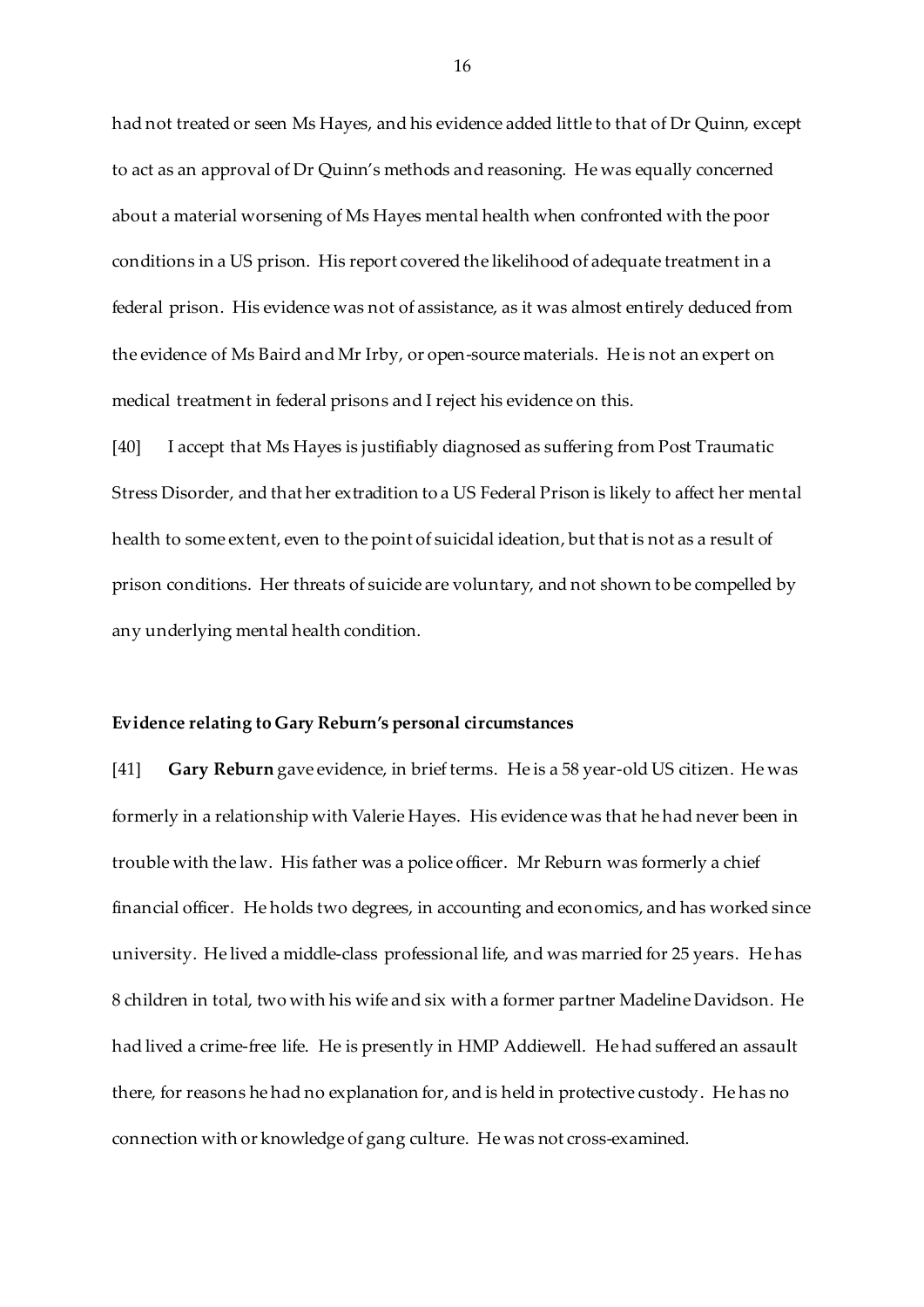#### **Evidence relating to Jennifer Amnott's circumstances**

[42] She did not give oral evidence. The only evidence is in the first joint minute at paras 15 and 16, and in the second joint minute. The former records certain health matters. The latter records that she has had one Covid-19 vaccination. Ultimately, none of the parties founded upon Covid-19 points, as this is a resolving position, and the respondents are or will be vaccinated.

### **Evidence relating to US federal prison conditions**

[43] This evidence was relied upon by all three respondents. The relevant evidence comprised: oral evidence and reports from Maureen Baird, who is a former US prison governor; letter dated 26 October 2020 by Christopher Kavanaugh, Assistant District Attorney; two written statements by Paul Irby, senior counsel at the Department of Justice both dated 21 October 2020. No significant distinction was drawn between prison conditions for males and females.

[44] **Maureen Baird** gave evidence by video link from Connecticut, USA. Her report dated 26 August 2020 (prepared primarily for Hayes) is lodged at p829 of the productions. I record that she has prepared a further report dated 24 October 2020, prepared primarily for Amnott, but this was not separately put to her by counsel so I have not included it. Its contents appear to be largely repetition or to have been superseded.

[45] She is 59 years old and spent 28 years with the Department of Justice, Federal Bureau of Prisons. She was Warden of a Federal Correctional Institute in Connecticut, and later Warden of the Metropolitan Correctional Center in New York City and Warden of the US Penitentiary at Marion, Illinois. There she led more than 300 staff and was responsible for more than 1200 inmates. Her resume is lodged in the Reburn supplementary list and I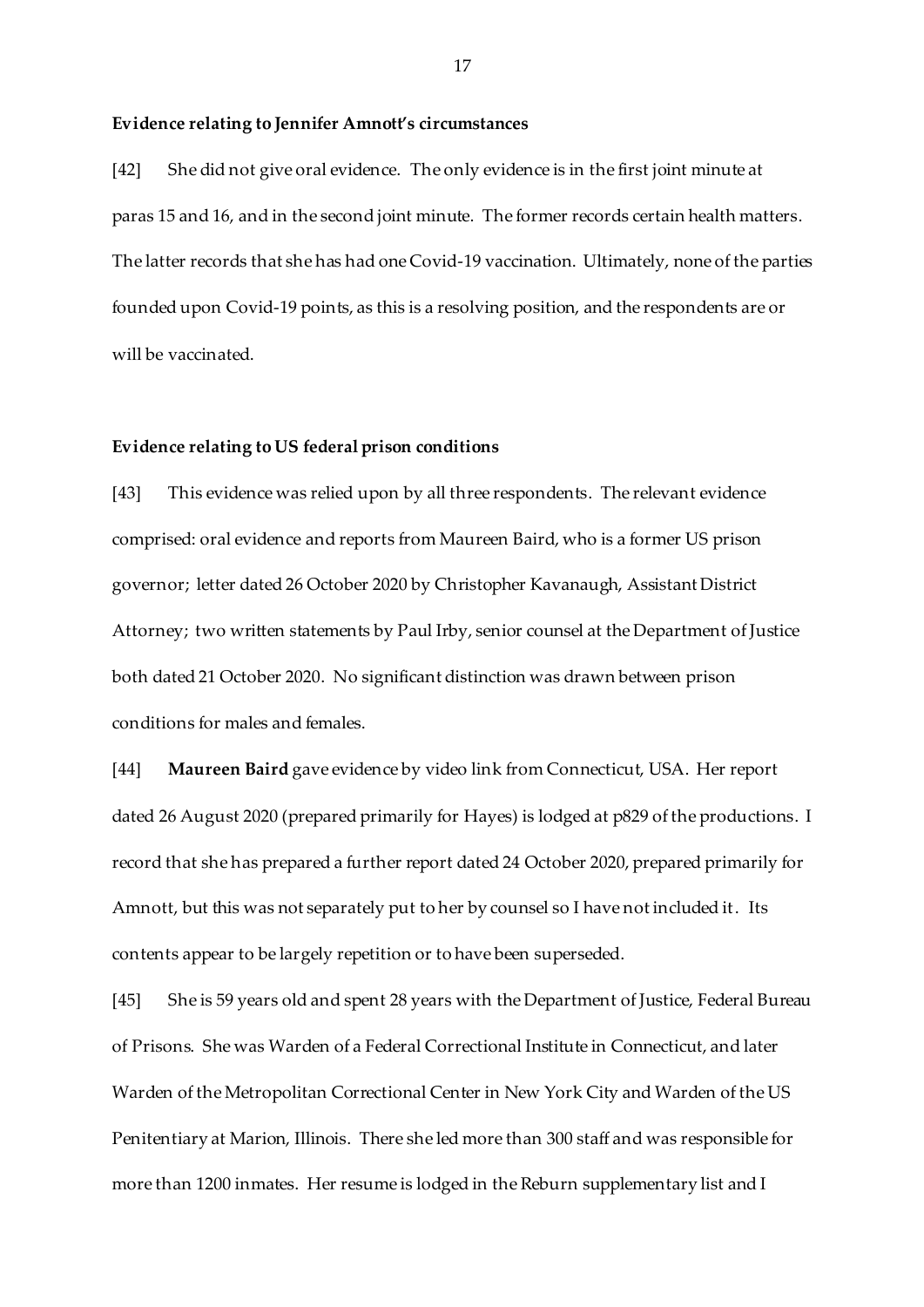accept it is correct. She retired in October 2016. She has maintained contacts with former colleagues, kept abreast of new policies and laws and has worked as an independent consultant since 2017. She has given evidence in approximately 25 cases, including 8 to 12 UK/US extradition cases.

[46] She gave evidence on the structure and conditions within the Federal Bureau of Prisons ("BOP"). These are set out in her report, which she adopted as her evidence. I will therefore limit discussion of this evidence. The report considers a number of issues.

[47] There are 110 federal prisons housing approximately 156,000 inmates. Postconviction housing for inmates is impossible to predict with any certainty, and is based on the offence, citizenship, prior history, flight risk, sentence length and some other factors. Attempts are made to house within 500 miles of residence, but this is not always possible. Ms Hayes may be classified as a low risk female offender, but may be sent to a high security medical centre.

[48] She was asked about sexual assaults by staff on female inmates. Ms Baird's report addresses sexual assaults in one NY facility. There, three staff members were convicted of multiple assaults. She had knowledge of several assaults on female inmates. Sexual contact was never regarded as consensual, and is punishable by a lengthy prison sentence. She was involved in the prosecution of several staff. Other staff who fell under suspicion would often resign. She cited an example of a lawsuit by seven women in a Florida prison, alleging years of sexual assault. She gave 18 specific examples of sexual offending, throughout the US, over the period ranging from 2006 to 2017. Although disturbing, I note that these cases occurred over a range of 11 years, and cover the whole of the US, where she said 29 institutions house female offenders.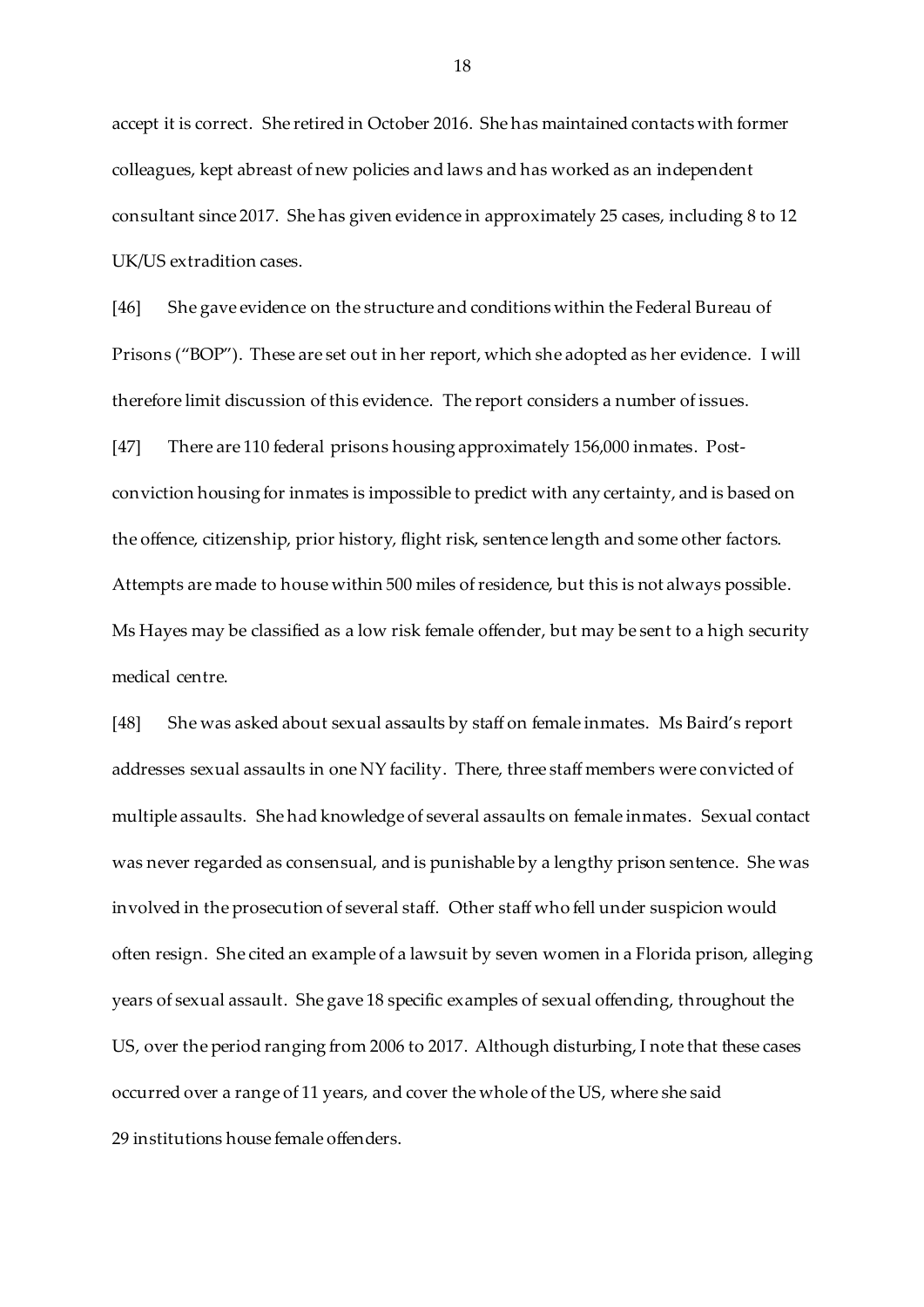[49] Ms Baird was asked about medical care in federal prisons. Her opinion is that Ms Hayes, for her physical condition, would receive appropriate medication. While Ms Hayes is unlikely to receive benzodiazepines, other medication will be considered by Health Services staff. If her present medications were not available, these would be substituted with a BOP formulary drug. She may be placed on a chronic care assignment, which ensures regular monitoring for specific chronic conditions, to provide changes of care as needed. These clinics appear to provide the required monitoring for the majority of the time, but there have been some recorded failures. Failures in care are frequently down to poor choices by the inmate, or disruption of appointments.

[50] She was asked about mental health care in federal prisons. BOP Psychology Services is available to all inmates, with a "great team of professionals", as she put it. This service is stressed with an enormous workload and frequent staff shortages.

[51] Staff shortages amongst correctional officers frequently mean a policy of "augmentation" is operated. All staff, including medical, teaching, secretarial and others, can be required to fill in for supervisory roles, on an ad hoc basis. This can mean that core medical and other tasks are not carried out when staff are absent on other duties. It creates a backlog of cases. There is also a general difficulty in recruiting medical and other staff. These two features can lead to a detrimental effect on services. Ms Baird did not go as far as to say medical services would not be delivered, only that they may be subject to delay and backlog.

[52] Ms Baird's report refers to an Office of the Inspector General's report dated 2019, which raises several concerns, but Ms Baird's report does not comment further. I am unable to accept that the OIG report adds anything to her evidence. She also refers to the effect of Covid-19 in recent months. As neither of these points was pressed in submissions I will not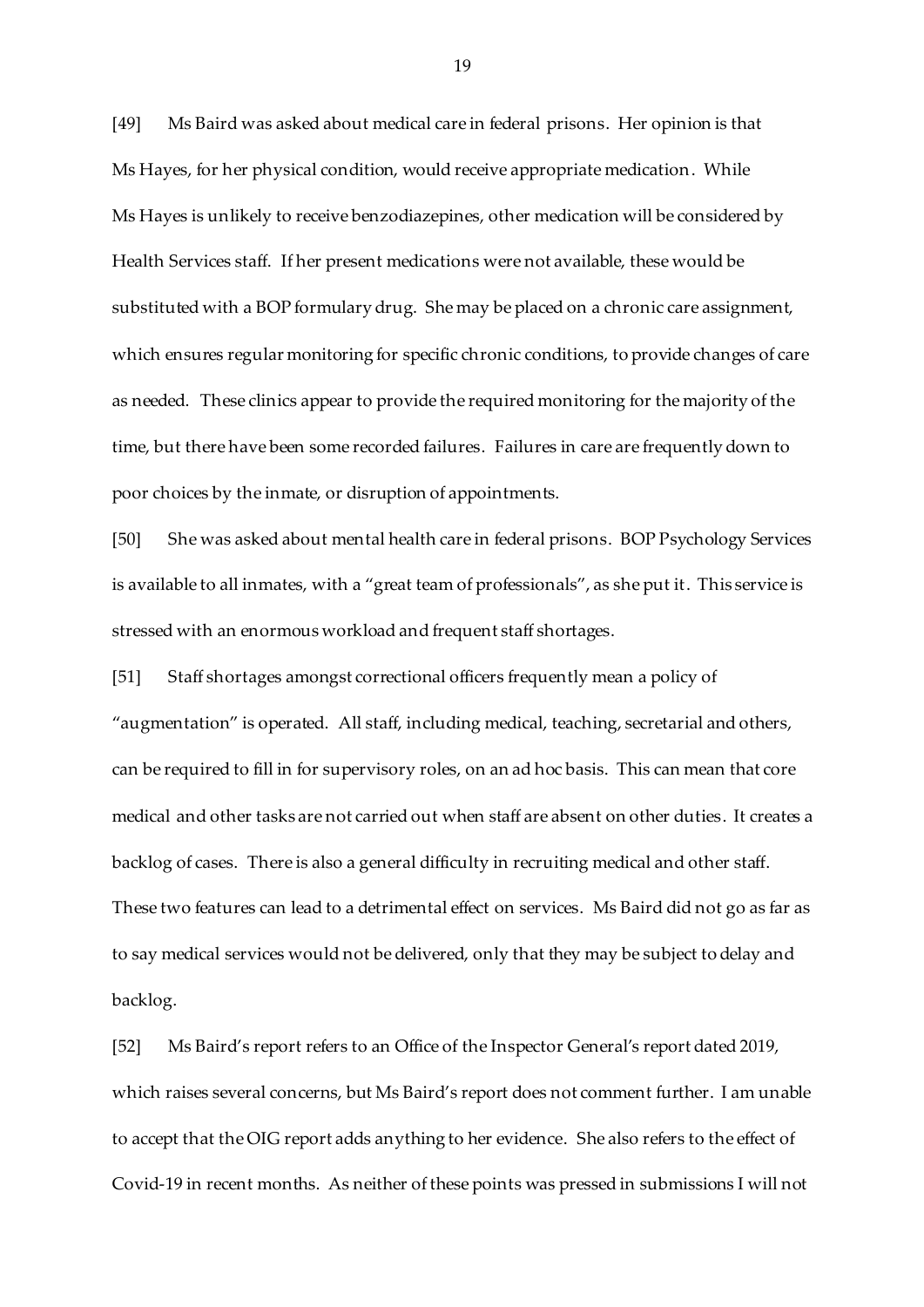discuss these further. In my view Covid-19 can be expected to be of decreasing importance, particularly where vaccines are now readily available to the three respondents.

[53] Ms Baird was directed to a critique of her evidence in the written evidence for the applicant, namely a letter dated 26 October 2020 (the "Kavanaugh letter") by Christopher R. Kavanaugh, Assistant US Attorney, and two statements by Paul Irby, senior counsel for BOP (the "Irby statements"). These covers a number of the same topics.

[54] The Kavanaugh letter deals with Ms Baird's evidence from page 12 onwards. It does "not take issue with her expertise". It claims biased advocacy and inaccuracy. Ms Baird, in turn, accepted much of what the Kavanaugh letter says about institutional structures, but her evidence was that this was theory only, but did not take place in practice. There was more staff interaction in female prisons, but this was not camaraderie.

[55] On medical care, her evidence was that mental health depended heavily on selfdisclosure. Another mechanism for detecting problems was staff observation, but this was of limited use where one correctional officer had a large number of inmates to supervise. It would be difficult to detect, for example, change of mood in a particular prisoner. As for medication, although prisons try to wean prisoners off benzodiazepines, she agreed with the Irby statements that they would be received if prescribed by BOP.

[56] She noted that the Irby statements said prison population had declined, to 155,033. This was true, but there was still a big challenge to staff this, and the system was struggling. The BOP is desperately trying to hire more staff. The staff shortage causes a lot of concern. Augmentation was necessary, every day, with the knock-on effect on services. An inmate would, however, continue to receive prescription medication. Whether regular medical screening would be delayed would be case-specific, but would be accommodated.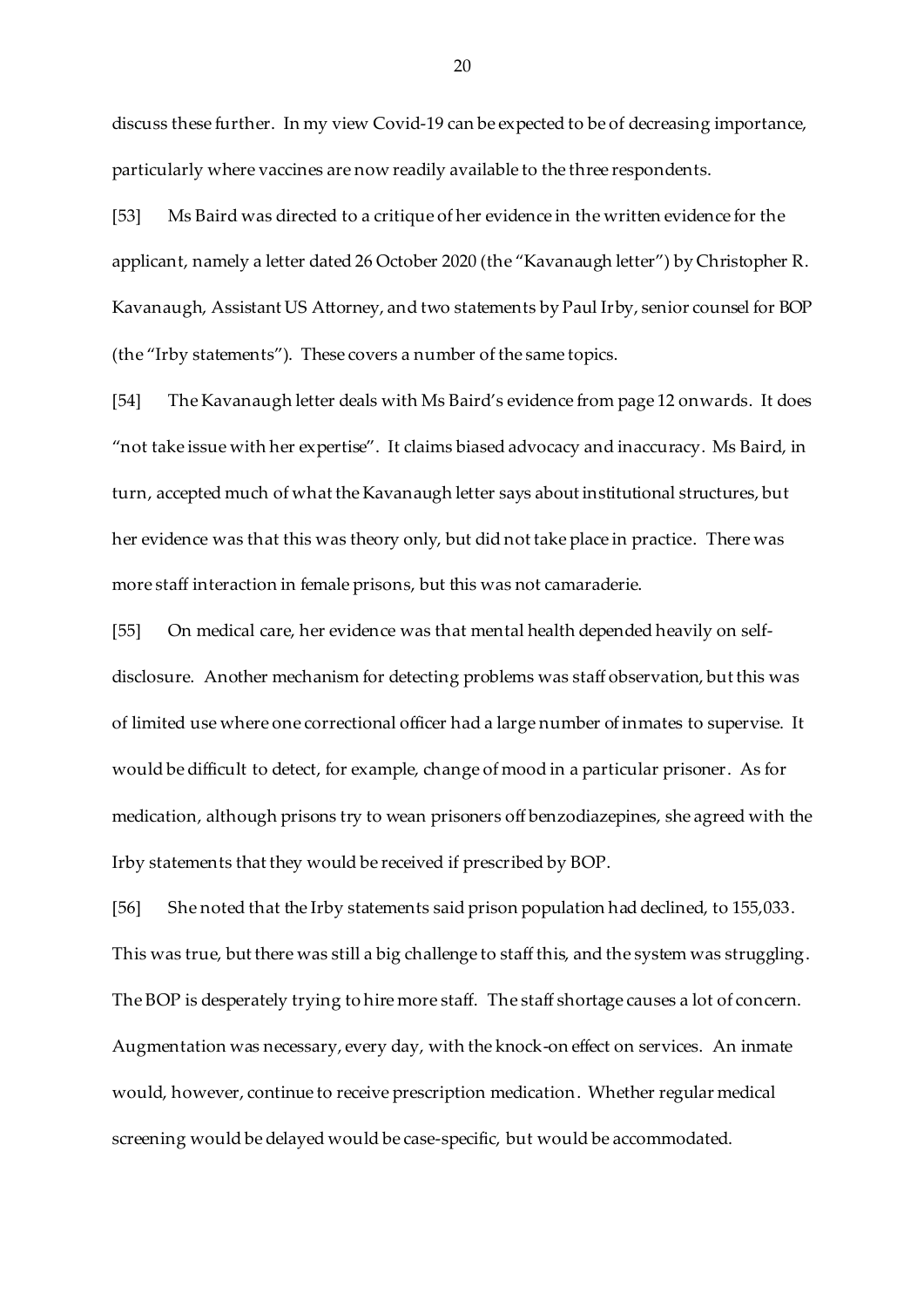[57] She noted the comments on compassionate release in the Irby statements. She agreed that rights had been statutorily changed. Her assessment, that compassionate release would not be granted in this case, was based on the severity of the charges. Compassionate release was now considered by a judge of the sentencing court, rather than the warden, so was a judicial decision. She was not aware of the 50/50 doctrine. Compassionate release assessment, which she had carried out as warden, "absolutely" took into account the original offence. In her experience, such severe offences would never lead to compassionate release. She'd never seen it for a life prisoner.

[58] An assessment for compassionate release would also take into account health, progress in rehabilitation and change in the prisoner, and age. Previous convictions would be considered, as would victim statements. The prisoner's plan for release would be a "huge part of it". In her view, the magnitude of the offence is the overriding factor (I note that such decisions are no longer for a warden to take, but for a court, under the First Steps Act). [59] Ms Baird identified that the nature of the charges, involving children, would make Ms Hayes a target in prison. The Irby statements disagree. She pointed out that Mr Irby was an attorney, so he did not have her perspective, and she was in a better position to know. He was partly correct, but she had seen assaults based on lots of reasons. Ms Hayes faced the risk of threats, or ostracism. Ms Baird could not recall specific instances. While BOP had facilities to protect prisoners, it could never be guaranteed.

[60] In relation to sexual assaults, the BOP try to do their best, but it "was not good enough". For a prosecution of staff, there had to be enough evidence. BOP was happy to prosecute. She thought sexual assaults happened "all the time". She had seen numerous examples. Evidence was the problem, which was a frustration. The word of an inmate was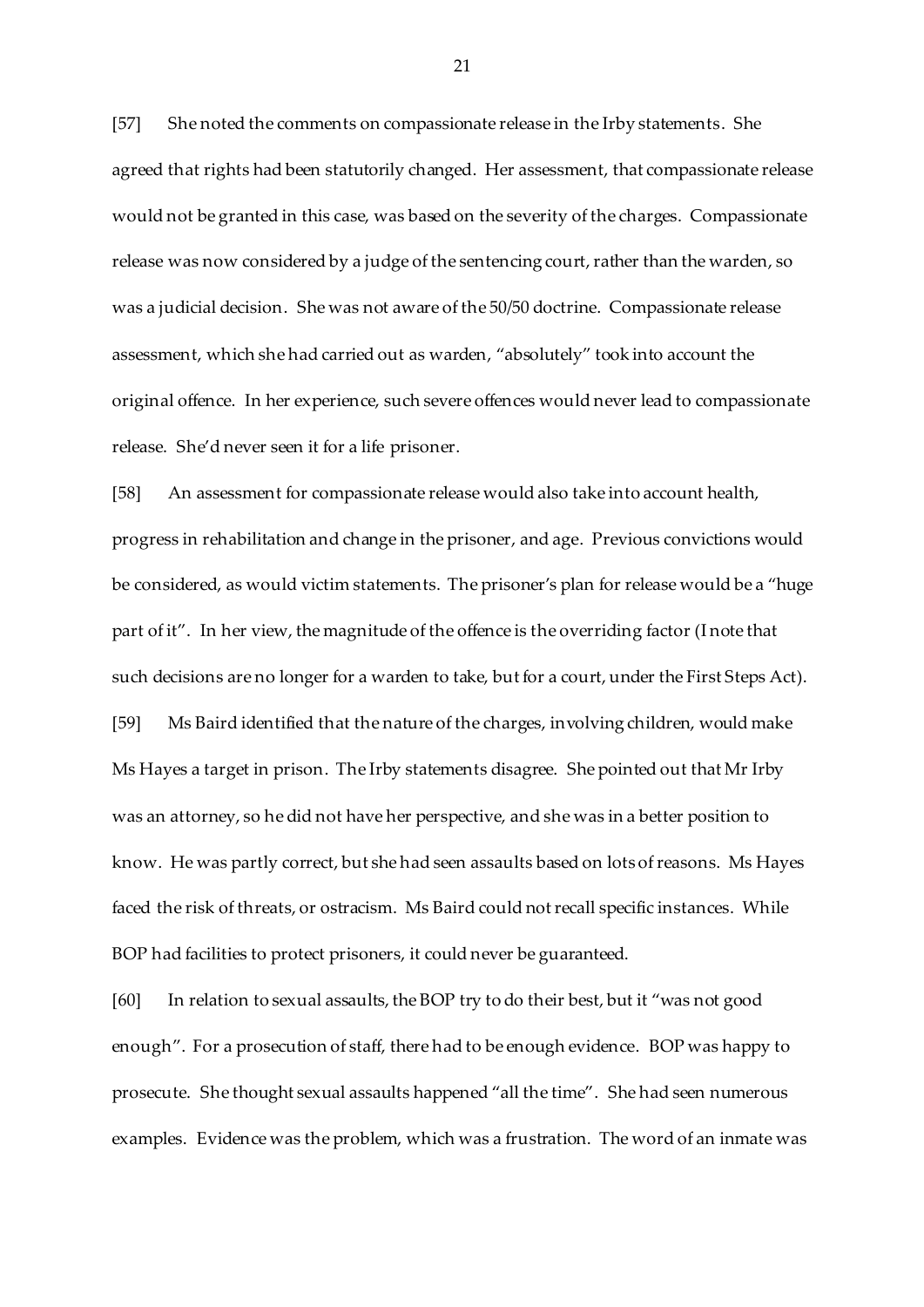usually not enough. Cells were usually shared, and showering communal. Only special housing had its own facilities.

[61] She agreed that Mr Reburn, with his background and charges, faced risk from his fellow inmates. In isolation, he would be a low-risk prisoner, but the charges would make him high-security, as would a sentence over 30 years. He would be housed in a penitentiary, of which there are 15 or 18 in the US. Most inmates have histories of serious crime and violence. It would be a very difficult time for Mr Reburn. Gang culture was fairly prevalent. Gangs had their own agendas of violence and were a menace in prison. Reburn would be shunned, and a target, particularly once the inmates learned his crime involved children, which would be assumed to be a sexual crime. Inmates "find out everything", including that he has financial resources, which would make him a target for extortion. A lot of inmates are on life sentences, have nothing to lose, and carry weapons. There is regular violence, with scope for fatal injuries.

[62] The Public Safety Factors ('PSF') mechanism would not be used for Reburn, at least at the start. He would go to a penitentiary. He would always have to watch his back. The charges would make him an outcast. It was an inherently dangerous environment for him. The BOP had exclusive jurisdiction over where an inmate was housed, and could ignore a judge's recommendation. He did not qualify for certain sex-offender or gang-leaver units, which might be safer. He might be housed in special housing by himself. It is normal to be incarcerated 23 hours a day. It is close to solitary confinement. Ms Baird confirmed similar factors would apply to Ms Amnott.

[63] She refuted the Kavanaugh letter accusation that her evidence was biased. She was not an advocate for anybody. Her reports were based on experience over 27 years. She had done high-profile trials, such as the Assange deportation, but did not give interviews.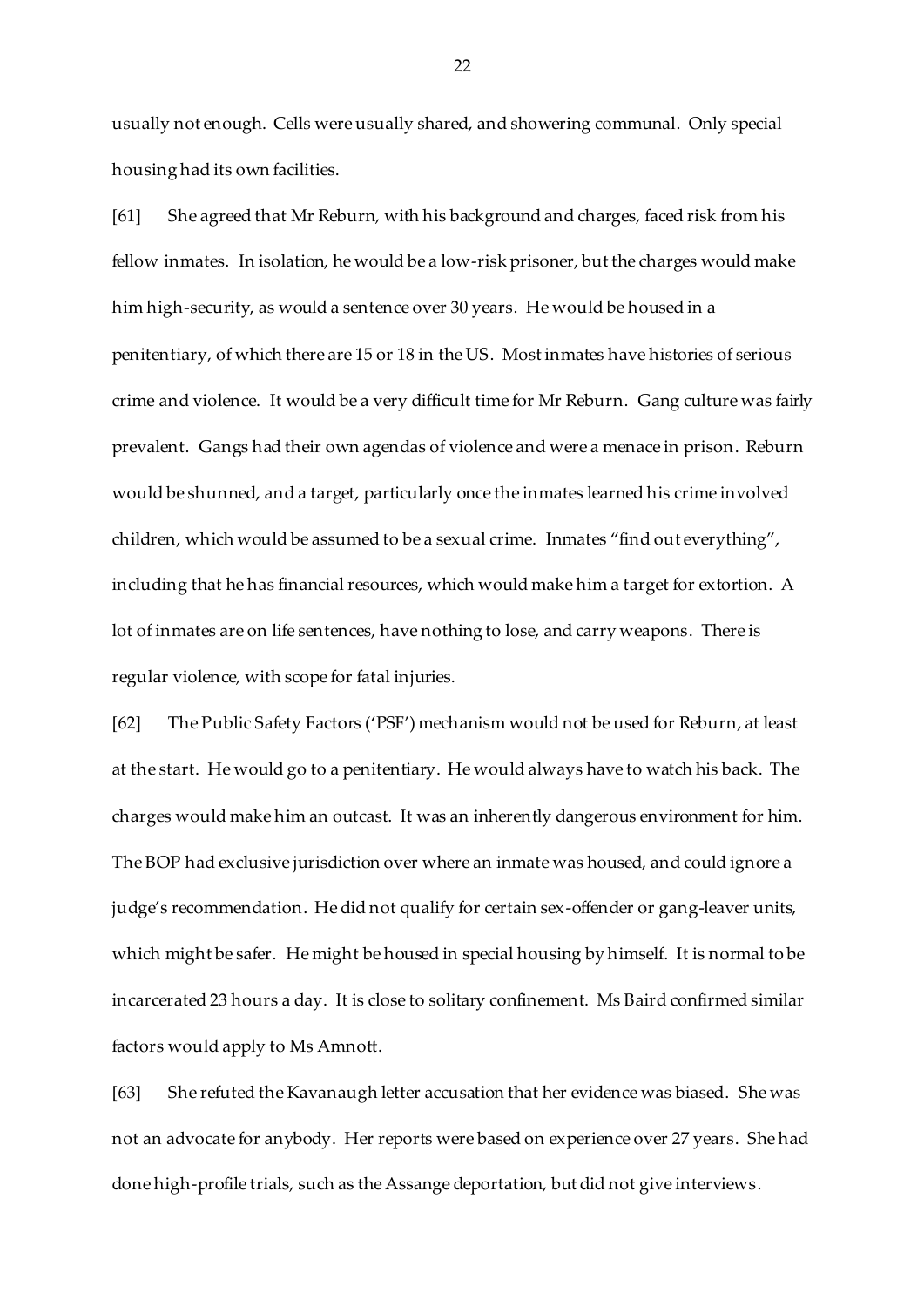[64] On challenge on behalf of the applicant, she confirmed she had given evidence on behalf of the government, and had stayed current on policy changes. She was confined to open-source material, but still got information from staff still employed.

[65] She agreed that ensuring safety of inmates was a fundamental duty. Staffing problems were managed by mandatory overtime and augmentation. She had complained, as had all the wardens. It was a long-standing problem, and staff still speak about it currently.

[66] Communications were better in female facilities than male facilities, but it didn't always happen, and less so in high security facilities. She would lead by example and interact with inmates, but it could not be forced. It was inmates who told her when people were being targeted or ostracised – if she thought this true, she would immediately place the inmate in special housing.

[67] She confirmed she could not give statistics on sexual assaults. Her views were based on her experience of allegations not resulting in criminal charges. Such concerns were shared by her regional director.

[68] On compassionate release, she accepted that her prediction was speculative. The First Step Act had an effect, and she could not refute the Kavanaugh letter when it claimed 150% rise in successful applications. She accepted that each of the requested persons could apply, and receive an assessment from a judge. She could not contradict legal evidence on likely sentences.

[69] On Covid-19, she accepted that the number of positive tests was now way down, and the situation was getting better. Social visits had started in October last year, and most prisons had opened up, with protocols in place.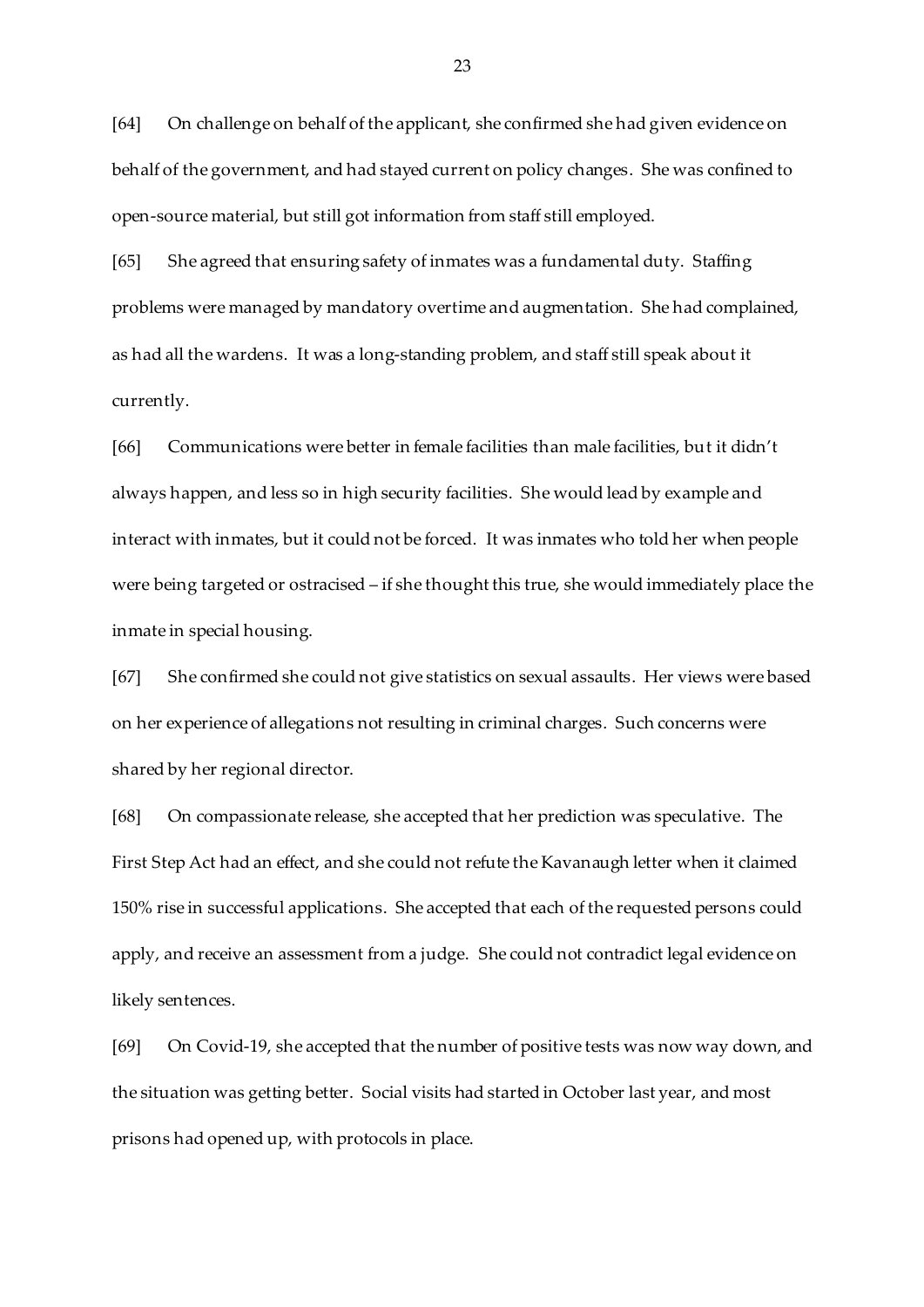[70] On medical facilities, she accepted that if a mental condition worsened, a higher level of care was available. Mental health units were available, but only if mental health problems were so significant they could not be managed in the regular prisons. Suicide attempts would, if care not available in regular prisons, be sent to mental health units. She agreed that suicide prevention programmes were effective, but they were not fool proof. They did a good job, but some inmates fall through the cracks.

[71] My assessment of Ms Baird's evidence is that she presented as speaking from genuine experience, was balanced in her evidence and accepted fair challenge. Her evidence was challenged on the basis of lack of current knowledge, her last prison employment being in 2018, but I accept her evidence that she continues to monitor conditions through open source materials and continuing discussions with former colleagues. Her evidence was, however, somewhat vague and anecdotal. She justified this by the fact that there is no prison inspectorate, and no official source of statistics. I do not criticise her for that. The effect is, however, that there is insufficient factual material to meet the high standards required in extradition cases. I cannot accept that her evidence amounted to the necessary standard and quality of evidence which is necessary to demonstrate that the US federal prison system fails to meet standards which comply with Art 3. I discuss these below.

#### **Evidence for the applicant on prison conditions**

[72] For the applicant, no oral evidence was led. There are only the Kavanaugh letter and the Irby statements, which I refer to for their terms. These were not discussed in detail. The main points can be summarised as:

[73] The applicant's evidence denies that the respondents cannot be imprisoned safely. In relation to Mr Reburn, an inmate who can function with relatively less supervision can be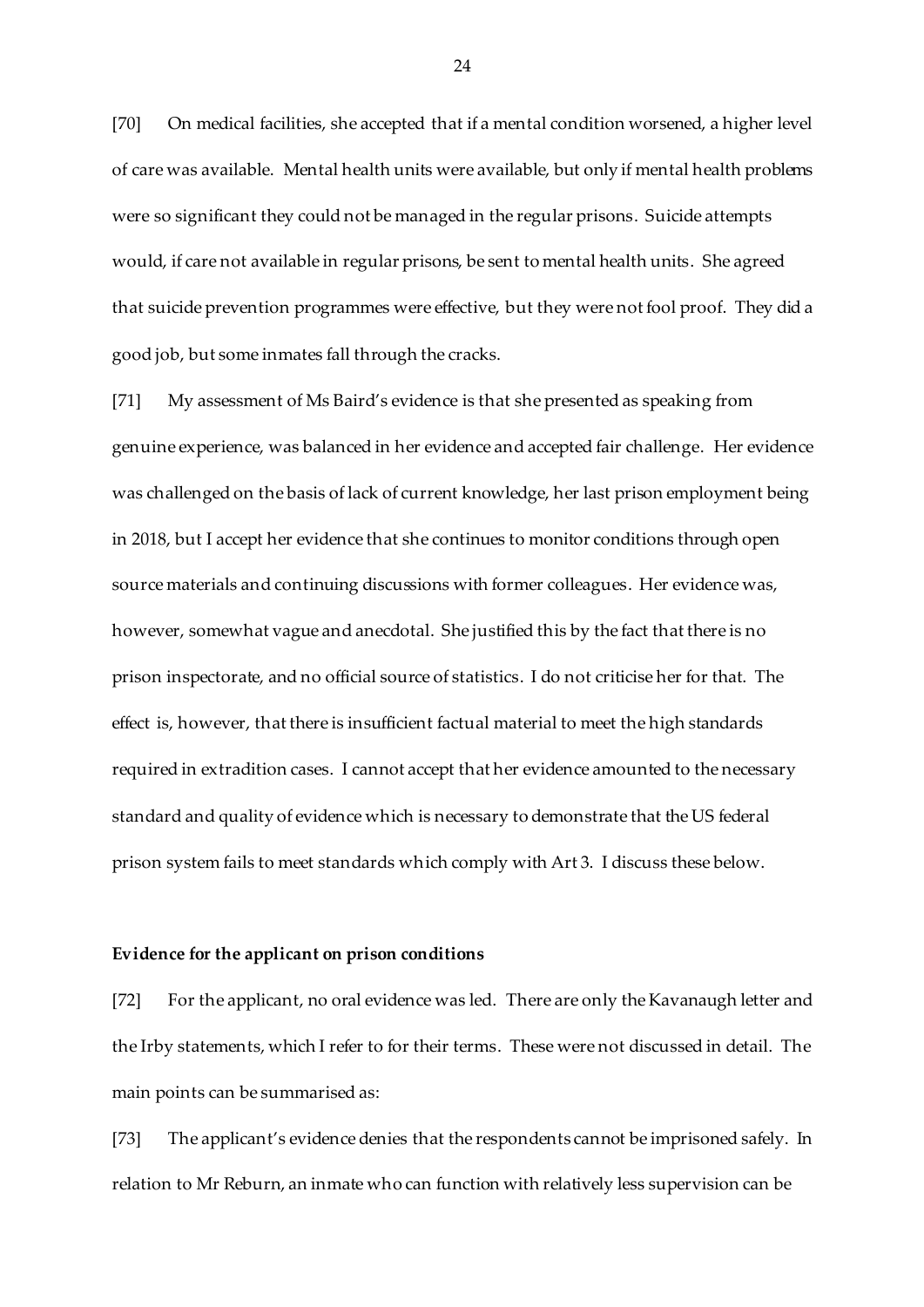housed in lower security institutions (Kavanaugh letter, page 12). A full array of technologies assists with security. Constructive and frequent interaction between staff and inmates is encouraged. Unit management is the BOP philosophy, facilitating inmate access to staff. There are regular meetings with work supervisors, teachers and psychologists, and issues can be raised with them. There is oversight by the Inspector General, as well as at a high political level.

[74] The Irby statements point out that the prison population has shrunk from 219,298 in 2013 to 155,033 today. There are 37,400 staff. Inmates are designated to BOP facilities according to security and programme needs. There are procedures to ensure inmate safety, such as assignment to an appropriate housing unit. PSFs may mean a higher security classification, but these can be waived if the level of security does not reflect the inmate's security needs. Certain high security institutions contain inmates who might feel unsafe elsewhere. There is an initiative to assign lower security accommodation to avoid the need for protective custody in a higher security institution. The practice is not uncommon. Mr Irby's sworn testimony is that he is of the view that Reburn would be appropriately incarcerated, with regard to his security, programming and health needs. In relation to Hayes, the facility designated would depend upon security, programming and health needs. If there were concerns about safety, then designation and housing assignments would be reassessed. Medication would be prescribed as appropriate.

[75] The Kavanaugh letter and the Irby statements amount to formal assurances on behalf of the applicant. The Kavanaugh letter is a formal letter of the US Department of Justice, and encloses "on behalf of the United States" the Irby statements. They were both expressly prepared as responses to Ms Baird's report, as well as those of Ms Plochocki and Mr Snook. They address the significant points made, but do not bear to be "an attempt to respond to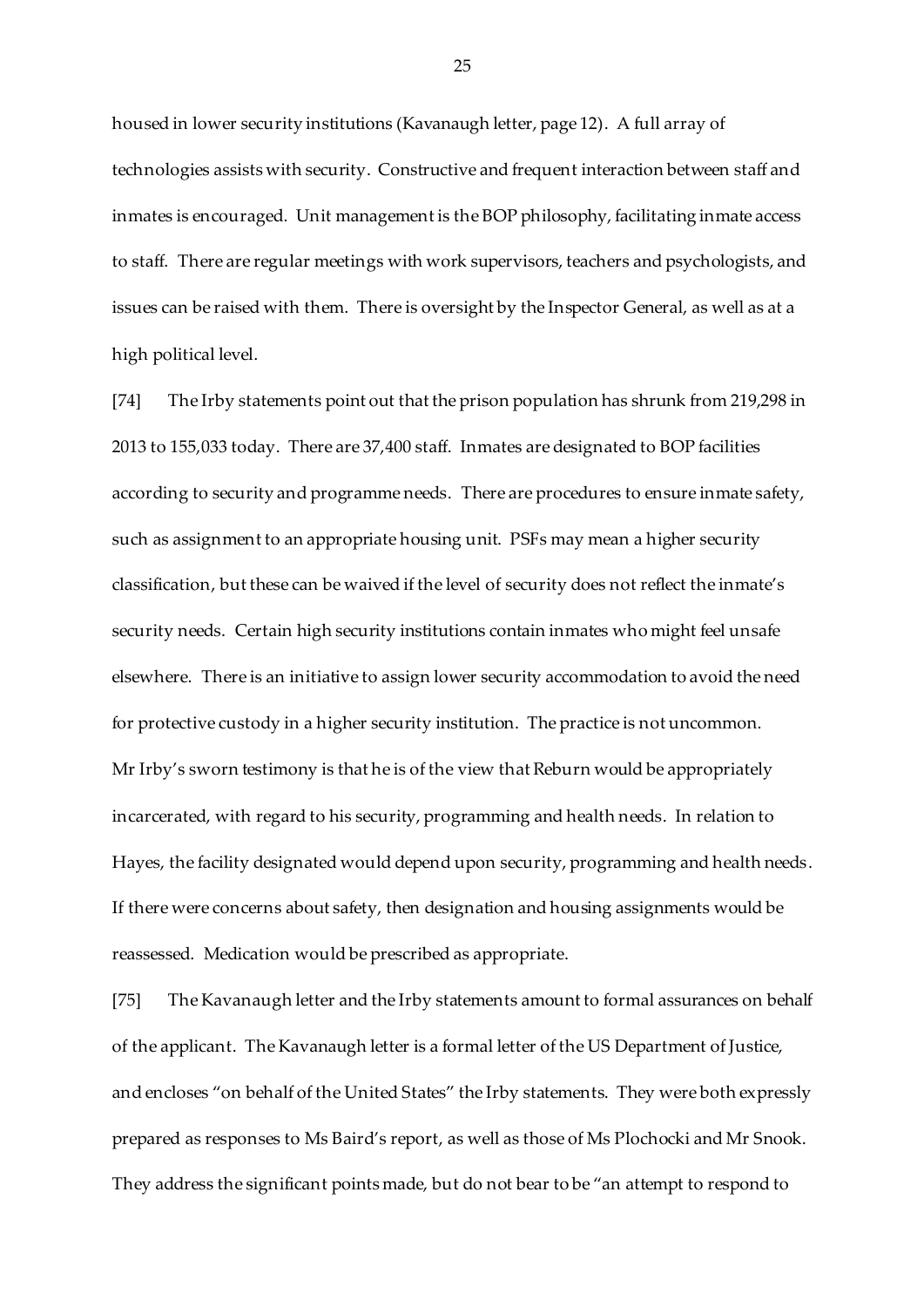each and every factual error, misstatement or conclusion" made by them. I accept them as assurances formally and properly given by the applicant. I take them into account as discussed below.

# **Evidence on US legal system**

[76] Each of the respondents founds on identified faults in the US legal system, based on the following evidence:

[77] Tara Plochocki gave evidence. She is 40 and a partner in a Washington DC law firm. She has prepared two reports, lodged at pages 1 to 31 in the Hayes productions, and she adopted these as her evidence. A lot of supportive material was also lodged, but this was not referred to in any detail. Her experience is set out in her reports, and was not challenged. I accept she was able to give accurate and expert advice on federal criminal law. She was referred to the Kavanaugh letter.

[78] She said that pre-trial detention would depend on the risk to the community, ties with the community, flight risk and the like. With Hayes' record, she had no mitigating factors and would be highly likely to be refused bail. The Kavanaugh letter, which relied on the case of *US* v *Slatten*, was misleading, because the accused were contractors who under US law were treated as soldiers, and therefore stood a high chance of proving reasonable use of firearms in Iraq, and who were not flight risks or risks to the community. None of these points applied to the requested persons.

[79] She noted that the US would not proceed on charges 13 to 20. The respondent nonetheless faced, upon conviction, a sentence of life plus 28 years (the latter being four firearm-aggravated crimes which each carry a mandatory minimum of 7 years). While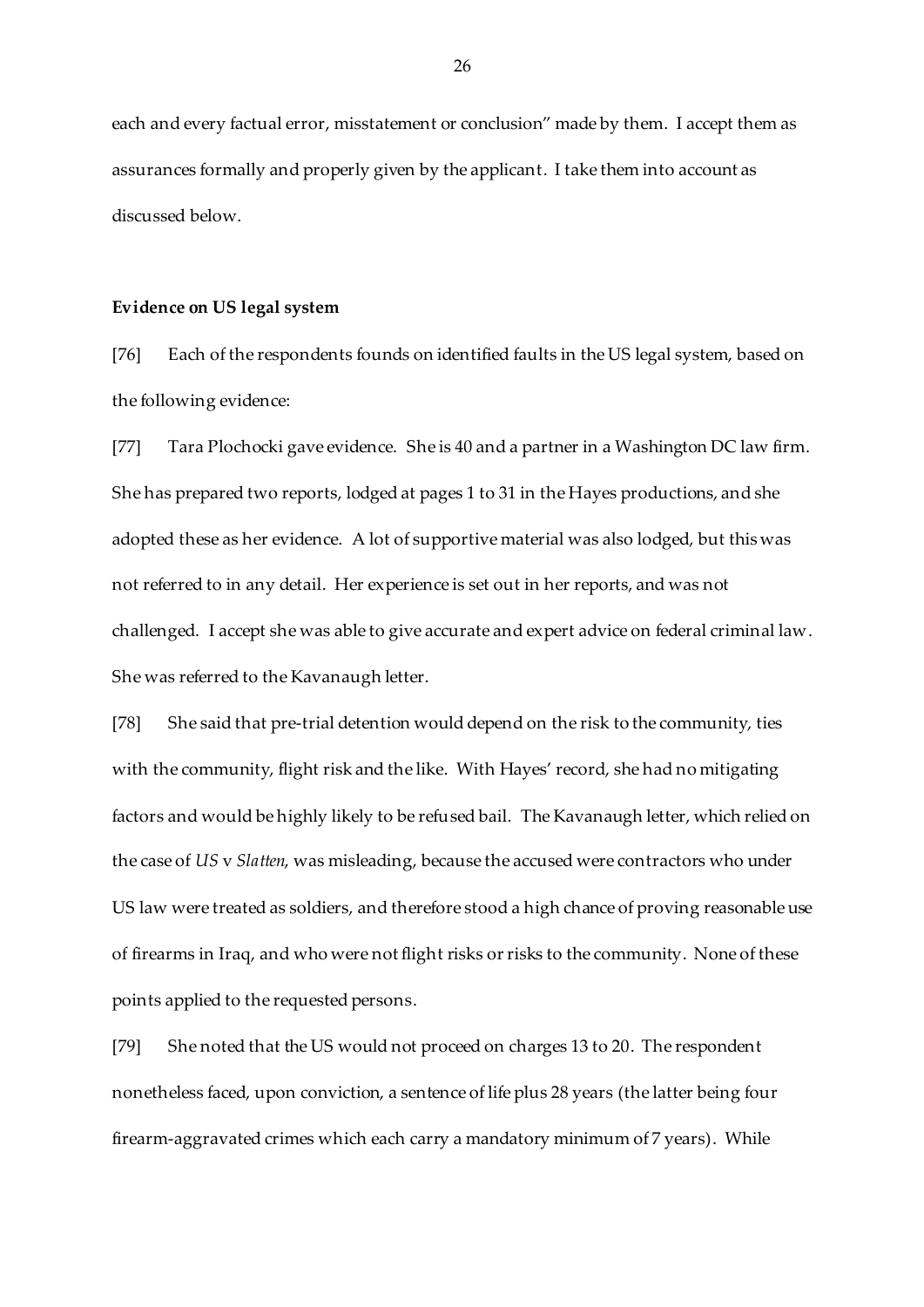technically conviction was not certain, convening a Grand Jury with charges was a clear indication of a strong case. They would receive a fair trial but not a fair sentence. [80] In this case, because a co-conspirator, Frank Amnott, had already pled guilty, there was a strong chance of conviction. On a plea of guilty, his evidence would have been recorded under oath, to avoid denial later, and treated as true. This evidence was now available against the requested persons at their trials (a copy of that statement is lodged). It admits conspiracy to murder acting with others.

[81] Each of the requested persons faces a mandatory life sentence on charge 2, for the reasons set out at pages 3 and 4 of her report. The other charges carry terms of years, as more particularly set out in her report. All three respondents will, upon conviction, "definitely" get a life sentence.

[82] The charges will stand or fall together. The Kavanaugh letter at page 7, para 3, does not fairly represent her evidence. An appeal will not assist on sentence, as it is fixed by statute. While technically possible to rely on the 8th amendment to the US Constitution, to argue cruel and unusual punishment, the use of *US* v *Slatten* is misleading and should not be mistaken for the rule.

[83] Reduction in sentence is possible where assistance is rendered. However, that was unrealistic in this case where the co-conspirator had already provided full assistance. It was also unrealistic where the requested person had fled the jurisdiction and had resisted extradition, so had actively impeded the course of justice.

[84] Compassionate release was discussed by reference to section 3582 of the US code (Applicant's production 4, page 15). Entitled "Imposition of a sentence of imprisonment", the statute sets out the rules (a) to (e) for the court to follow. Rule (c) provides: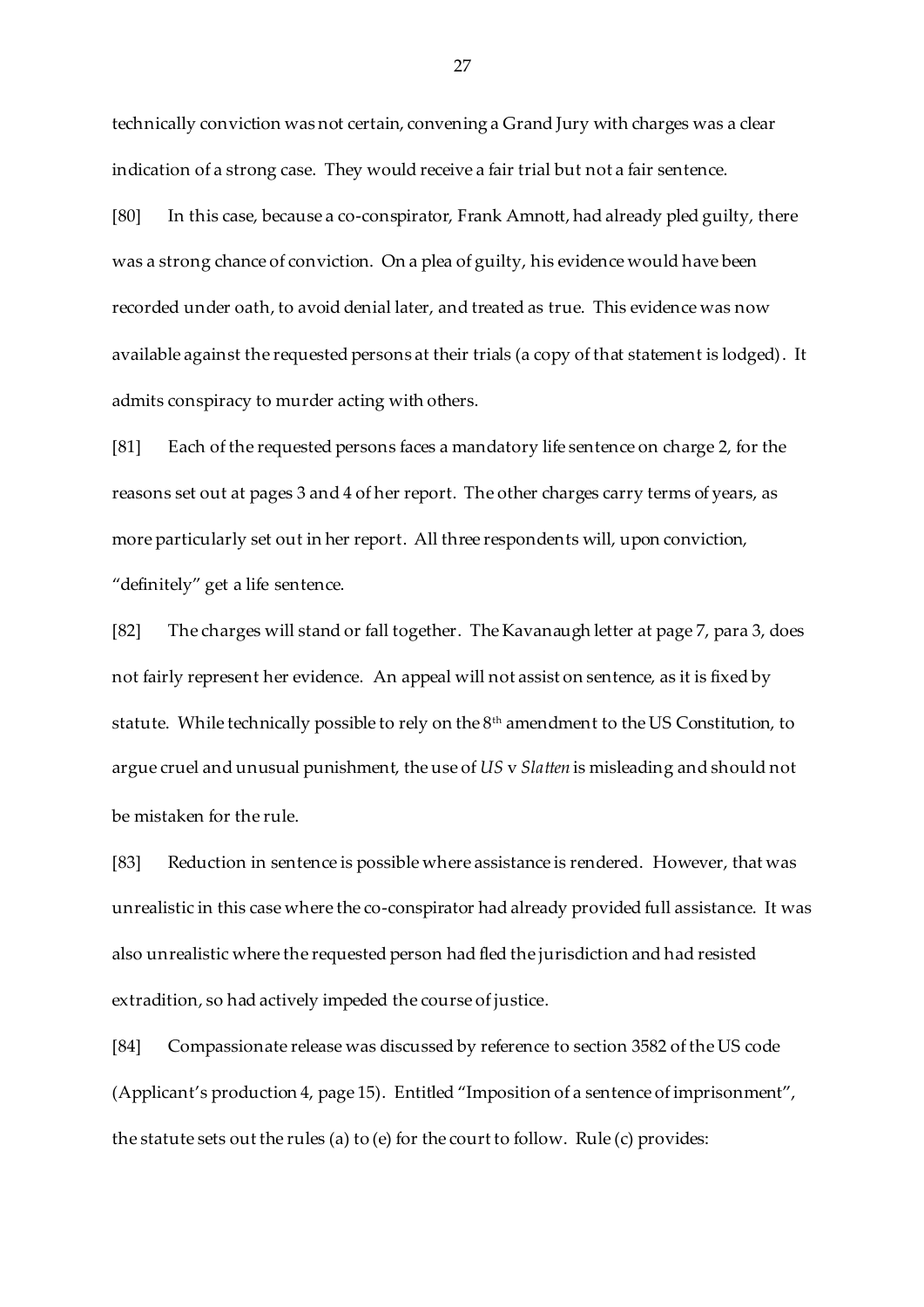"The court may not modify a term of imprisonment once it is imposed except that  $(1)$ in any case (A) the court, upon motion…may reduce the term of imprisonment… after considering the factors set forth in section 3553(a) to the extent that they are applicable, if it finds that (i) extraordinary and compelling reasons warrant such a reduction…and that such a reduction is consistent with applicable policy statements issued by the Sentencing Commission".

[85] The first step is to consult section 3553(a) (lodged at page 52). That sets out various criteria, such as seriousness of offence, deterrence and protection of the public. It also  $((a)(5))$  refers to any pertinent policy statement issued by the Sentencing Commission pursuant to section 994(a)(2) of title 28 of the US Code. Reference to section 994 (page 64) shows (994(t)) that the Sentencing Commission are required to state any "extraordinary and compelling reasons" for sentencing reduction. Expressly, "Rehabilitation of the defendant alone shall not be considered an extraordinary and compelling reason".

[86] There is also a statement in the "guideline manual" lodged, which promulgates only such factors as age, family circumstances, terminal illness and the like.

[87] This evidence was taken at speed. While I note that, strictly speaking, section 994 regulates what should be in policy statements, and does not bear directly to tell the judge what extraordinary and compelling reasons amount to, Ms Plochocki's evidence was that section 994 imposes a statutory limitation on regarding rehabilitation as a reason to reduce a sentence, which no federal judge can overcome.

[88] Her evidence was clear. Rehabilitation is not a ground to reduce a sentence. Changes in individuals are not recognised. "Compassionate release" is a misnomer in her view.

[89] Her position was these provisions, taken together with the fact that section 3553(a) requires reference to the original offence, the continuing need for the sentence to reflect seriousness, deterrence and protection, and the sentencing range for the original offence,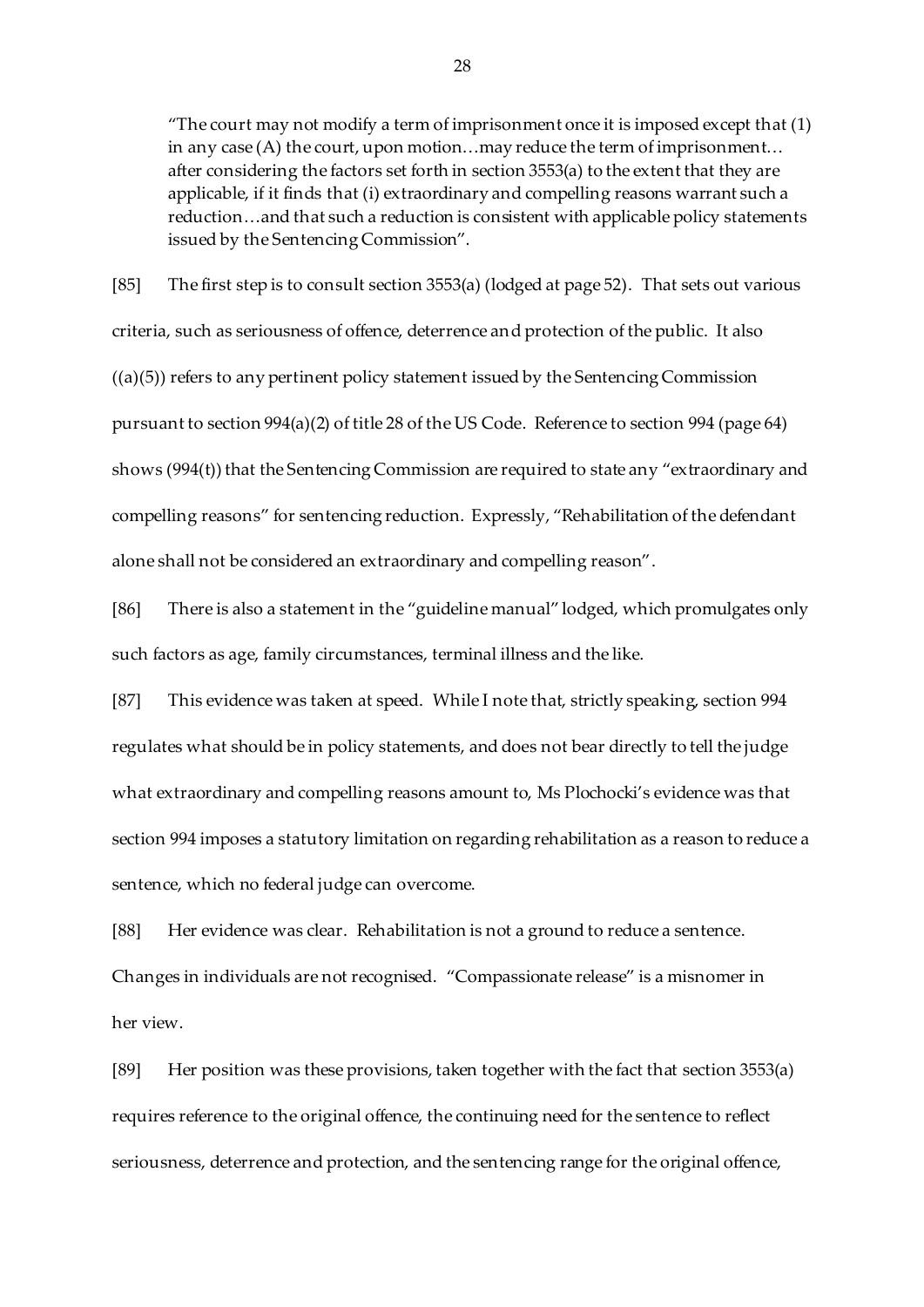mean that compassionate release may be refused even in the case of terminal illness or catastrophic event. Ms Plochocki had never seen compassionate release granted for murder or kidnapping. She noted Mr Kavanaugh supplied no examples. A reduction in sentence is a reimposition of sentence, so the original criteria must be considered again. A further difficulty is comparative justice which must be taken into account: under s.3553(a)(6), if there are other, unrelated, inmates who are serving life sentences, there must be a justification to treat them differently. Further, the need to provide restitution to the victims must not be forgotten (s.3553(7)).

[90] On this basis, the requested persons would not be eligible for compassionate release. In the light of all these factors, early release was "inconceivable" to her. Rehabilitation was nowhere defined in the guidelines. In her experience, sentence reduction was simply not granted in cases of murder, kidnapping or violent crime, even in the case of 80 year-olds. In effect, compassionate release was only useful for drug crimes, to mitigate racist penalty discrimination, for example in sentencing for cocaine versus crack cocaine offences.

[91] She was taken to the First Step Act. She could not comment on its effect, as no numbers were given, and therefore 150% uplift referred to by Kavanaugh was meaningless. The Covid policy referred to in the Irby statements will end when the pandemic ends.

[92] Executive clemency was not a realistic remedy, and there is no possibility of a commutation of a mandatory life sentence (second report, paragraph 10). A big problem is the lack of proportionality (para 11) between crime and mandatory punishment. Even the 8 th amendment to the US Constitution is insufficient to remedy this lack of proportion (para 14 to 19).

[93] She confirmed that these factors would apply to all three requested persons. She confirmed she agreed with the expert evidence of Lloyd Snook.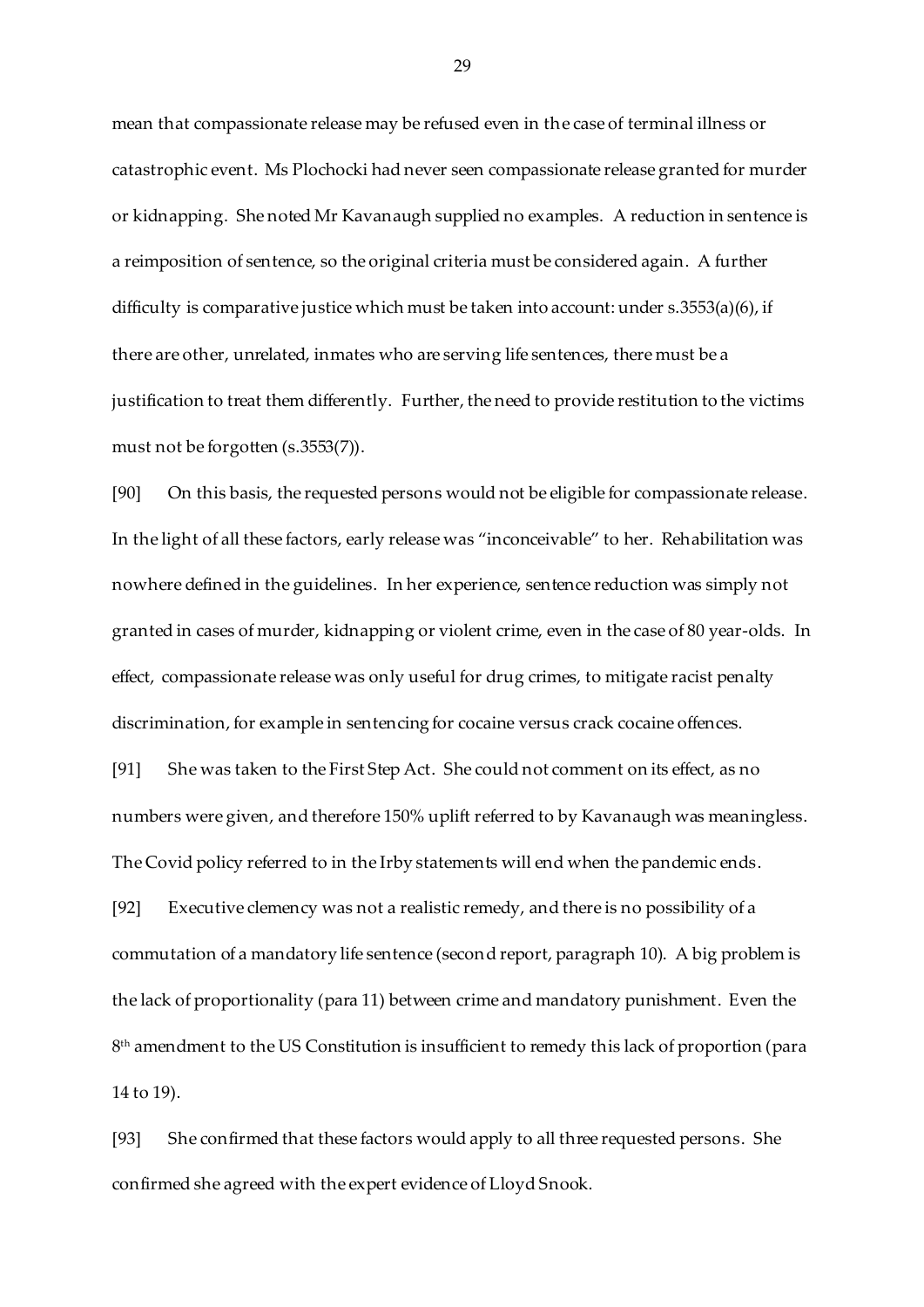[94] In relation to Ms Plochocki, and also in relation to Mr Snook and Mr Barlow (below) I accepted her expertise and accuracy in describing features of US federal law. None of them was challenged by the Crown as to their expertise or accuracy. I accept they all gave expert evidence on the matters they covered, and that their opinions are genuinely held. Their perspectives are as defence attorneys, and I do not consider that theirs are the only supportable opinions on the effect of the law, and I discuss this below. I do accept, however, that they correctly discussed the law, and their views are properly supportable from the statutes and precedents cited.

[95] **Lloyd Snook** gave evidence very briefly. It consisted of confirming that his evidence was set out in his report dated 9 October 2020 lodged on behalf of Mr Reburn, which he did. He was briefly cross-examined, and his evidence did not differ from his report. In brief summary, he is an attorney in Virginia and specialises in major federal felonies. He confirmed that no parole is available in the federal system. A good conduct allowance, generally available, is not possible in a life sentence. The full sentence is served without discount. Much of his report dealt with the hypothesis that the mandatory sentence is not imposed due to plea-bargaining or other reason. I, however, cannot proceed on that assumption. For that reason his report is of limited utility, and counsel did not refer to it in detail. His view on disproportionality was that "In recent years the US Supreme Court has upheld against constitutional attack sentences that most places in the world would regard as barbaric". My observations on his credibility and reliability are as stated above.

[96] David Barlow gave evidence, also in extremely brief terms. He is a Texan attorney who prepared a report dated 18 October 2020 which is lodged. He confirmed that this was his evidence. He had read the reports of Ms Plochocki and Mr Snook, and agreed with them, describing the authors' conclusions as well reasoned and unassailable. He is of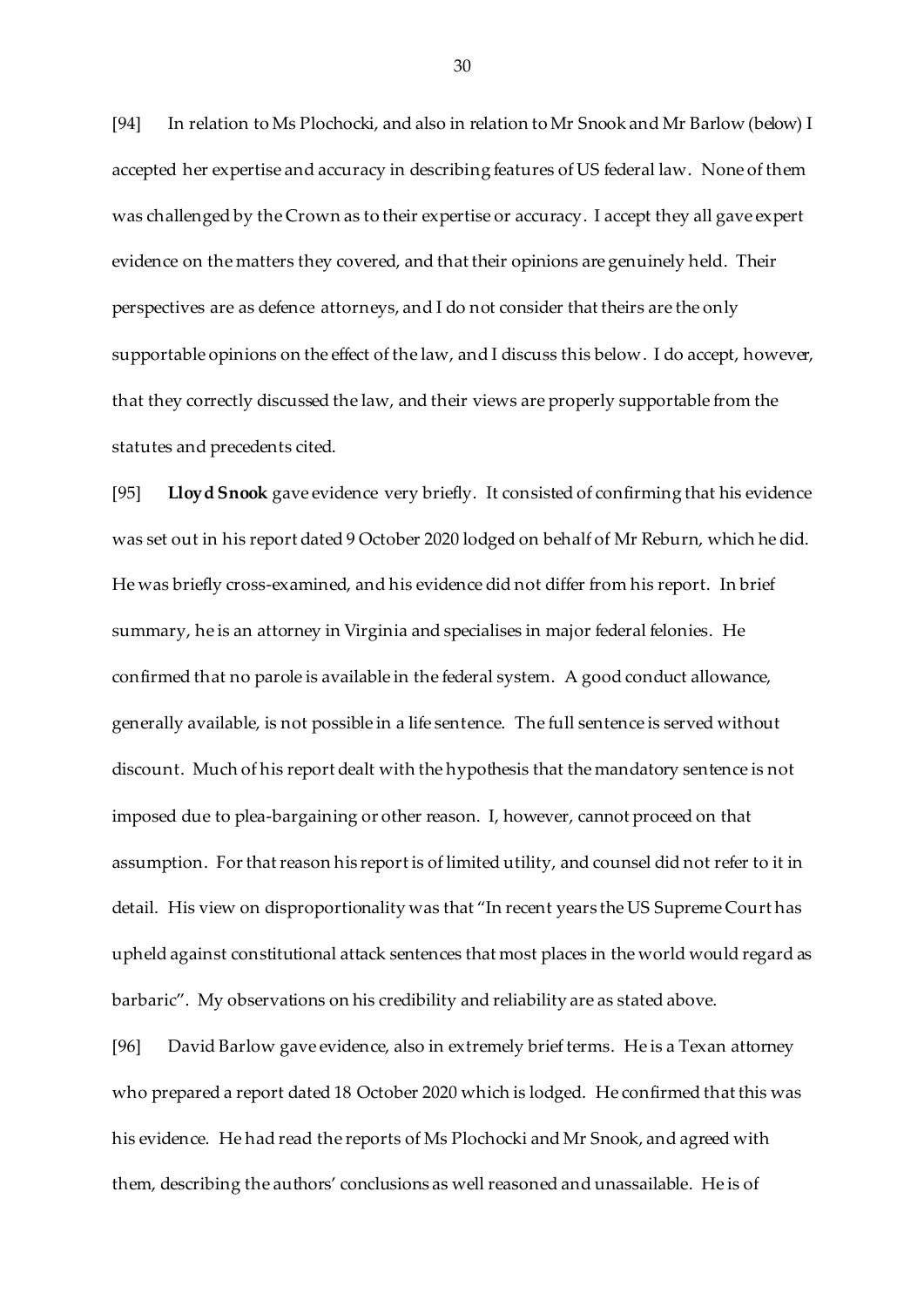the view on Count 2 that Ms Amnott will spend the remainder of her life as an inmate, never being released prior to her death. He analyses compassionate release in similar terms to the other legal witnesses, setting out the criteria which would apply. The application of these to Ms Amnott are "difficult to legally determine". He was not cross-examined. My view of his credibility and reliability are as stated above. Counsel did not suggest his evidence was any different in effect or added to that of Ms Plochocki or Mr Snook.

[97] Professor Michael B. Mushlin gave evidence by live link from New York. He is a professor of law at Elisabeth Haub School of Law at Pace University in White Plains, New York. He has prepared a report dated 27 October 2020 and an update report dated 30 May 2021, the day before proof commenced, and they are lodged. The main report sets out his background and qualifications. These include authorship of "Rights of Prisoners", a textbook now in its fifth edition, described as a four-volume treatise about prison law in the US, and cited by courts and scholarly journals. I accept that he is genuinely expert on the academic study of prisons throughout the US. He did not claim to have significant or recent personal contact with prisons, although he had visited many. His expertise relies on academic sources rather than any significant personal experience.

[98] His October 2020 report deals with three main topics, both on a general level and with such information as is available about particular conditions in the likely remand and federal jail facilities for Central Virginia. These are (i) whether there is effective oversight of US prisons; (ii) the extent of preventative mechanisms to protect from human rights abuses, and (iii) the impact of Covid-19 on prisoners in the US, and remedies. The supplementary report of 30 May 2021 provides updated information on Covid-19 statistics, and an update on recent PRLA litigation. He adopted these as his evidence and they are lodged and available to read. I did not find his evidence on issues (i) and (iii) to be of assistance.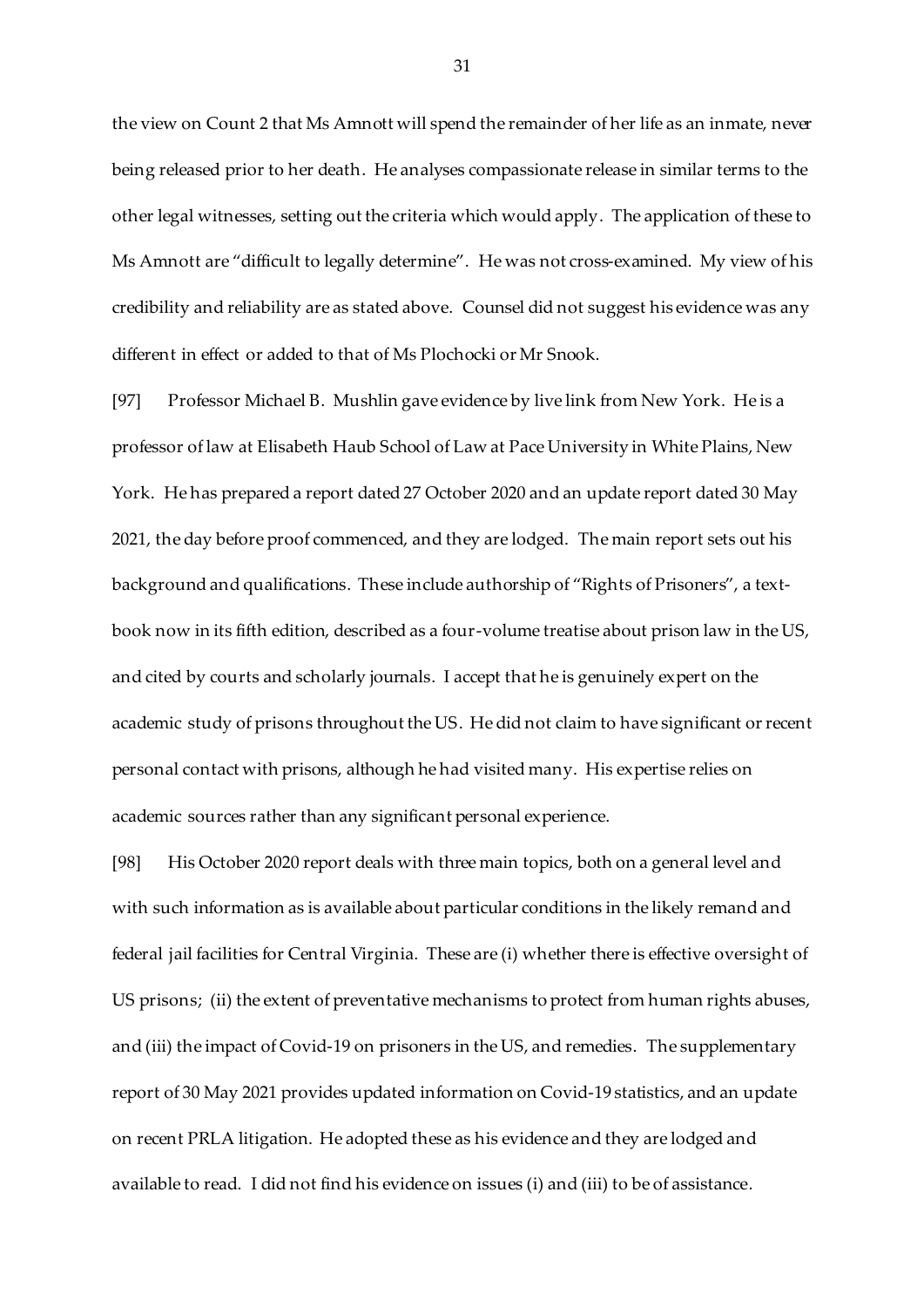Oversight is relevant to the entire system, rather than the specific effects on these respondents, and lack thereof is not by itself evidence of human rights abuses or oppression. Covid-19 is a resolving problem, and there is nothing preventing these respondents from being fully vaccinated.

[99] He discussed Central Virginia Regional Jail (irrelevant for present purposes as not a federal institution), but more widely describes the courts as the place to seek any remedy. He described access as "not impossible", but made harder by statute and by judicial decision. The Prison Litigation Reform Act, signed 1996, significantly reduced access to the courts. It introduces a number of hurdles for prisoners. These include: the requirement to exhaust all administrative remedies; that redress is only available for physical injury, not including mental or emotional injuries; a "three strikes" rule exists; a requirement to pay court fees in full; limitation of attorneys' fees; threat of sanction of losing prison credits, and others.

[100] I accept Professor Mushlin's evidence is expert and authoritative on the remedies, and limitations thereon, available to prisoners. His evidence was not challenged and I accept that federal prisoners do face a number of practical hurdles in raising court actions. His evidence did not, however, go as far as to say there was no remedy, or that no remedy was ever obtained in practice. As such, his evidence was not sufficient, in my view, to show that the US federal prison system denies remedies to its inmates.

### **Evidence for the applicant about US legal system**

[101] The Crown evidence comprised: (a) declaration of Philip Syms, US Marshall Service; (b) two Declarations (both dated 21 October 2020, one relating to Gary Reburn, the other to Valerie Hayes) of Paul Irby, Senior Counsel of the US Department of Justice, Federal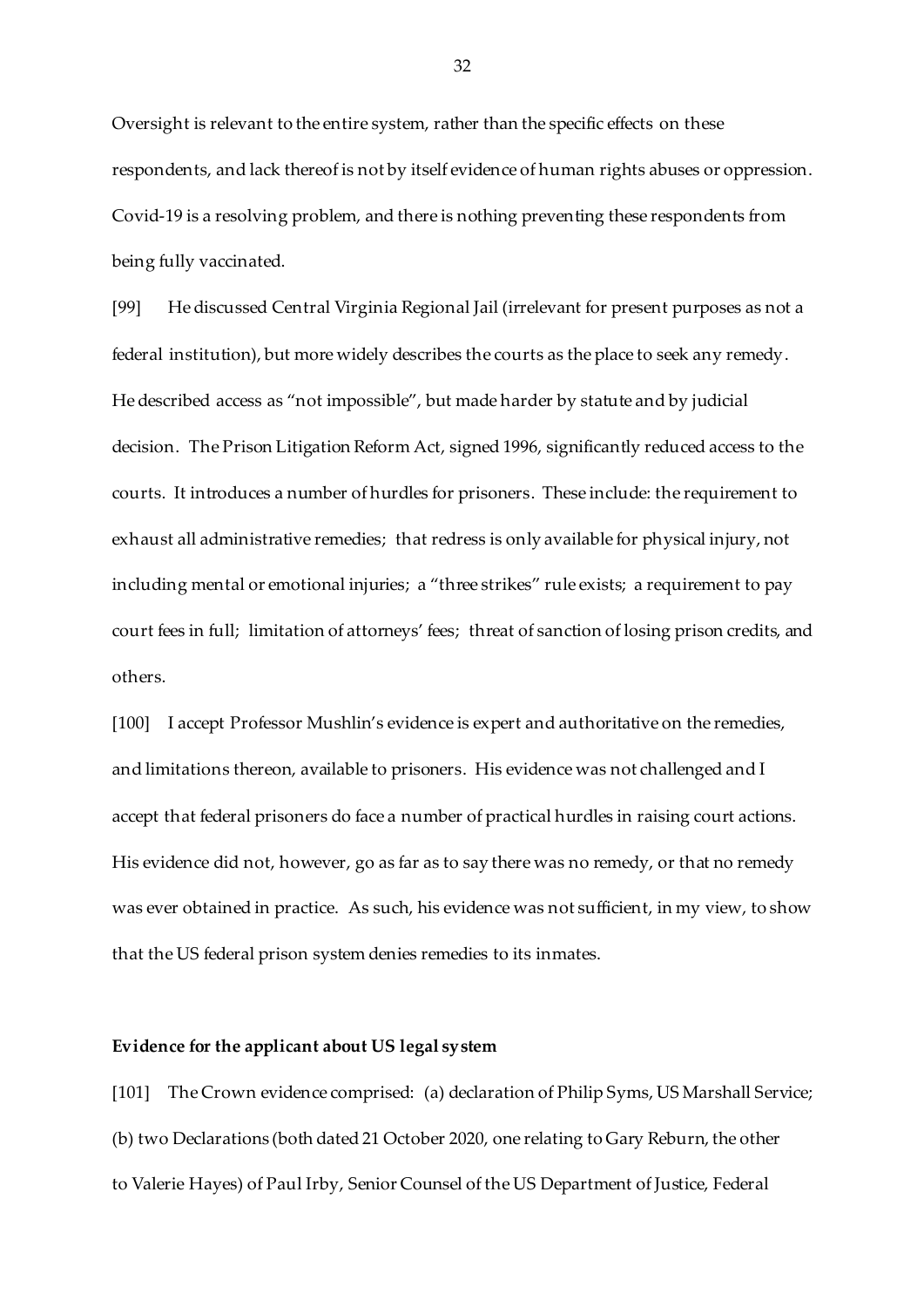Bureau of Prisons (the "Irby statements"); (c) Letter dated 26 October 2020 by Christopher R. Kavanaugh, Assistant US Attorney, Western District of Virginia (the "Kavanaugh letter"). As these are available I will not set these out in full, and will discuss these under the appropriate headings below. I can at the outset leave to one side the evidence of Mr Syms, directed as it was against pre-trial detention conditions, against which no complaint is now made. Mr Syms in any event describes an unexceptional regime which would not prevent extradition.

[102] No oral evidence was lead, and the documents were not spoken to. It is important to note that they are reactive to the criticisms on behalf of the respondents, rather than an exhaustive discussion of every aspect of the US federal prison system, and the Kavanaugh letter makes that point.

### **Parties' submissions on bars to extradition**

[103] As all counsel adopted the written submission presented on behalf of Ms Hayes by Mr Harvey, I will discuss the submissions under the headings presented, with the addition of specific points for Reburn and Amnott where required.

[104] Article 3 of the European Convention of Human Rights provides: No one shall be subject to torture or to inhuman or degrading treatment or punishment. Section 91 of the 2003 Act I have set out above.

[105] The respondents submit that extradition should not be ordered because of (i) risk of sexual assault to Ms Hayes (Art 3); (ii) risk to physical and mental health (Art 2/3) of Ms Hayes and Mr Reburn; (iii) the nature of the sentences faced by all three respondents (Art 3); (iv) disproportionate interference with private and family life of Ms Hayes (Art 8);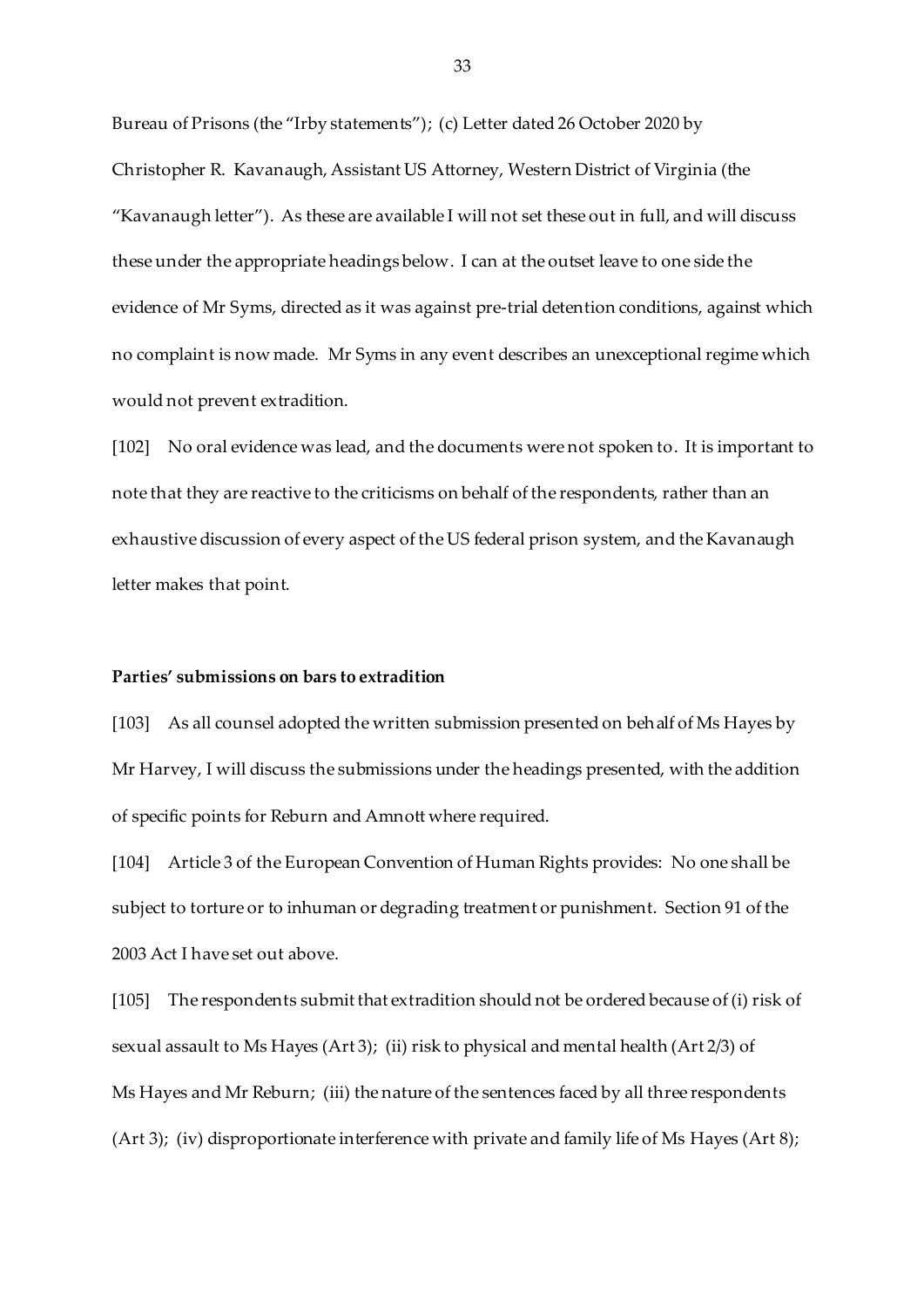(v) that Ms Hayes' physical and mental condition is such that it would be oppressive to extradite her (section 91).

[106] Counsel submitted that under Article 3, where the risk is from state authorities the test is "whether substantial grounds have been shown for believing that there is a real risk of treatment incompatible with Article 3" (*Dean* v *HM Advocate* 2018 SC (UKSC) 1 at para para 9, 25). Where the risk is from non-state actors, the test is whether the state has failed to provide reasonable protection (*ibid* at para 26). Under s.91 of the 2003 Act, the test for oppression is whether it appears to the judge that "the physical or mental condition of the person is such that it would be unjust or oppressive to extradite him". The term "unjust or oppressive" requires regard to be had to all the relevant circumstances, which will include the fact that extradition is ordinarily likely to cause stress and hardship (*Surico* v *Italy* [2018] EWHC 401 (Admin)). The court must take into account whether there are sufficient safeguards in place in the requesting state (*South Africa* v *Dewani (no 2*) [2014] 1 WLR 3220 at [50]), including proper and timely treatment for any specific treatment needs (*Zelenko* v *Latvia* [2019] EWHC 3840 (Admin) at 24). These principles were not disputed on behalf of the applicant. Counsel in discussing prison conditions did not make a distinction between Art 2 and Art 3 points. I will therefore not discuss Art 2 separately.

[107] I require, in terms of section 87(1) of the 2003 Act, to decide whether extradition would be compatible with Convention rights. In so doing, I have individually considered all of these points. I will deal with the respondent-specific points first, so these are (i) Ms Hayes' mental health; (ii) Ms Hayes' physical health; (iii) Ms Hayes' Art 8 argument; (iv) Ms Amnott's physical health; (v) Mr Reburn's vulnerability argument. I will then progress to deal with the points about prison conditions and the US legal system. Under prison conditions, I will discuss; (i) lack of medical treatment; (ii) risk of sexual assault;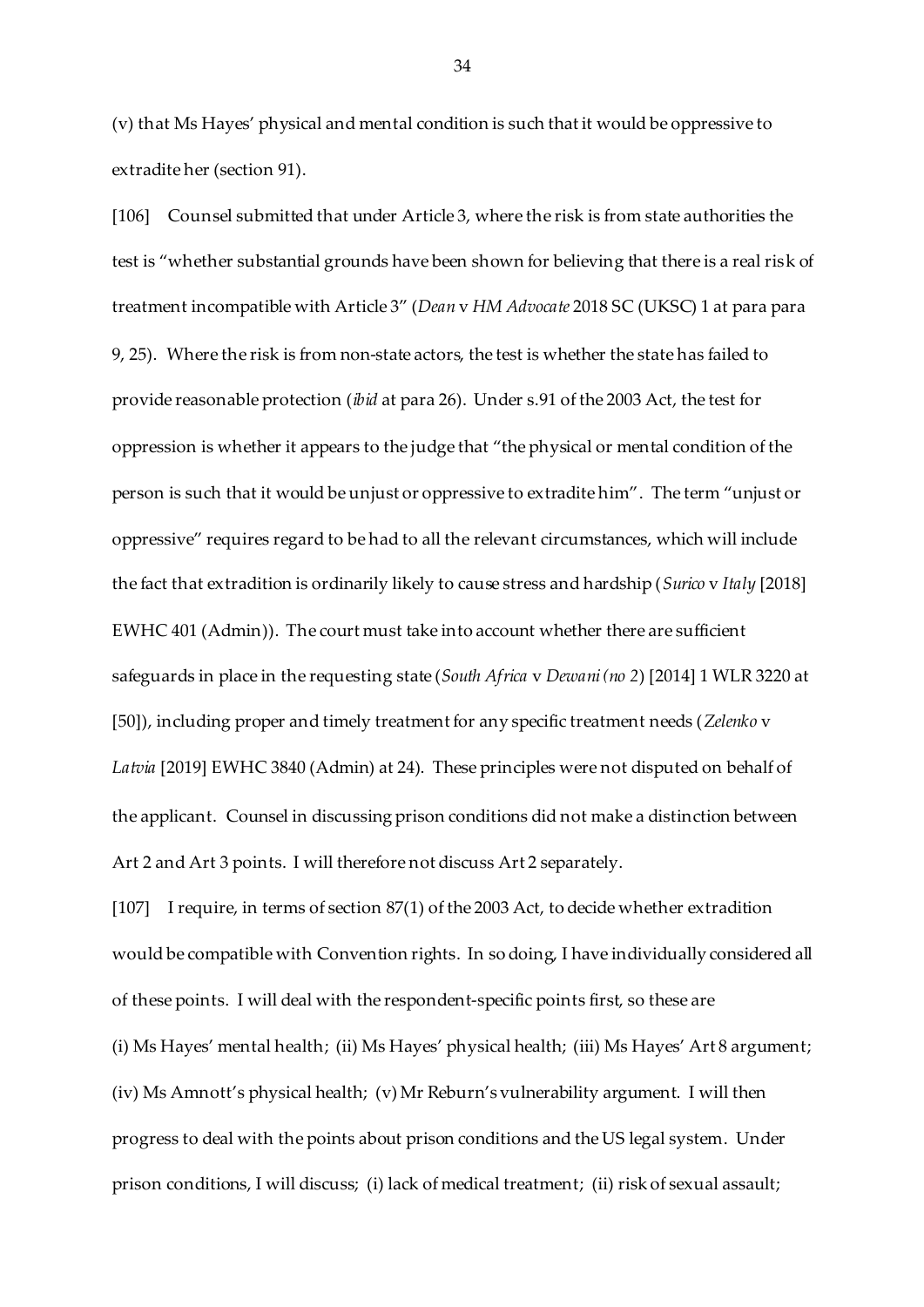(iii) violence of inmates; (iv) Covid-19 precautions; (v) lack of oversight; (vi) lack of remedies for inmates. Thereafter I will discuss US legal points, being (i) grossly disproportionate sentencing; (ii) legitimate penological reasons for incarceration; (iii) by far the most extensive topic, the irreducibility of mandatory life sentences.

### **Ms Hayes' mental health**

[108] Section 91 of the 2003 Act states:

" $(1)$  This section applies if at any time in the extradition hearing it appears to the judge that the condition in subsection (2) is satisfied.

(2) The condition is that the physical or mental condition of the person is such that is would be unjust or oppressive to extradite him…"

[109] The Crown cited the following cases: *R (on the application of Griffin)* v *City of* 

*Westminster Magistrates Court* [2011] EWHC 943 (Admin); *Howes* v *HMA* [2010] SLT 337;

*Polish Judicial Authority* v *Wolkowicz* [2013] EWHC 102 (Admin); *USA* v *Assange*(unreported)

4 January 2021.

[110] In *Polish Judicial Authority* v *Wolkowicz* the High Court discussed suicide cases. It approved a summary as follows:

(1) The court has to form an overall judgment on the facts of the particular case;

(2) A high threshold has to be reached in order to satisfy the court that a

requested person's physical or mental condition is such that it would be unjust or oppressive to extradite him;

(3) The court must assess the mental condition of the person threatened with extradition and determine if it is linked to a risk of a suicide attempt if the extradition order were to be made. There has to be a "substantial risk that [the appellant] will commit suicide". The question is whether, on the evidence the risk of the appellant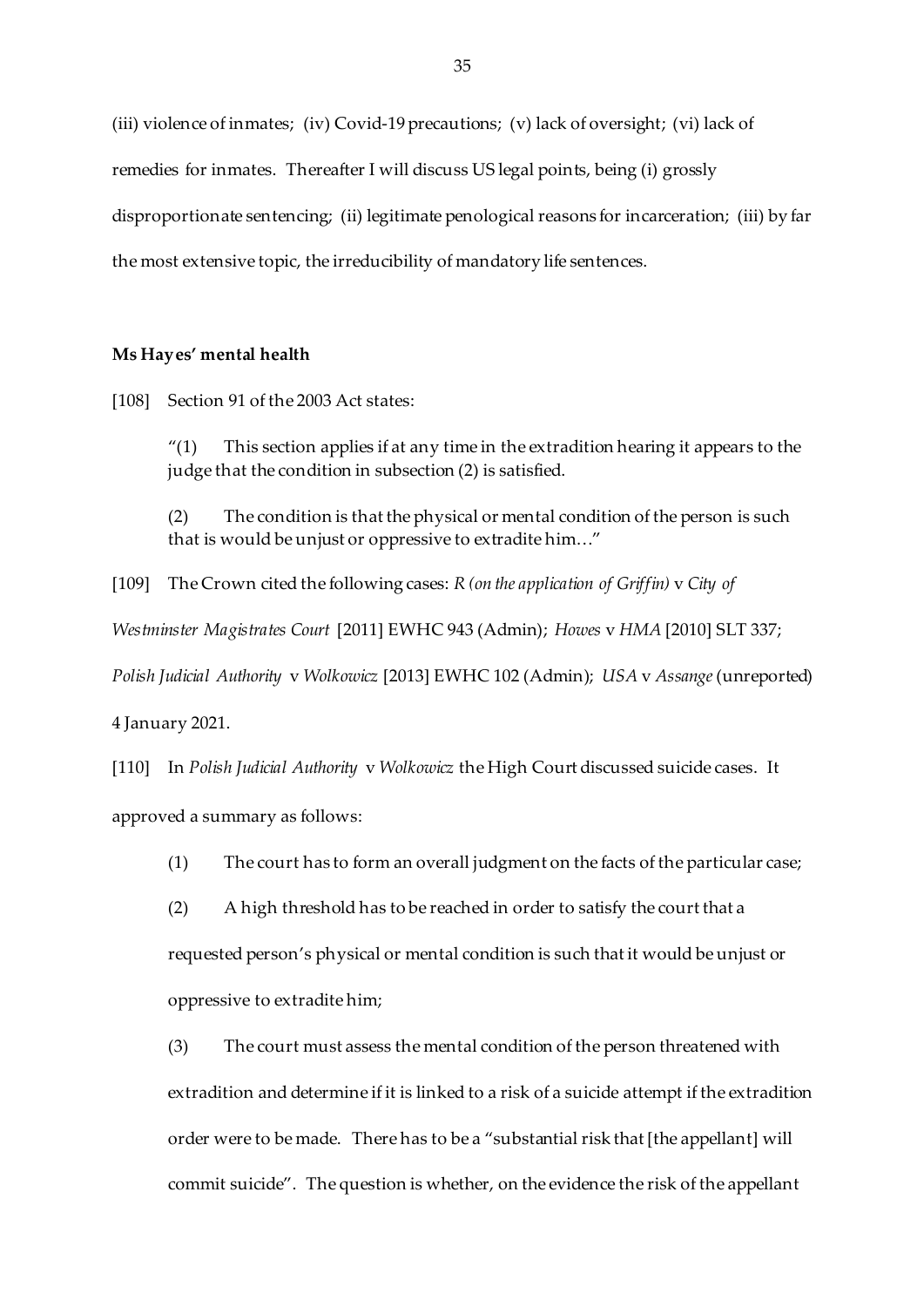succeeding in committing suicide, whatever steps are taken is sufficiently great to result in a finding of oppression;

(4) The mental condition of the person must be such that it removes his capacity to resist the impulse to commit suicide, otherwise it will not be his mental condition but his own voluntary act which puts him at risk of dying and if that is the case there is no oppression in ordering extradition;

(5) On the evidence, is the risk that the person will succeed in committing suicide, whatever steps are taken, sufficiently great to result in a finding of oppression?

6) Are there appropriate arrangements in place in the prison system of the country to which extradition is sought so that those authorities can cope properly with the person's mental condition and the risk of suicide?

(7) There is a public interest in giving effect to treaty obligations and this is an important factor to have in mind.

[111] As the court in *Howes* v *HMA* observed, the court requires to form a judgment on the facts of the particular case, and so previous cases are illustrative rather than definitive. In refusing the appeal the court regarded the availability of appropriate measures in the US to protect safety, and the availability of facilities for assessment and treatment of mental health issues as important factors. It also placed weight on an absence of history of self harm or attempted suicide. It took into account that symptoms may worsen upon extradition being ordered.

[112] I have recorded Ms Hayes' evidence about her mental health. I have discussed my acceptance of Dr Quinn's evidence as a justified expert diagnosis of PTSD. Dr Marcello's evidence is really secondary evidence that he agrees that Dr Quinn's diagnosis is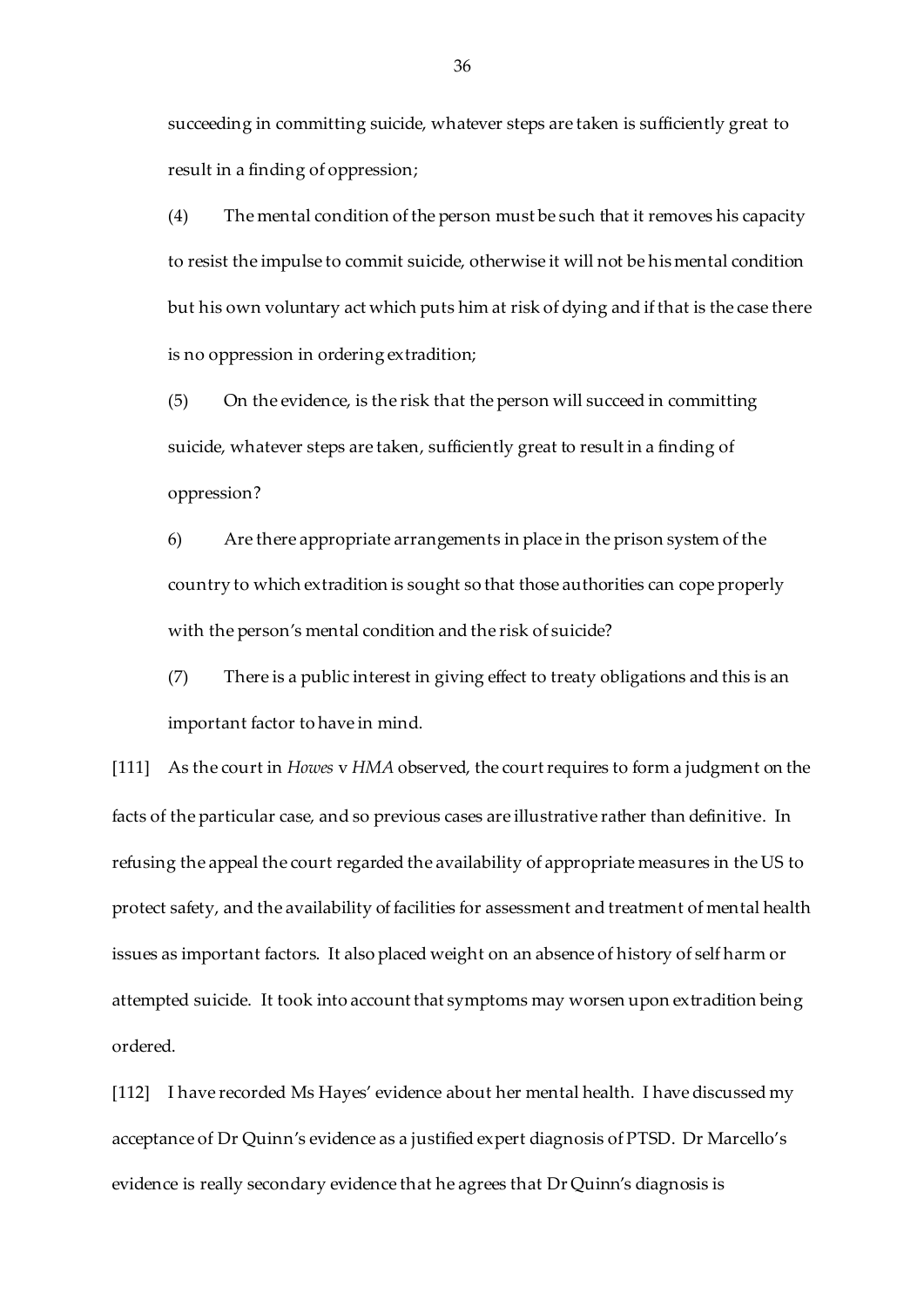supportable. Dr Marcello described the prison setting as not an appropriate setting if her symptoms were to deteriorate. His view, however, was founded on the assumption that the federal system would not provide appropriate treatment. He observed that she may not have the resilience necessary to deal with heightened fears or triggers. In my view Mr Marcello's evidence amounted to an appropriate reaction by a caring professional, but not to any firm evidence of deterioration in Ms Hayes' condition, or want of facilities in the US prison system. It was necessarily speculative, as was Dr Quinn's evidence. Their evidence did not provide any reliable foundation for a finding that there was a substantial risk of suicide. There was no evidence which considered the likely need for treatment in the context of the likely facilities to deal with that need. There is no evidence of any previous suicide attempts. Their evidence was responsibly given, but ultimately it gave insufficient factual material to meet the high test imposed in extradition proceedings.

[113] There was some detailed discussion with Dr Quinn about types of appropriate medication, and whether these would be available in the US. He was not able, understandably, to give any definitive answer. Dr Marcello, a US practitioner, was concerned about a worsening of her condition, but was unable to say that the likely prison regime would result in her not being properly treated.

[114] In my view there is insufficient evidence to conclude that Ms Hayes would not be appropriately monitored or treated in a federal prison. Maureen Baird did not support any proposition that PTSD would not be treated successfully in a federal prison. Her evidence was that the system is stressed with an enormous workload and frequent staff shortages, but they are a "great team of professionals". If benzodiazepines were prescribed by BOP then they would be received. It was clear she was describing a system with considerable challenges, but no more than that. Mental health treatment would still be given.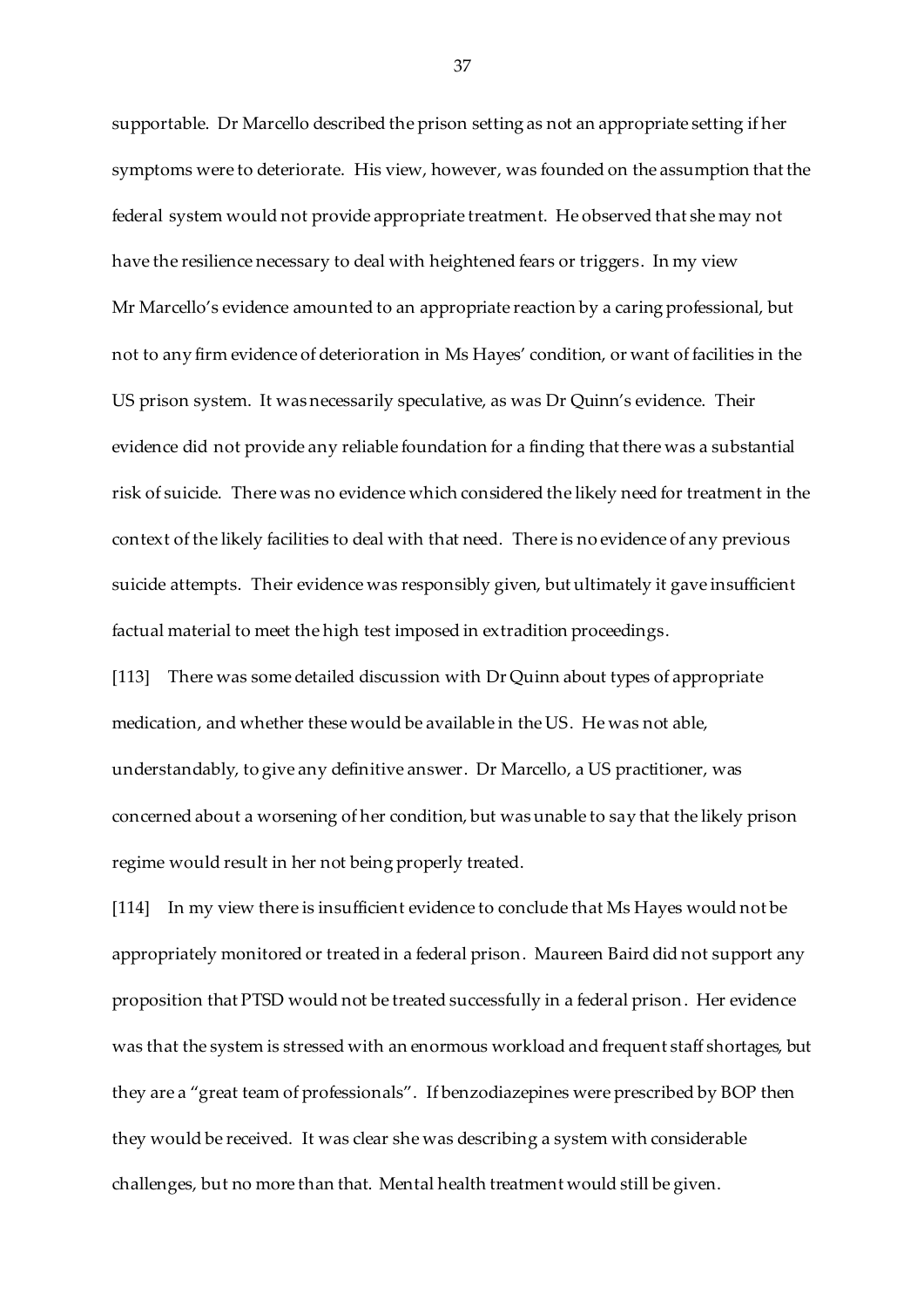[115] Ms Hayes' evidence concluded with reference to an undated letter, sent in early 2021 to Dr Quinn (lodged at page 1333) which discusses her suicidal thoughts. These thoughts are said to be triggered by the idea of physical proximity to Mr Hayes. She describes that Mr Hayes will be able to harm her by proxy, notwithstanding that she is in a federal prison. There is no evidence to support that her fears are rational. I do not place reliance on this letter. I cannot be satisfied that it is not self-serving in its terms. In oral evidence, she was adamant that she would commit suicide if she was extradited. I note that this stops well short of the type of condition described in *Wolkowicz* (above) or in the Assange case (*USA* v *Assange*, 4 January 2021, Westminster Magistrates Court).

[116] Maureen Baird's evidence was that high level of care was available if a mental condition worsened, and mental health units were available where such problems could not be managed in ordinary prisons. Suicide prevention programmes were effective but not fool proof.

[117] With regard to the *Wolkowicz* principles, the evidence here was insufficient in quality and quantity to decide that there was a substantial risk of suicide, even on a balance of probabilities. I cannot conclude, on what is little more than Ms Hayes' word, that there is a substantial risk of suicide. The evidence certainly does not reach the "high threshold" necessary. Even if I were wrong on these points, there is no evidence that Ms Hayes' mental condition is such as to remove the capacity to resist. The evidence is consistent with it being an entirely voluntary act, and the threat somewhat manipulative. I cannot therefore find that any risk, such as it is, meets the test of oppression. Perhaps mindful of this, counsel submitted that the risk of suicide is not the only consideration. It was submitted that it would be enough if deterioration of mental health could not be treated. In my view there is simply insufficient evidence of deterioration. The medical practitioners mentioned their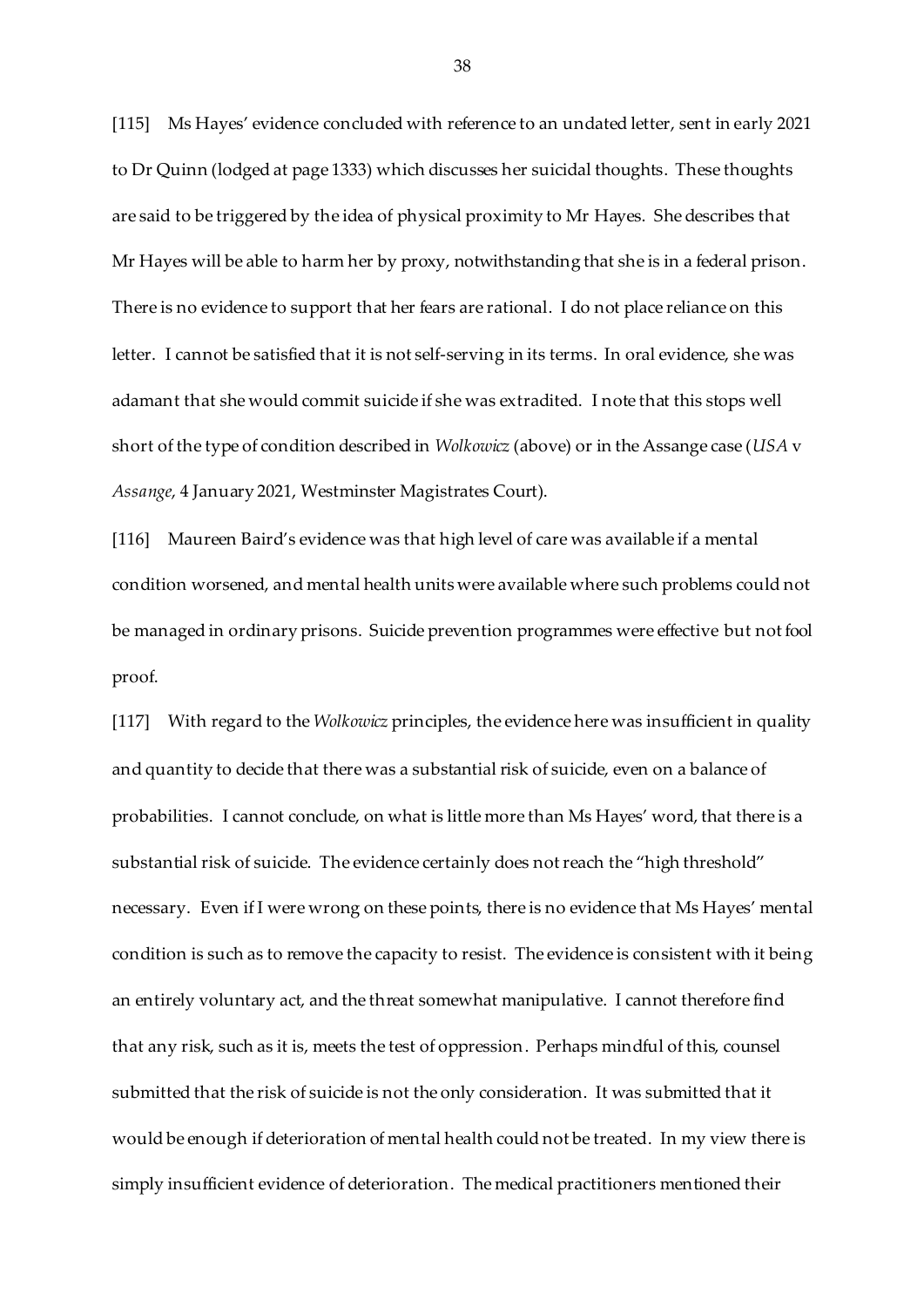apprehension, but that stopped short of giving evidence that deterioration would occur to the point where it raised Art 3 concerns. Such concerns could be cited in any extradition case. Further and in any event, I accept the evidence that there is an adequate system to allow the US authorities to cope properly with any mental condition or deterioration thereof. I can accept there are criticisms and reservations about the quality of the service, but in my view Ms Baird's evidence does not support any more fundamental proposition. Further, I accept the assurances in the Kavanaugh letter and the Irby statements (below) that appropriate medical care would be given. In all these circumstances, I reject the submission that extradition is barred by section 91 by reason of Ms Hayes' mental health, or that her Art 3 rights would be infringed in this respect.

### **Ms Hayes' physical health**

[118] This point is based on s91, but also Art 2 and Art 3. For the reasons discussed they fall to be treated as a single topic.

[119] I have set out Ms Hayes' evidence on her physical health. I have accepted it to the extent set out in the medical records, which are the US records (page 1106 onwards), the Belfast records (page 1005 onwards) and the Lothian NHS records (page 113 onwards), but no further. Her condition is one which requires monitoring and treatment from time to time.

[120] The submission founded on a combination of both the relatively high level of physical monitoring and intervention required, and the systemic problems of the federal system in providing such a service, primarily due to staff being constantly removed to perform other duties under the "augmentation" policy. It was submitted that this increases the likelihood that the BOP will not be able to provide the full panoply of treatments.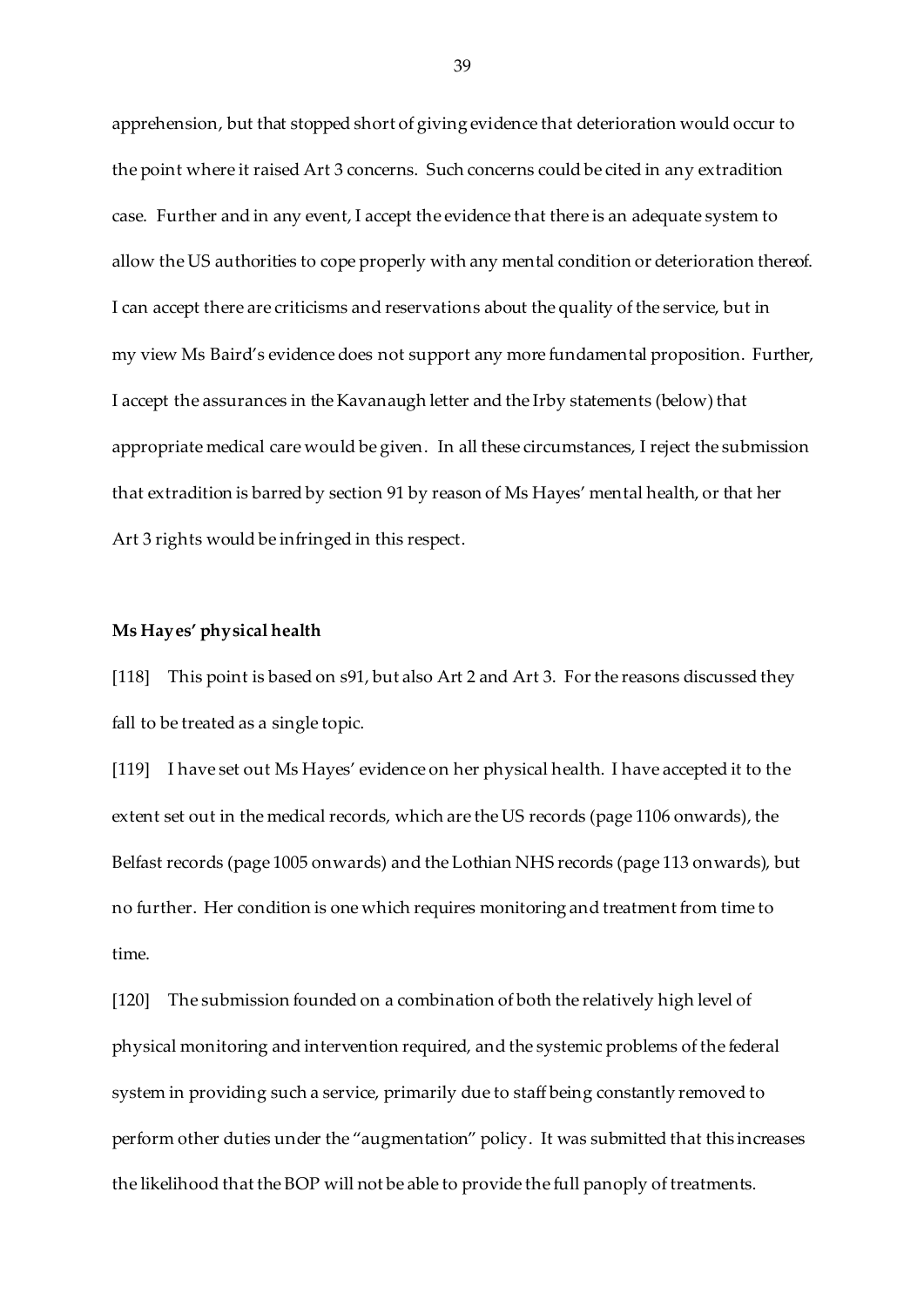[121] I was not referred to any authority which recognised "increased likelihood" as a sufficient test for whether the high threshold has been reached to satisfy the court that it would be unjust or oppressive to extradite her (from *Wolkowicz*, above). It provides no base value of likelihood. It really is no more than a possibility.

[122] I do not find that any deficit in treatment has been established in the evidence. The only direct source of evidence was Maureen Baird. Her evidence is, at its highest, that there are practical problems with the delivery of medical services, whether for physical or mental health. Her evidence did not support any proposition that adequate treatment would not be given. I accept the evidence of the Irby statements (re Hayes at para 15) that appropriate medication is available. I accept the assurances in the Kavanaugh letter at page 13B to 15, which sets out at length the medical facilities available to all of the respondents. Ms Baird's evidence amounted to no more than identifying practical difficulties, which is insufficient to displace the assurances, and falls short of the "minimum level of severity" (see *Ahmad* v UK (2013) 56 EHRR 1) necessary to show a breach of Art 3 and the "high threshold" that has to be reached to show oppression (*Howes* v *HMA* [2010] SLT 337 at para 13; *Wolkowicz* above). Ms Hayes has not discharged the onus of showing she will not get appropriate medical treatment in a US federal prison. This point therefore fails as a bar to extradition.

#### **Hayes – breach of right to family life**

[123] It was submitted that the best interests of children have a very real and important part to play in extradition, and that there are no grounds for treating extradition cases as a special category which diminishes this focus (*BH*v *Lord Advocate* 2012 SC (UKSC) 308 at para 48). I accept that proposition.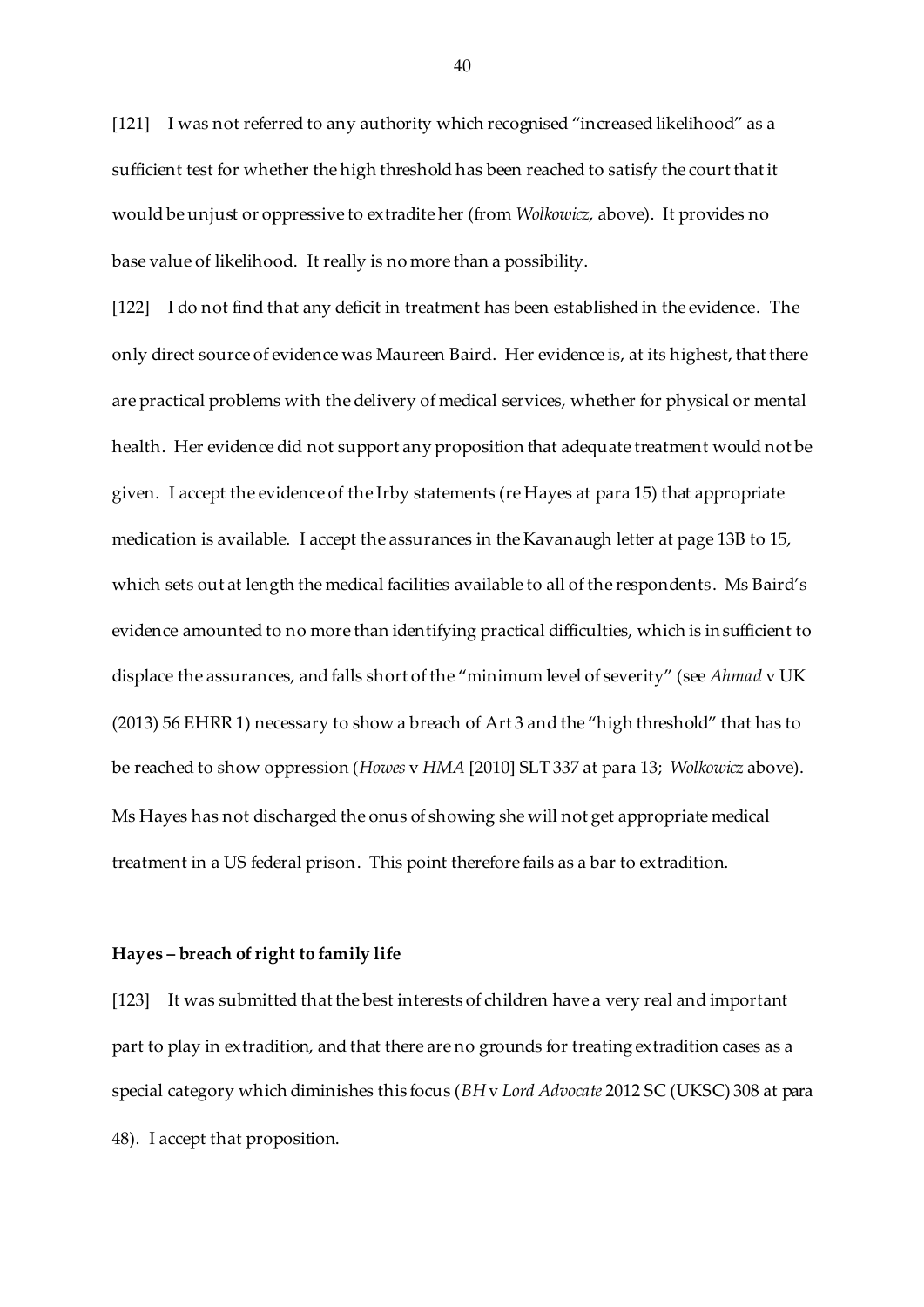[124] The evidence, however, is manifestly insufficient to sustain such a submission. On the limited evidence, Ms Hayes' daughters are presently in successful foster care placements in Scotland. They are aged between 15 and 19. She has been remanded since November 2018 and her input into their care necessarily very limited as a result. They are doing well in school and college. They do not want to return to the USA. She previously left them in the UK for many months in 2014 when she returned to the US. During that time her ex-partner was primarily the care giver. She is not their current care giver and they have thrived outwith her care. They were not called to give evidence.

[125] The issues raised by Art 8 considerations in extradition cases have been discussed authoritatively in *Norris* v *The Government of the United States of America (no 2)* [2010] 2 AC 487 and *HH* v *Deputy Prosecutor of the Italian Republic, Genoa* [2012] UKSC 25, and expounded in *Polish Judicial Authorities* v *Cielinski and ors* [2015] EWHC 1274 (Admin). These cases were cited by the Crown and the principles not disputed by the respondents.

[126] *Cielinski* summarised the approach of a court. The question, following *HH*, was whether the interference with private and family life of the person was outweighed by the public interest in extradition. There was a constant a weighty public interest in extradition that those accused of crimes should be brought to trial; that those convicted should serve their sentences; and that the UK should honour its international obligations and that UK should not become a safe haven. The public interest would vary according to the nature and seriousness of the crime involved.

[127] In carrying out a weighing exercise of the type envisaged in *Cielinski*, the public interest in extraditing Ms Hayes is very high. The crimes alleged are of an extremely serious nature, involving criminal conduct over a lengthy period of time and with intent to abduct children and murder their parents. The evidence relating to the effect on Ms Hayes children,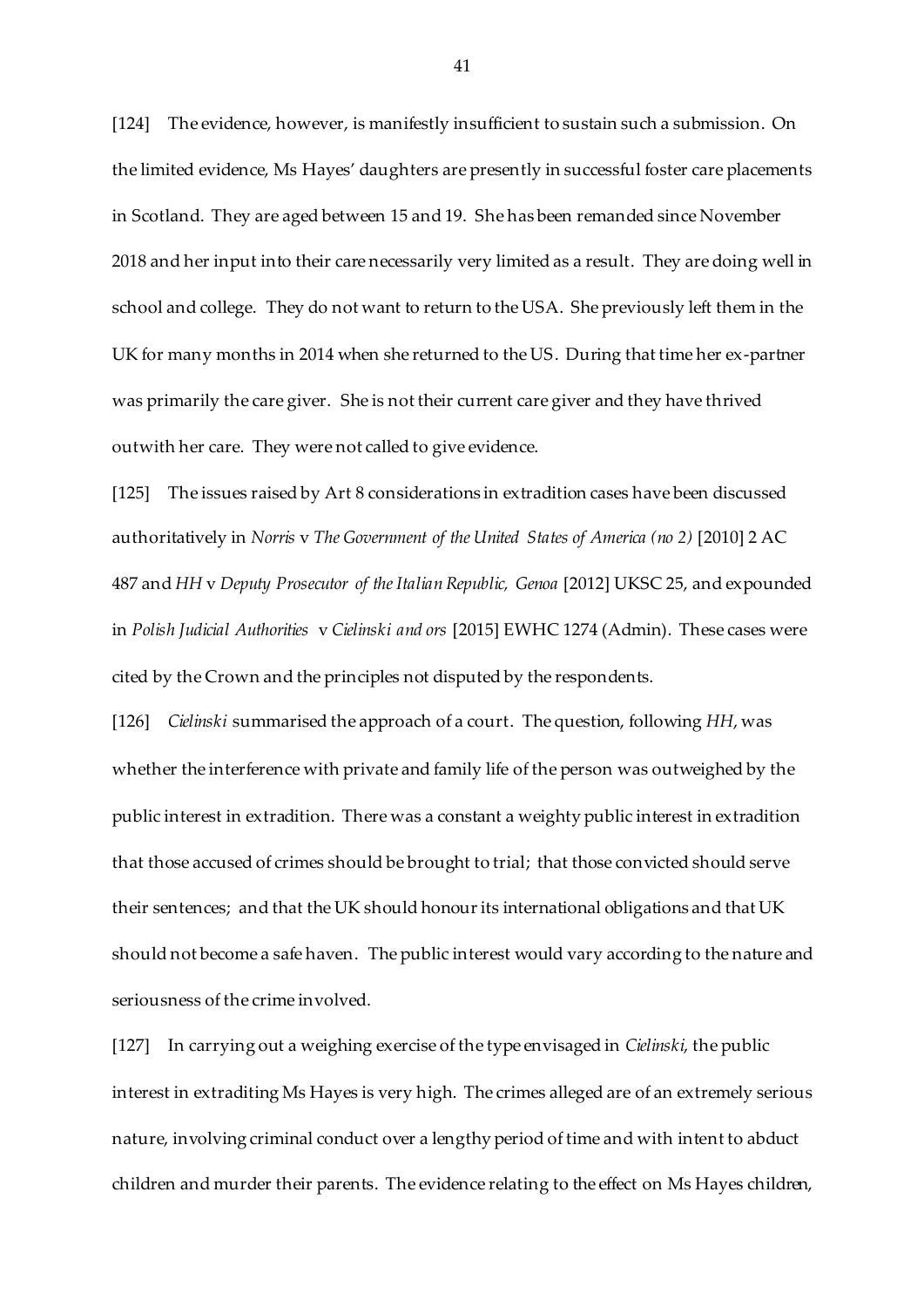on the other hand, was very limited in extent and quality. All came from Ms Hayes herself. Even on her evidence, the children are successfully placed with foster families. The eldest is now in further education. I have no direct evidence from the children, even though they are young women now and capable of giving their views. Ms Hayes said she did not want to involve them. That would not have prevented them being asked to give affidavits. In the deliberate absence of evidence I cannot assume their evidence would have come out in Ms Hayes' favour. They are not said to depend on Ms Hayes for their continued wellbeing. I was given only sketchy information about the family history between Ms Hayes and her children. While it is highly likely that any children will suffer from the removal of their mother to a foreign country, there is no evidence in this case that such harm is any more than is inevitable in extradition proceedings, or that in fact it would interrupt their development. I was not told of any reason they could not travel to the US should they wish to. The weighing exercise is heavily weighed against Ms Hayes.

[128] I conclude that extradition would not amount to a breach of Ms Hayes' Art 8 rights, nor those of her children.

### **Reburn - vulnerability in prison**

[129] The general issue of prison violence is discussed in more detail under prison conditions (below). Specific to Mr Reburn, his counsel founded on his vulnerability in prison. I have summarised Mr Reburn's evidence. He is a 58 year-old professional, university-educated man who has never been in trouble with the law. He is vulnerable, it is claimed, to extortion and violence, because he will be seen as wealthy and the present charges will be assumed by other inmates to involve sexual abuse of children. On Ms Baird's evidence he will face a very unpleasant time in prison.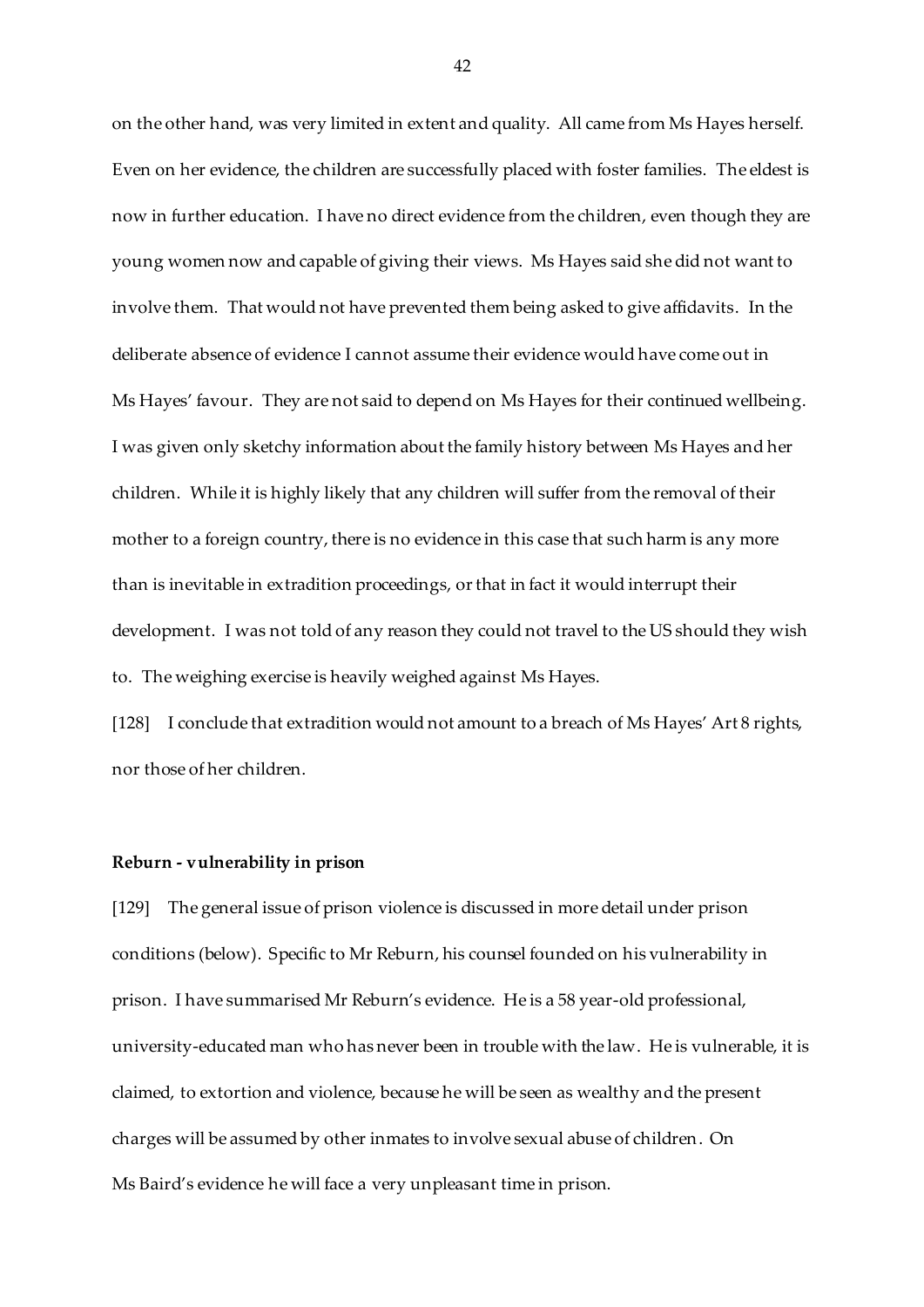[130] Counsel relied on the figures given by Ms Baird, that there had been 40 homicides and 107 suicides in 4 years (Baird second report dated 24 October 2020). He submitted that ill-treatment required to meet a minimum level of severity, which is a relative test and depends on the facts of each case. Although depriving a person of liberty may often involve an element of suffering or humiliation, the state must ensure that the prisoner is not subject to distress or hardship exceeding the unavoidable level of inherent suffering, and his health and well-being must be adequately secured (*Ahmad* at para 201, 202).

[131] He recognised the tension between two principles (see, for example, *Richards* v *Ghana* [2013] EWHC 1254 (Admin) at para 57, 58): the first is that the requirements of Art 3 are absolute; the second is that what amounts to inhuman or degrading punishment is sensitive to context, and that the Convention is not a means whereby Convention countries may impose their standards on other states (*Harkins and Edwards* v *UK* (2012) 55 ECHR 19 at para 129). The tension is resolved by requiring very strong grounds before concluding the prison conditions in a non-Convention country attain the level of severity that amounts to inhuman or degrading punishment contrary to Art 3.

[132] When it came to non-state actors, such as the actions of other prisoners, he submitted there is still a need to provide reasonable protection (*Dean* v *Lord Advocate*[2017] UKSC 44; *R (Bagdanavicius*) v *Secretary of State* [2005] 2 AC 668).

[133] I accept these principles, but in my view, the evidence for Mr Reburn is inadequate to show strong grounds that he will suffer inhuman or degrading punishment contrary to Art 3. As violence is a potential issue for all three respondents, I have discussed this below. [134] Specifically to Mr Reburn, the submission comes close to saying that professional middle class finance directors should never be placed in a US federal prison. I accept that he will find conditions harsh, but that is unavoidable in the context of imprisonment (*Giese* v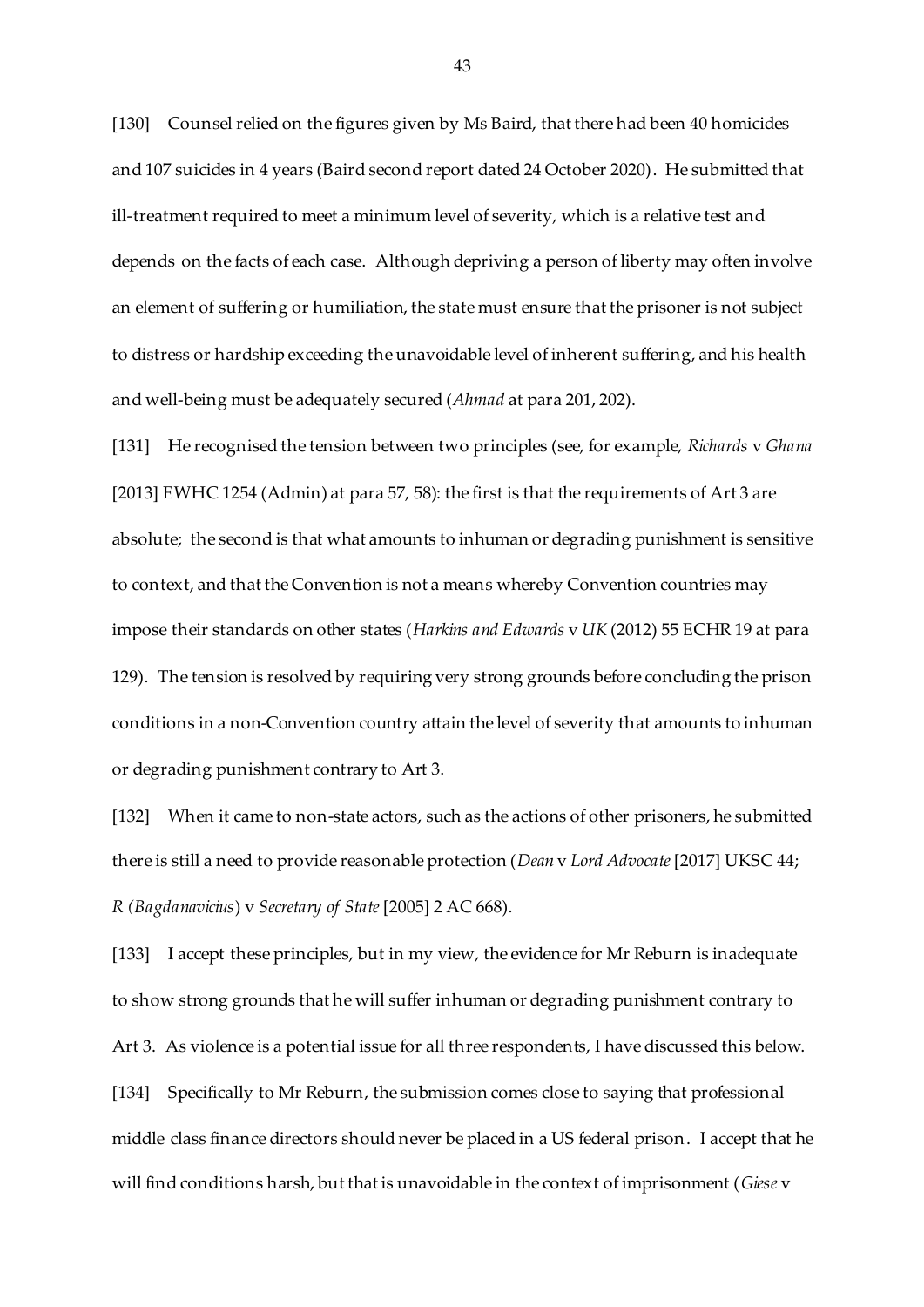*USA* [2018] 1480 EWHC (Admin) at 54). More fundamentally, Ms Baird's evidence was that there is suitable accommodation within the federal estate, whether by downgrading his violence status or by special housing units. These have their own problems, but they are a means of mitigating any threats of violence. The Irby statements state that he will be kept safe. There is insufficient in Ms Baird's evidence for me to reject that assurance. Her evidence in my view supports only that there is some possibility of violence, and stops well short of showing that there is a "real risk", and her evidence is necessarily speculative. If further evidence were needed for this, Mr Reburn spoke to having been assaulted in HMP Addiewell, for reasons he did not know. No suggestion is made that HMP Addiewell is not Art 3 compliant in this respect. Ms Baird did not dispute that the US federal prison system takes appropriate precautions to avoid violence between inmates. I accept Mr Irby's assurance, which is given (see Kavanaugh letter, page 1) on behalf of the United States. In my view Mr Reburn's Art 3 rights will not be violated in this respect.

### **Ms Amnott – physical health**

[135] Ms Amnott alleges breach of section 91 in respect that she is medically vulnerable. She did not give evidence, and no further medical evidence was led. The medical references in the second Baird report of 24 October 2020 were not followed up. In the first joint minute, paragraphs 15 and 16, it is agreed that she suffers from rheumatoid arthritis and asthma, which are chronic conditions. She requires to take immunosuppressant medication to treat the symptoms of the arthritis, in the form of methotrexate. The National Health Service has categorised individuals who suffer from a condition which requires them to take such medication as 'clinically extremely vulnerable' and therefore at high risk of severe illness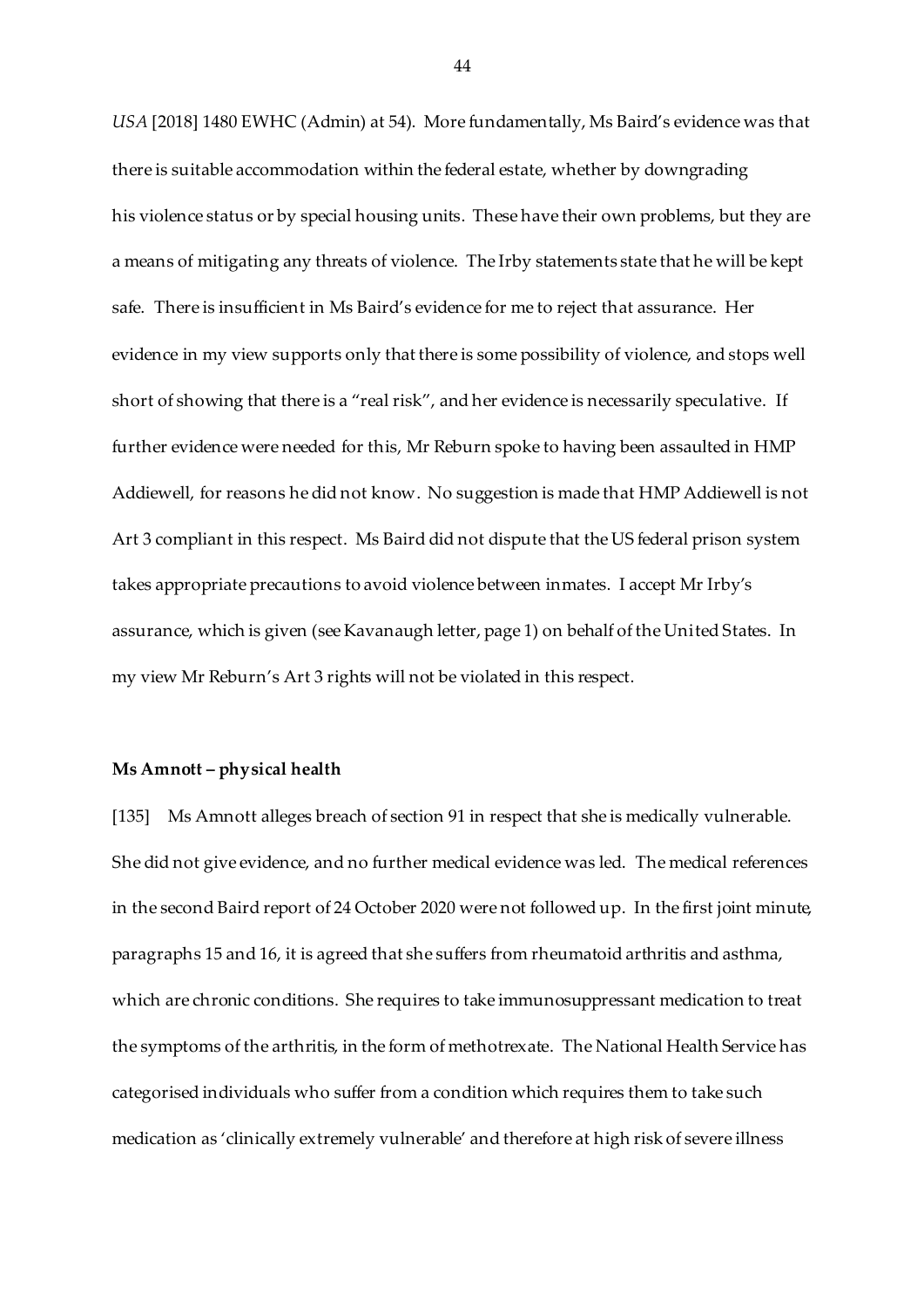should they contract Covid-19. Individuals who are asthmatic are clinically vulnerable and at a moderate risk of severe illness should they contract Covid-19.

[136] The second joint minute records that she received the first dose of Covid-19 vaccination on 30 April 2021. As of 2 June 2021 she is not aware of when she will receive the second dose.

[137] These factors are not enough to show that Ms Amnott is at such risk that extradition would infringe her Art 3 rights. There is no expert medical information about her vulnerability after either the first or second vaccination. All of the evidence about Covid-19 precautions is historic. Ms Baird and Professor Mushlin agree that precautions are now being taken, and that infection rates are significantly reduced. As for rheumatoid arthritis and asthma, no evidence was led about increased vulnerability in prison, or that appropriate medication would not be available to her.

[138] I therefore find section 91 is not infringed in respect of Ms Amnott. No Art 3 point arises from these same issues.

### **Prison conditions - topics**

[139] A number of related issues were raised in evidence. These include (i) treatment for medical and physical health issues; (ii) risk of sexual assault by staff; (iii) risk of violence from inmates; (iv) Lack of Covid-19 precautions; and (v) lack of oversight. The test is "whether substantial grounds have been shown for believing that there is a real risk of treatment incompatible with Article 3" (*Dean* v *HMA* 2018 (UKSC) 1, paras 9, 25).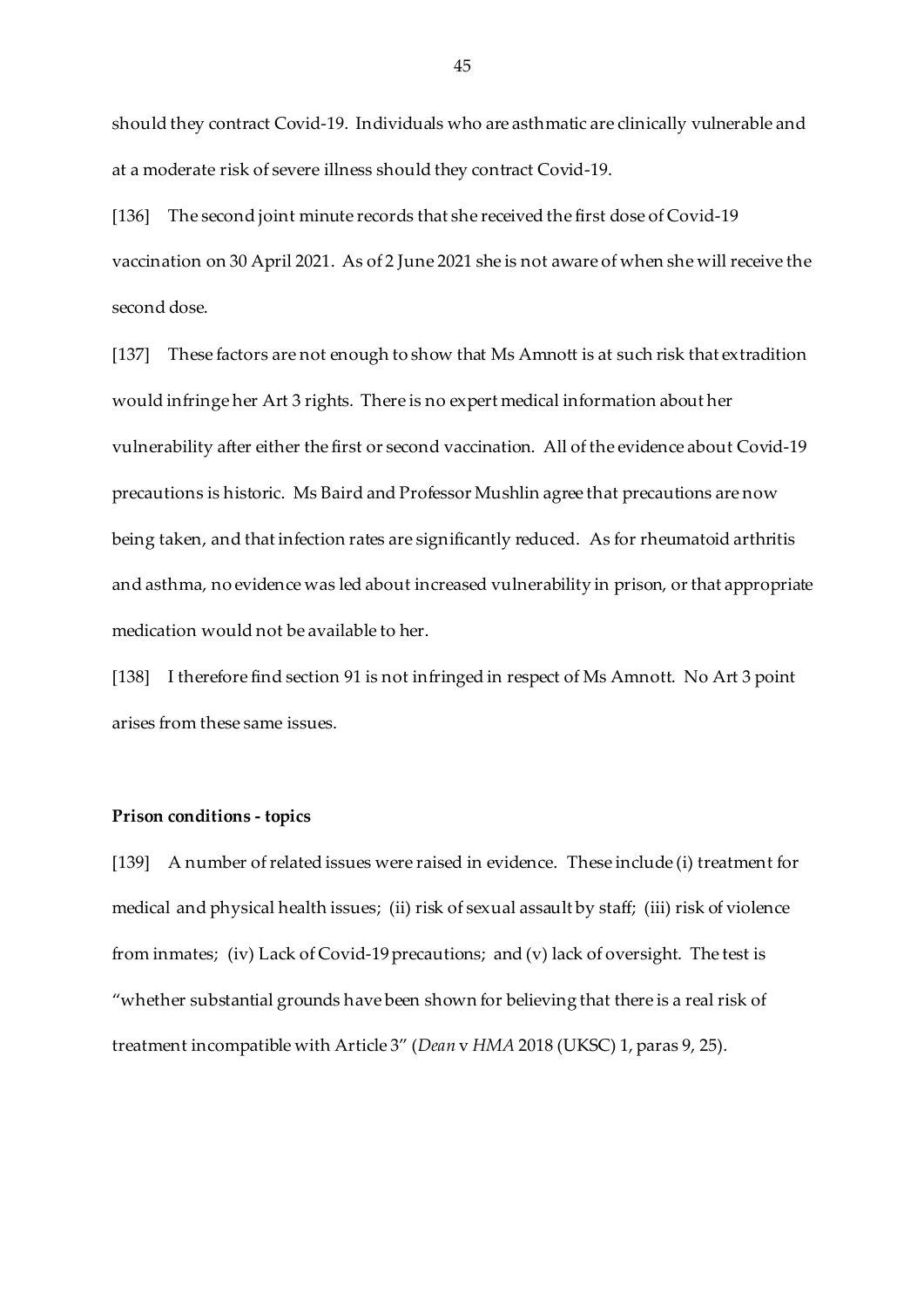### **Prison conditions – lack of medical treatment**

[140] This point was taken for Hayes and Amnott. Counsel's submissions treated these issues as indivisible from issues under section 91. I have discussed them under the relevant headings above. I conclude that it is not shown that any of the respondents will not receive such medical treatment as is necessary to treat any of their medical conditions. This ground therefore fails.

### **Prison conditions – risk of sexual assault by staff**

[141] This issue was spoken to by Maureen Baird. I have summarised her evidence above, and her report is lodged. I accept that Ms Baird's evidence was credible and knowledgeable about the running of federal prison facilities. I accept that her evidence is reliable in indicating that there is some level of risk of sexual assault. However, I do not accept that her evidence is sufficient for me to conclude that substantial grounds have been shown for believing there is a real risk of sexual assault.

[142] I do not doubt Ms Baird's good faith and diligence in giving evidence based on the information available to her. She described the difficulties in obtaining hard data in a regime which does not make such information readily available. I can, however, only make an assessment on the results. These results were too vague and unsupported for me to accept that a real risk has been made out.

[143] As observed already, the only statistics she provided related to 18 examples of sexual offending over a period of 11 years. This covered 29 female facilities. While every assault is a matter of concern, these do not by themselves amount to substantial grounds that demonstrate a real risk. Beyond those figures, Ms Baird was unable to provide figures for sexual assaults. She explained the evidential and other difficulties in pursuing cases. She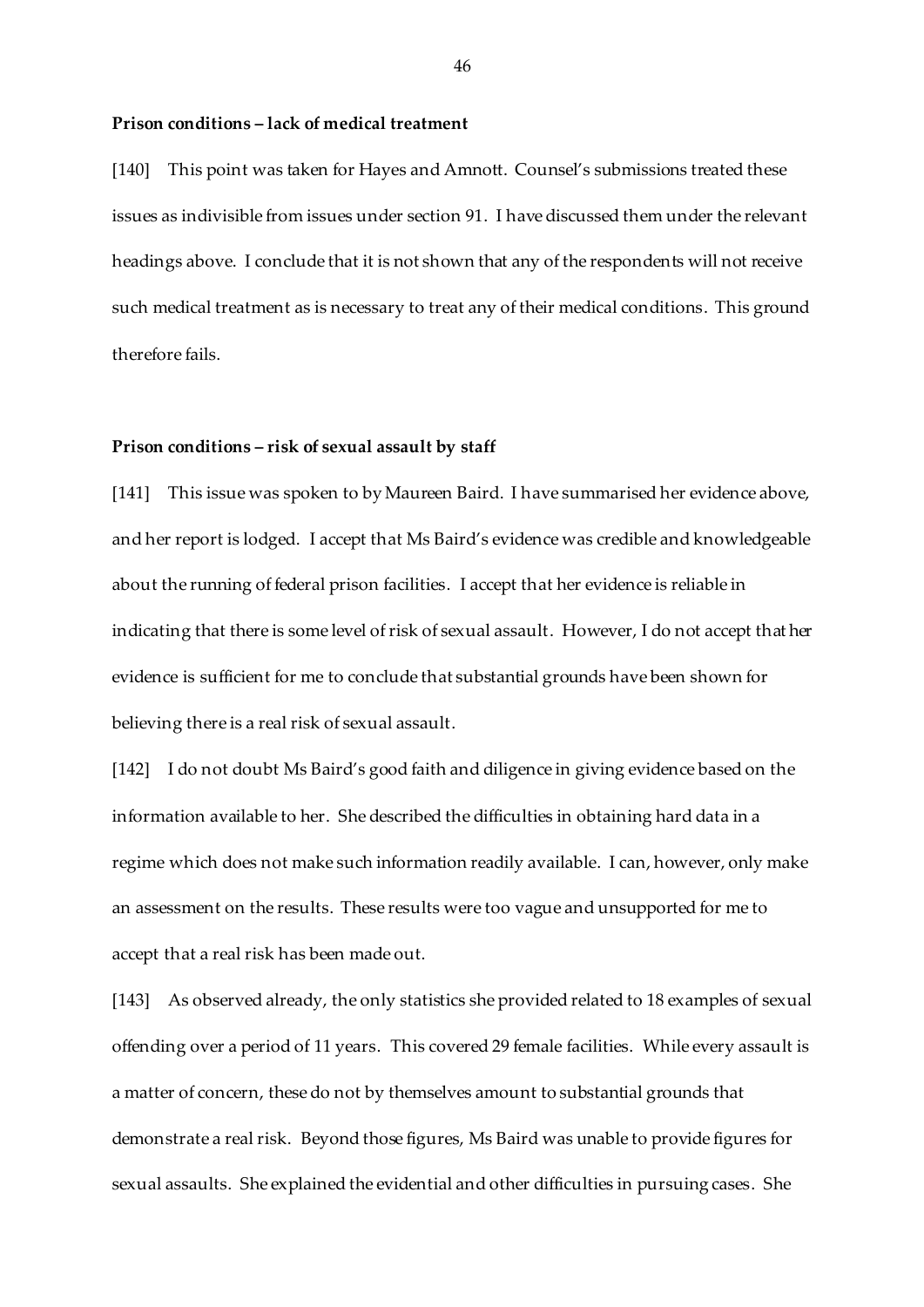was involved in investigating and prosecuting staff while in Danbury and New York. Her most outspoken statement was that there is a "staggering number of sexual abuse crimes committed against female inmates" (report at 849). She is clearly passionate about the safety of female inmates.

[144] It is very difficult, however, to place any quantitative assessment on this evidence. For the applicant, the Kavanaugh letter of 26 October 2020 describes this as "biased advocacy", and that it "does not discuss at all the policies and procedures in place that demonstrate that the BOP is completely capable of handling the custody of Hayes, Reburn and Amnott in a safe and humane manner."  $(p 11)$ . In my view the evidence, apart from those few reported cases, is anecdotal only. Ms Baird's evidence is unsupported by any other source. Her sources of fact, on whom she now depends, are vulnerable to accusations of special pleading, as she described that they include families and prisoners, who unavoidably have a personal interest in finding fault. Her evidence did not address the procedures in place for dealing with such incidents. Implicit in her evidence is a recognition that there is a robust approach to such offending, and she accepts perpetrators receive lengthy custodial sentences. Sexual contact is never viewed as appropriate or consensual. These are points which are consistent with a regime which treats such allegations seriously and punishes them appropriately.

[145] The Kavanaugh letter provides assurances about safe, humane, cost-efficient and secure accommodation, and that staff are expected to conduct themselves in a manner that creates and maintains respect for the BOP and others. The Irby declarations state that the safety of staff, inmates and the public is the highest priority for BOP. Mr Irby contradicts Ms Baird's assessment that Ms Hayes would be at high risk of harm from inmates. His view is that the BOP can appropriately incarcerate the respondents.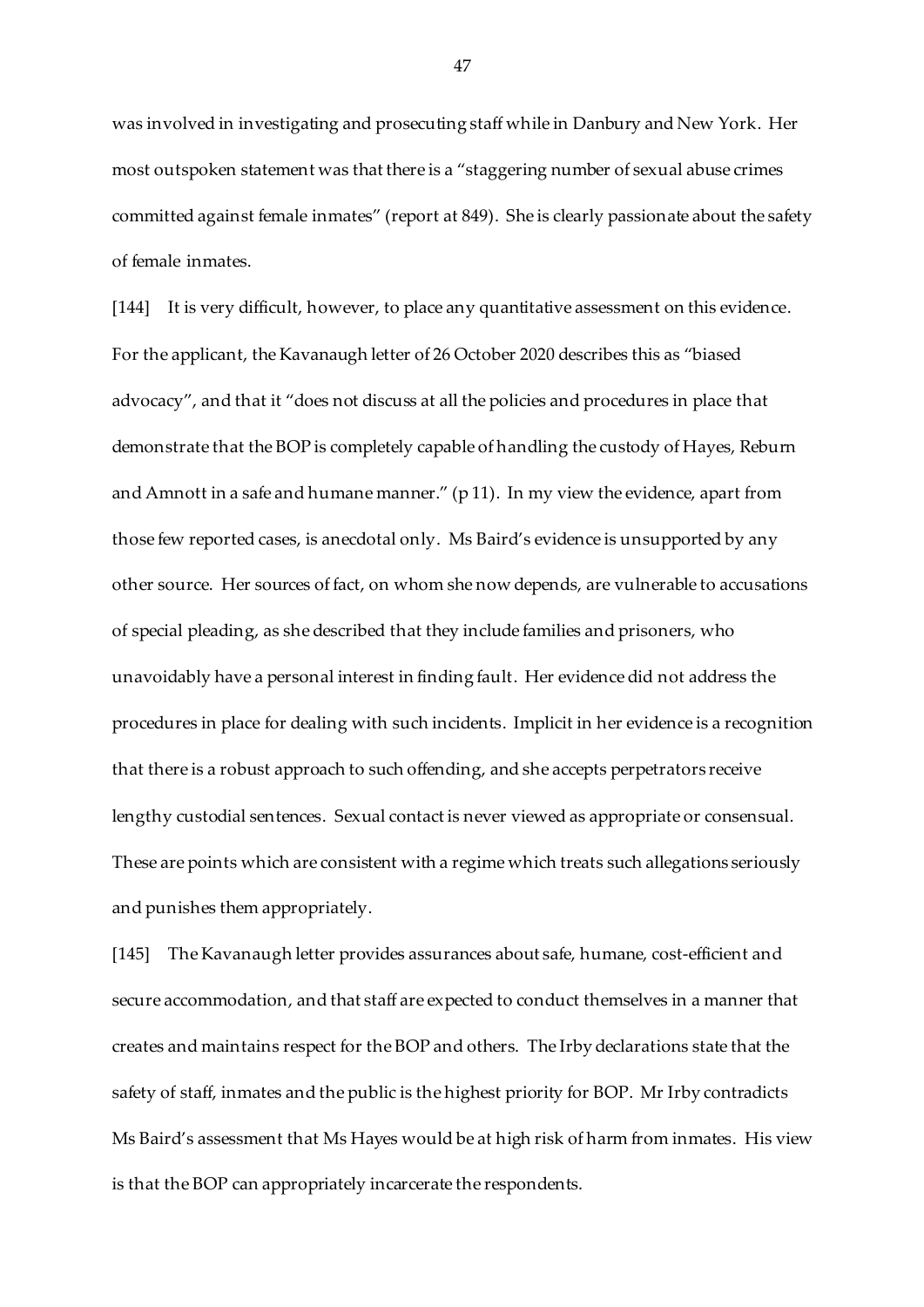[146] I accept Ms Baird's evidence that there is some level of sexual assault in prisons. Her evidence, however, is not sufficient to show "substantial grounds" or that there is a "real risk". For the reasons set out, her evidence is incomplete, largely unsupported by objective data, vulnerable to criticism and vehemently denied on behalf of the applicant. The applicant is well aware of its responsibilities towards female prisoners. I find that this ground of alleged infringement of Art 3 is not proved. I accept the assurances of Mr Kavanaugh on behalf of the applicant.

# **Prison conditions – risk of violence from inmates**

[147] I have to some extent covered this in relation to Mr Reburn (above). Ms Baird's view that he, and to some extent Ms Hayes and Ms Amnott, would have a very difficult time in custody, due to their background and the nature of the alleged crimes. Again, I can accept that she has a justified level of concern.

[148] The applicant's evidence affirms that the respondents can be imprisoned safely. The Kavanaugh letter states that an inmate who can function with relatively less supervision can be housed in lower security institutions. A full array of technologies assists with security. Constructive and frequent interaction between staff and inmates is encouraged. Unit management is the BOP philosophy, facilitating inmate access to staff. There are regular meetings with work supervisors, teachers and psychologists, and issues can be raised with them. There is oversight by the Inspector General, as well as at a high political level. [149] The Irby statements point out that the prison population has shrunk from 219,298 (in 2013) to 155,033 today. There are 37,400 staff. Inmates are designated to BOP facilities according to their security and programme needs. There are procedures to ensure inmate safety, such as assignment to an appropriate housing unit. Public Safety Factors ('PSFs')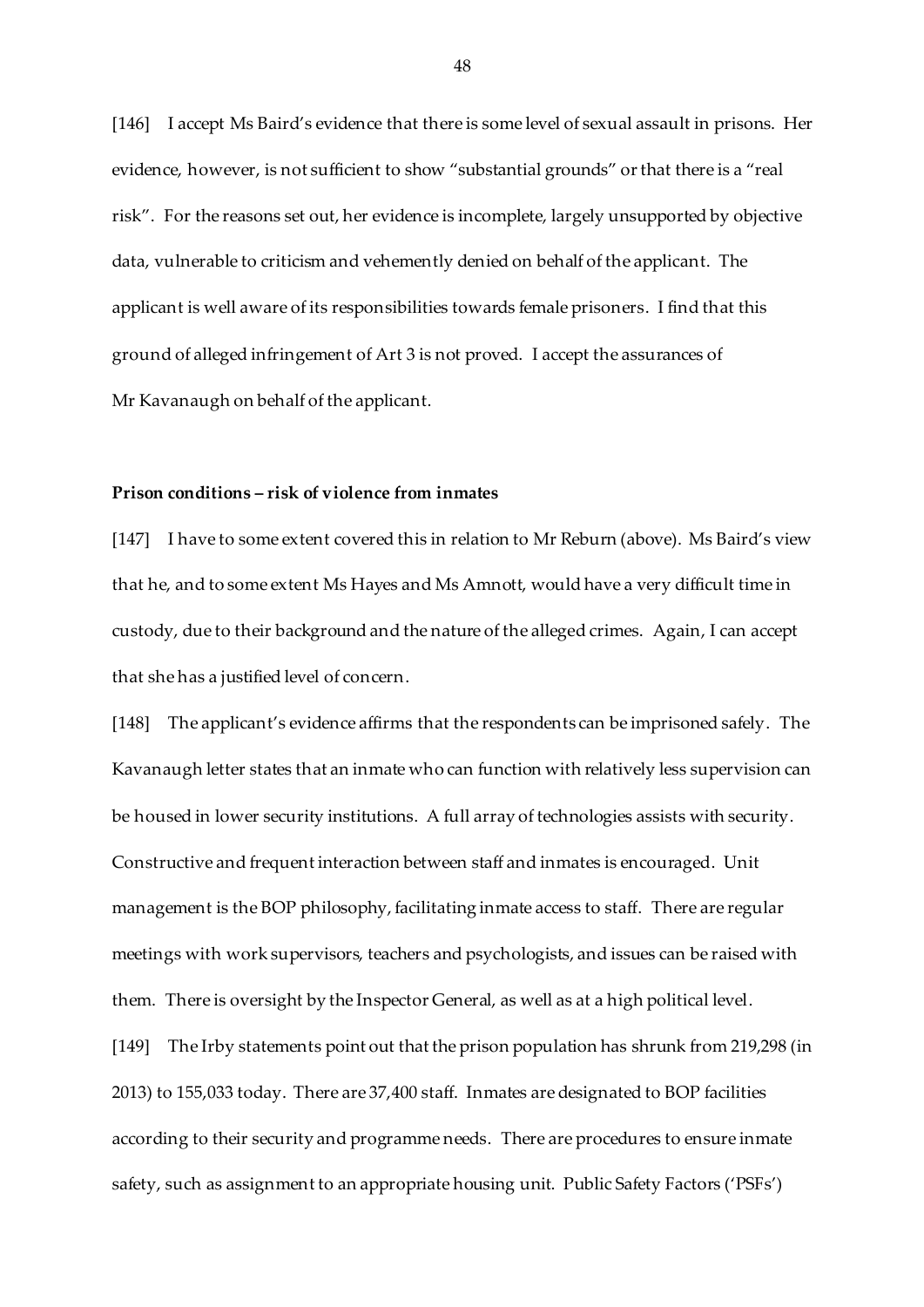may mean a higher security classification, but these can be waived if the level of security does not reflect the inmate's security needs. Certain high security institutions contain inmates who might feel unsafe elsewhere. There is a BOP initiative to assign lower security accommodation to avoid the need for protective custody in a higher security institution. The practice is "not uncommon". Mr Irby's sworn testimony is that he is of the view that the respondents would be appropriately incarcerated, with regard to their security, programming and health needs.

[150] Mr Kavanaugh provided a further report dated 30 June 2020 (productions p1235), which also sets out the provisions for waivers of PSFs. The BOP retains a discretion to address any security concerns. He points to Mr Irby's evidence about initial screening for risks and allocation to suitable housing accommodation.

[151] I accept the principles are as set out by counsel for Mr Reburn. I have summarised these above. Assessing the evidence, I do not find that Ms Baird's evidence reaches the standards of "substantial grounds" or "real risk" of breach of Art 3. While I can accept that there are grounds for concern, her evidence on this point suffers from the same problem as for sexual assaults, in that it is unsupported by objective data, unsupported by other testimony, based on sources of fact who might be expected to lack objectivity, and is unspecific. A further difficulty is that this submission comes close to suggesting that someone of the respondents' background, particularly that of Mr Reburn, should never be imprisoned in, and can never be extradited to, a US federal prison.

[152] The insufficiency of evidence, both in quality and quantity, means this ground must fail. Moreover, taking into account the sworn testimony of Mr Kavanaugh and Mr Irby, I have no grounds for preferring Ms Baird's evidence over theirs, particularly as her direct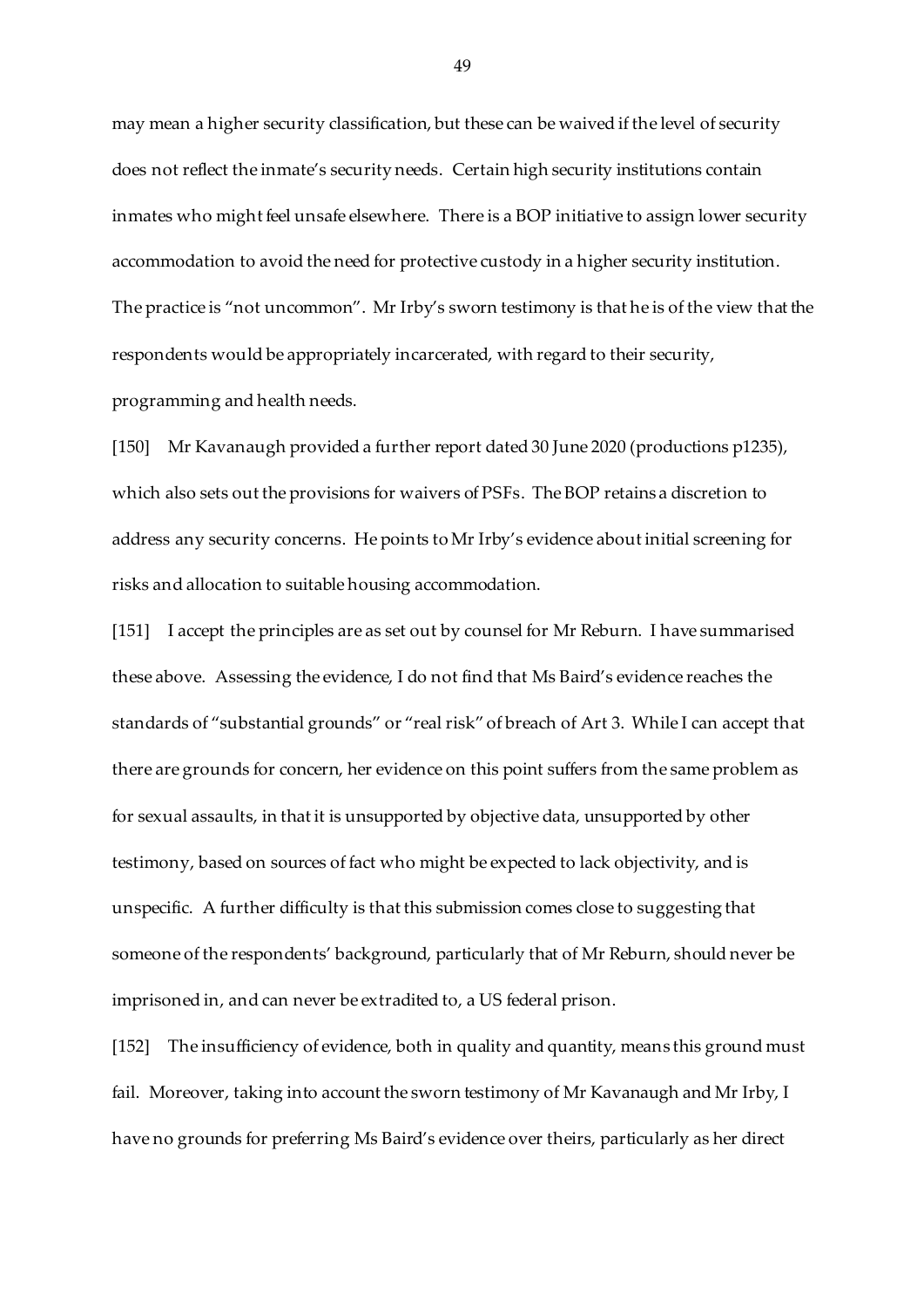experience is increasingly historic. I accept their evidence and assurances. I find that the evidence is insufficient to satisfy the test for a breach of Article 3 on these grounds. [153] In any event, following *Dean* v *Lord Advocate*(above), violence by inmates involves 'non-state actors', and prison conditions can only be said to infringe Art 3 if there is a failure to take reasonable precautions against such violence. Art 3 does not mean a guarantee of safety. For the reasons set out by Mr Kavanaugh and Irby, I find there is no such failure.

### **Prison conditions – risk from Covid-19 pandemic**

[154] Professor Mushlin devotes much of his first report to discussing Covid-19 statistics and remedies. His second report brings statistics up to date. He notes in the latter that the mortality rate is twice the rate as it is for the general population. However, he notes that a greater percentage of prisoners have received at least one dose of vaccine compared to the general population. Ms Baird's evidence accepted that the number of positive Covid-19 tests were dramatically reduced, and that most prisons had opened up, with protocols in place. [155] It is joint minuted that Ms Amnott has received one dose of vaccine in April 2021. The issue was not pressed for the other respondents. This issue is clearly diminishing with time. The issue was not discussed in detail or pressed in submissions. I do not accept she is at undue risk from Covid-19

[156] Professor Mushlin's and Ms Baird's evidence is of increasingly historical relevance only, and does not support a submission that Covid-19 precautions will be insufficient after the inevitable delay of extradition, preparation for trial (remand being in state jail) or by the time of any conviction. I conclude that there is insufficient evidence that level of Covid-19 precautions is such as to present a bar to extradition. I would in any event accept Mr Kavanaugh's assurances on this.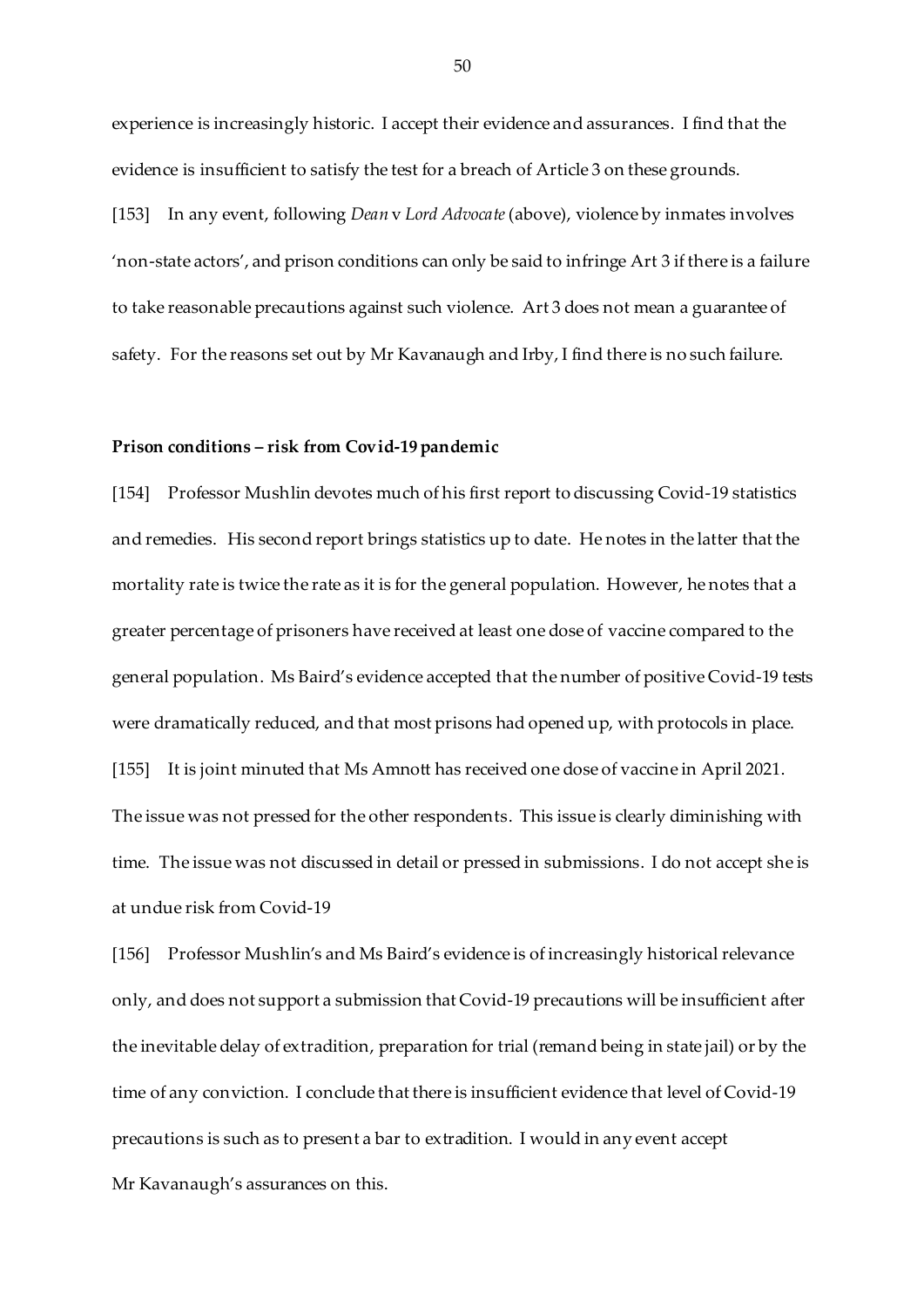### **Prison conditions – lack of oversight**

[157] Professor Mushlin's first report considers the issue of oversight in US prisons. He deals with pre-trial detention facilities, but this was not an issue pressed in submissions and can be disregarded. As to post-conviction federal facilities, he notes that the Office of the Inspector General of the Department of Justice is charged with oversight, and has a "solid reputation for integrity and independence" (page 10 of his report). Their work is hampered by a lack of reliable data kept by BOP. To rectify this problem, a bill has been announced to create an oversight body for BOP. This is not yet law.

[158] Although counsel for Amnott did refer in submissions to the want of effective oversight, she could not say it was more than a "concern". That is an insufficient basis to amount to a bar to extradition. It does not follow that want of oversight proves that conditions are non-Art 3 compliant. It is irrelevant in this context. I find this ground not established as an infringement of Art 3.

# **Prison conditions – lack of remedy for non-compliant conditions**

[159] This point did not form a significant part of submissions. It is based on the evidence of Professor Mushlin, which I have summarised above. I accept that the evidence shows that inmates have significant constraints on their ability to raise legal actions to address any violations of Art 3. This results largely from the Prison Litigation Reform Act, which was brought into force specifically to limit the number of actions raised by serving prisoners. [160] There are nonetheless legal remedies available to prisoners. Prisoners do have access to the courts to raise grievances. They also have the ability to apply for compassionate relief through the courts, and to apply for executive clemency by another route. The existence of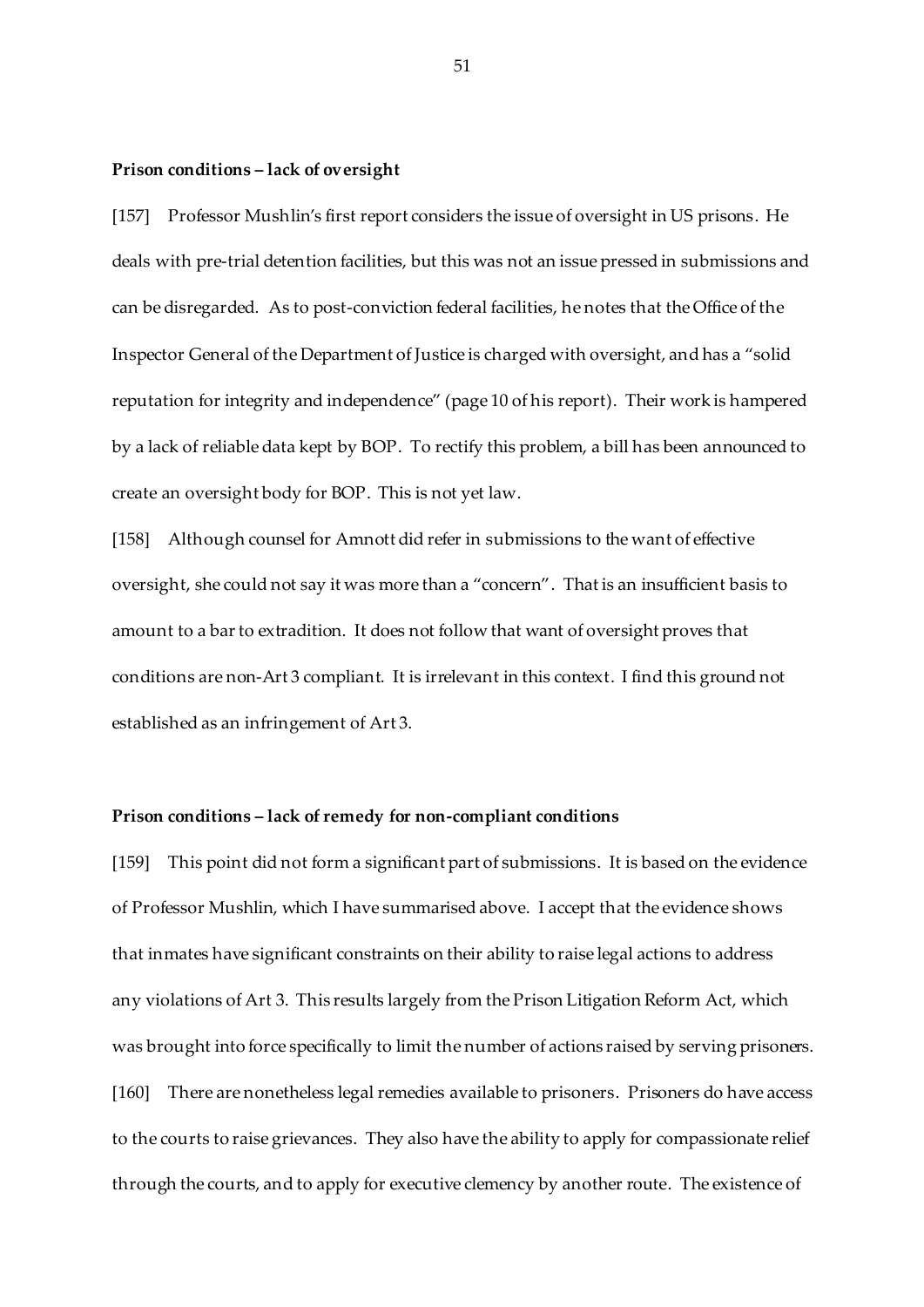limitations for a prisoner on the rights enjoyed by ordinary citizens does not by itself show that conditions are not Art 3 compliant. There is no adequate evidence on this point to support this as a bar to extradition.

### **Decision on prison conditions**

[161] I have rejected all of the grounds founded upon which relate to the conditions to be found in the US federal prison system. The quality and quantity of the evidence led for all the respondents was insufficient for the purpose. It hinges almost entirely on the evidence of a single witness, Ms Baird, who was unable to provide sufficient objective material to allow me to accept the position as proved. This is particularly important in cases relating to Art 3, which requires evidence which is "objective, reliable, specific and properly updated on the detention conditions prevailing" (*Aranyosi* v *Caldararu* [2016] QB 921; *Sanchez* v USA [2020] EWHC (Admin) 508 at para 66). In my view, Ms Baird's testimony was honestly given, but it was not sufficiently vouched by data, and was unspecific both to the identity of the prisons and the conditions to be met in any given prison. I conclude prison conditions are not proved to be such as to constitute barrier to extradition.

# **Non-compliant aspects of the US legal system**

[162] Separately from prison conditions, all three respondents relied on various aspects of the US legal system as amounting to infringements of their Art 3 rights. These concerns were set out in the evidence of Ms Plochocki, Mr Snooks and Mr Barlow, which I have set out above. These include: grossly disproportionate sentencing; insufficient regard to legitimate penological grounds for continued incarceration; and irreducible sentences.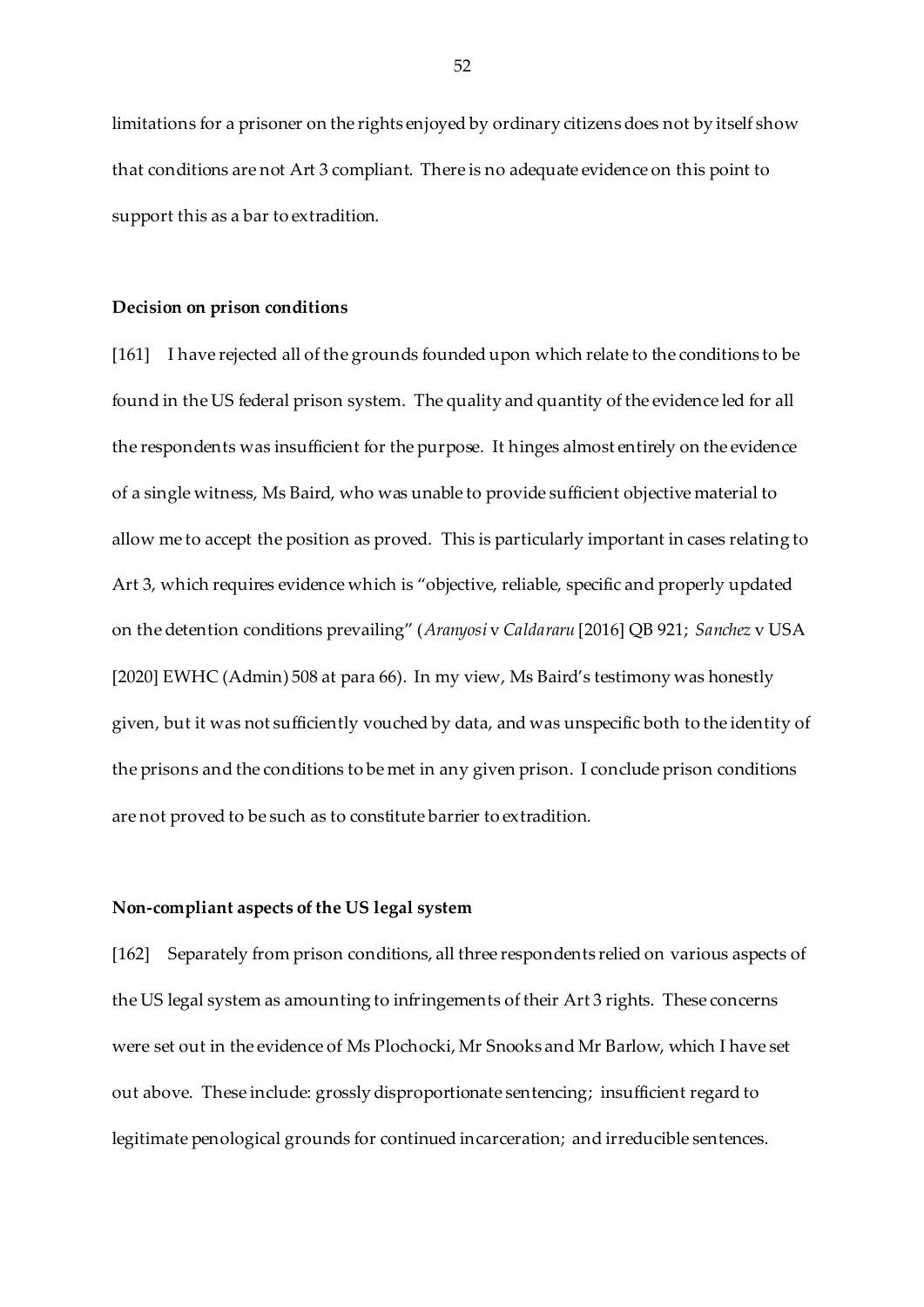### **US legal system - grossly disproportionate sentencing**

[163] Each of the respondents faces a mandatory life sentence on count 2 (Conspiracy to kill witnesses with intent to prevent communication to a Federal law enforcement officer). Counsel submitted that this was grossly disproportionate, and therefore a breach of Article 3. While the ECtHR has found that mandatory life sentences for murder are not grossly disproportionate (*Harkins and Edwards* at para 139; *Ahmad* para 244), it has not extended this principle further. It was accepted that there may be wholly exceptional cases where a whole-life sentence is appropriate for non-murder cases, but it was submitted that this case is not in that category. It was particularly relevant that mitigating factors, such as mental health conditions, could not be taken into account in sentencing.

[164] The applicant submits (Kavanaugh letter, p 11) that the mandatory life sentence for conspiracy to kill witnesses "represents the legislative judgment of a criminal law effectuated by the United States Congress". Killing a human being to prevent their communication to law enforcement is the "ultimate perversion of the course of justice". The applicant will not proceed on counts 13 to 20. The minimum sentence if convicted on all remaining counts is life plus 28 years (Kavanaugh letter, p6).

[165] The applicant submitted that on the case law, the ECtHR accepts that in principle matters of sentencing largely fall outside the scope of the ECHR, but a grossly disproportionate sentence could amount to ill-treatment contrary to Article 3. It is, however, a "strict test", and it will only be on "rare and unique occasions" that the test will be met (*Ahmad* v *UK* (2013) 56 EHRR 1, para 237). The ECtHR recognises that the ECHR does not purport to be a means of requiring the contacting states to impose Convention standards on other states. Due regard must be had to the fact that sentencing practices vary greatly between states and that there will often be legitimate and reasonable differences between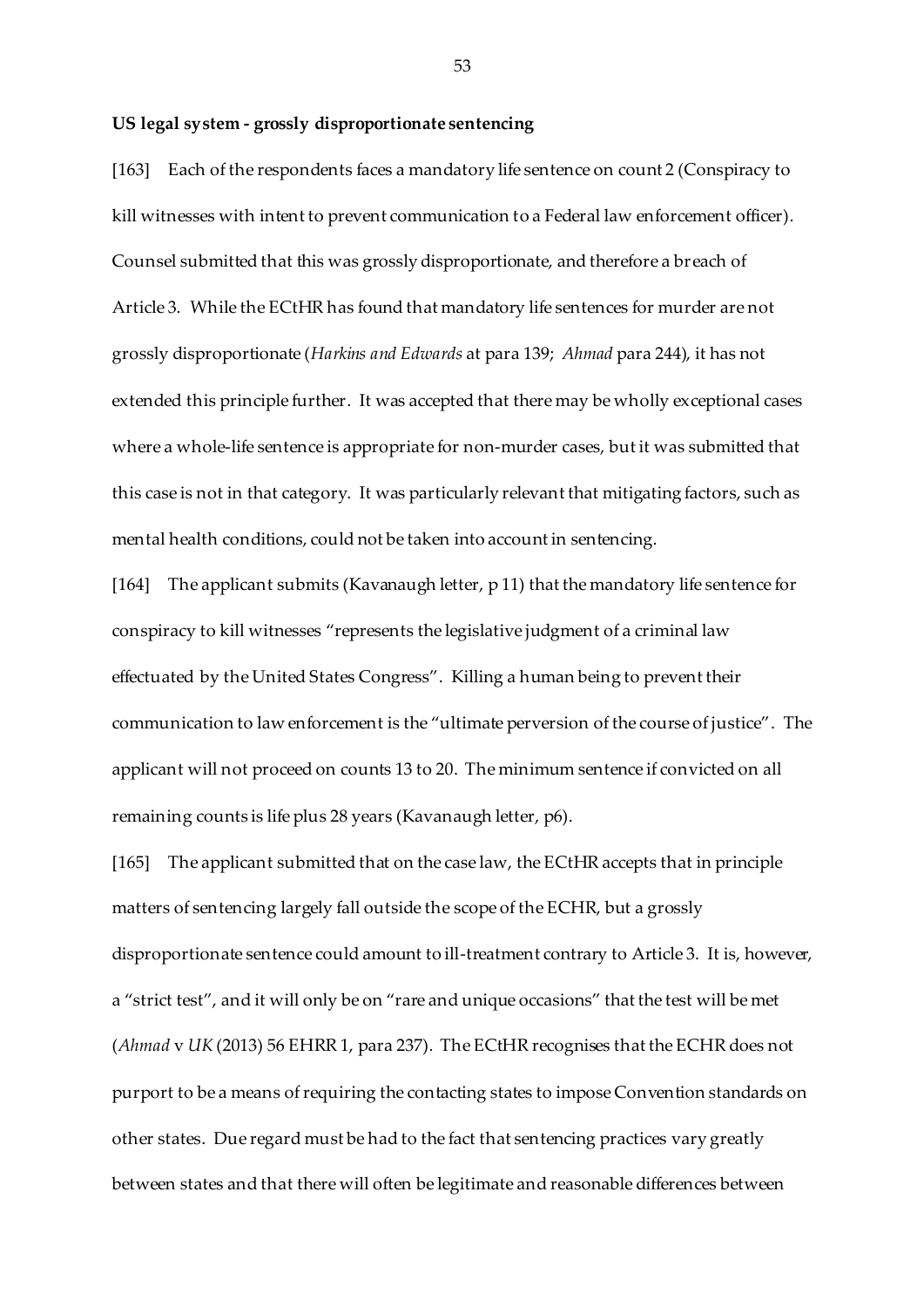states as to the length of sentences which are imposed. The ECtHR "therefore considers that it will only be in very exceptional cases that an applicant will be able to demonstrate that the sentence…would be grossly disproportionate…" (*Ahmad*, para 238). That case post-dates *Harkins and Edwards* v *UK* (2012) EHRR 19, where a 20 year old with some mitigating mental health problems failed to prove such a case. While the ECtHR noted that the facts of the case must be considered, the existence of mitigating factors, insufficient to indicate a significantly lower level of culpability, was found not to be enough.

[166] In my view, the robust terms set out in *Ahmad*, above, show that this is a particularly difficult hurdle for the respondents to surmount. Counsel's submission founded on dicta in murder cases, and sought to draw a distinction with the present case which involved no completed killing. I do not accept that I can draw any such distinction. To do so would be to stray into sentencing policy of a country which has respect for the rule of law, and would represent this court in effect reviewing a law which "represents the legislative judgment of a criminal law effectuated by the United States Congress", as Mr Kavanaugh puts it. That in my view goes beyond my legitimate involvement. As *Ahmad* recognises, that is not a purpose of the ECHR. Only if this were a "rare and unique occasion" could the submission be sustained. The fact that there is no ECtHR case directly approving a mandatory life sentence in a non-murder case does not make this case either rare or unique, and does not prove that the ECtHR limits approval only to murder cases.

[167] Counsel relied on what was described as the "powerful mitigation" arising from Ms Hayes' mental health. I reject that submission. There is no evidence that Ms Hayes' mental state was relevant to the commission of the crime itself. The evidence of Dr Quinn and Dr Marcello did not address, far less support, that mental illness was a factor in the alleged offences. I have no grounds to assume that such mitigation could be advanced.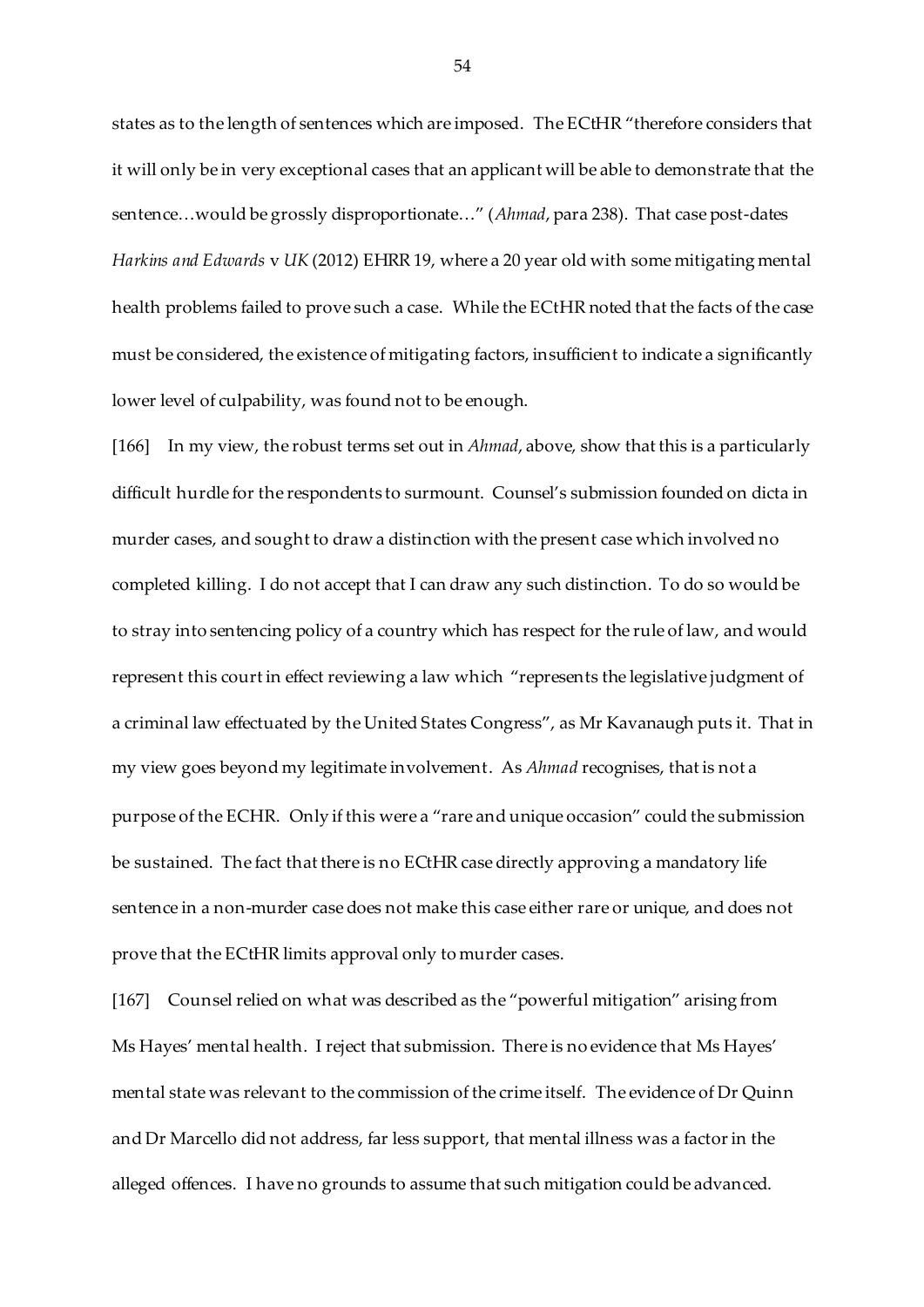[168] The cases on Art 3 emphasise that the specific facts must be taken into account. Here, no evidence was given about the offences themselves. I can only consider the allegations on the facts as presented. The allegations set out in the initial request are extremely serious. I accord due respect to the evidence of Mr Kavanaugh, on behalf of the applicant, that:

"In this case, it is hard to imagine a more egregious set of facts. The defendants sought to eliminate the parents of young children as witnesses so they could successfully escape with their kidnapped children…But for the quick thinking of one of the victims…five innocent children would have been kidnapped and four innocent parents would have been murdered" (Kavanaugh letter, p 11).

[169] That view cannot be said to be manifestly unreasonable. Even if I had locus to comment on US sentencing policy, I do not consider that the existence of a mandatory life sentence on count 2 could be said, at the stage of extradition, to be a grossly disproportionate sentence in the event of conviction. In my view, standing the extreme nature of the allegations, such a sentence is quite capable of being regarded as representing a legitimate and reasonable difference between state sentencing practices.

[170] In my view, the evidence on excessiveness is fundamentally lacking in quality and

quantity to show that the likely sentences, at least on Count 2, are grossly disproportionate.

I find the respondents have not proved breach of Art 3 on this ground. This finding also has consequences for questions of irreducibility, discussed below.

### **Legitimate penological grounds for continued detention**

[171] In submission, this point was not considered separately. Counsel accepted that there would be, at least initially, legitimate penological grounds for imposing a mandatory life sentence. It was submitted that the real issue is the following one, into which consideration of legitimate penological grounds is subsumed, namely: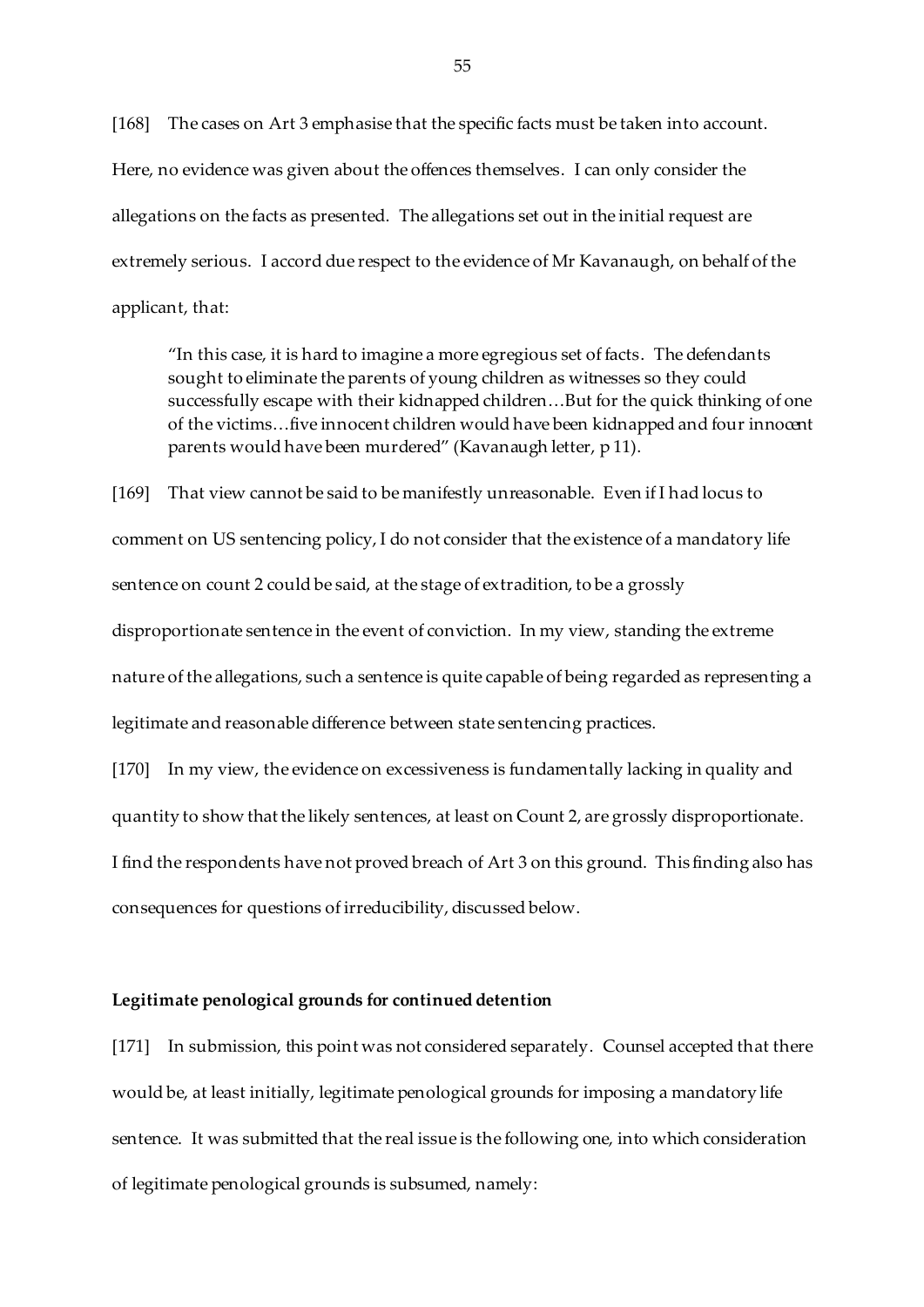# **Irreducible sentence**

[172] This ground was the subject of most discussion and citation of authority. The respondents claim that the mandatory life sentences are irreducible in fact, and therefore Art 3 is infringed at the point of extradition. The applicant's position is that the life sentences are reducible, on the basis of (i) assistance which may be given to the prosecution; (ii) compassionate release, or (iii) executive clemency. The respondents claim that none of these factors mitigates the position.

# **The evidence**

[173] I have set out the outline of Ms Plochocki's evidence. In relation to compassionate release, her evidence on the legal provisions (with which Mr Barlow and Mr Snooks agreed) was helpfully summarised by counsel as follows:

[174] The provisions of US Code 3582 regulate compassionate release. They have to be read, however, with three other provisions, namely USC 3553 (factors in imposing a sentence), USC 994(t) (the statutory prohibition on rehabilitation alone amounting to a sufficient basis for compassionate release), and the US Sentencing Commission's Guideline/policy statement. USC 3582(c)(1)A provides:

"the court…may reduce the term of imprisonment…after considering the factors set forth in section 3553(a) to the extent that they are applicable, if it finds that:

(i) extraordinary and compelling reasons warrant such a reduction; or

(ii) the defendant is at least 70 years of age, has served at least 30 years in prison…and a determination has been made by the Director of the Bureau of Prisons that the defendant is not a danger to the safety of any other person in the community…; and that such a reduction is consistent with applicable policy statements issued by the Sentencing Commission."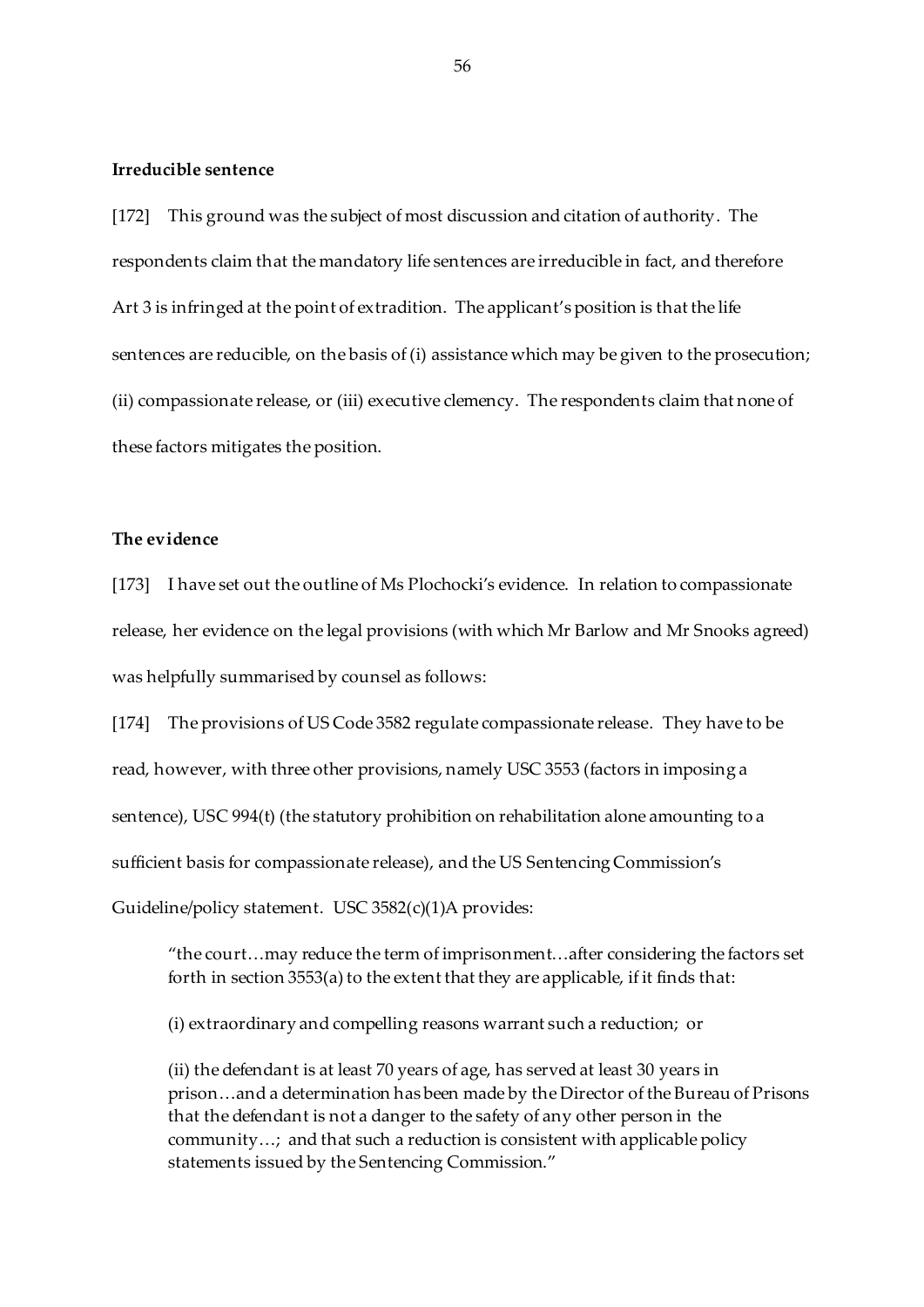[175] Under section 3553(a) the relevant factors in this case are (1) the nature and circumstances of the offence and the history and characteristics of the defendant; (2) the need for the sentence to reflect the seriousness of the offence, to promote respect for the law, and to provide just punishment for the offence; to afford adequate deterrence to criminal conduct; to protect the public from further crimes of the defendant; and to provide the defendant with needed educational or vocational training, medical care, or other correctional treatment in the most effective manner; (6) the need to avoid unwarranted sentence disparities among defendants with similar records who have been found guilty of similar conduct; and (7) the need to provide restitution to any victims of the offence. [176] The Application Notes drafted by the US Sentencing Commission (the "applicable policy statements" under USC 3582) define "extraordinary and compelling circumstances". In short, this includes medical condition (terminal or serious physical or cognitive condition or age-related deterioration, all such as to diminish the defendant's ability to care for himself in prison); age of defendant (65 years, plus serious health deterioration, plus serving a minimum of 10 years or 75 per cent of the sentence); family circumstances (death or incapacitation of caregiver to minor child, or defendant is only caregiver for incapacitated spouse); or other reasons.

[177] This is limited by 28 USC 994(t) which expressly provides: "rehabilitation of the defendant alone shall not be considered an extraordinary and compelling reason". The Sentencing Guidelines state that rehabilitation is not, by itself, an extraordinary and compelling reason (FSG application notes, para 3).

[178] The BOP requires to determine whether to support an application for compassionate release. Their Program Statement 5050.50 directs that the following should be considered: nature and circumstances of the inmate's offence, criminal history, comments from victims,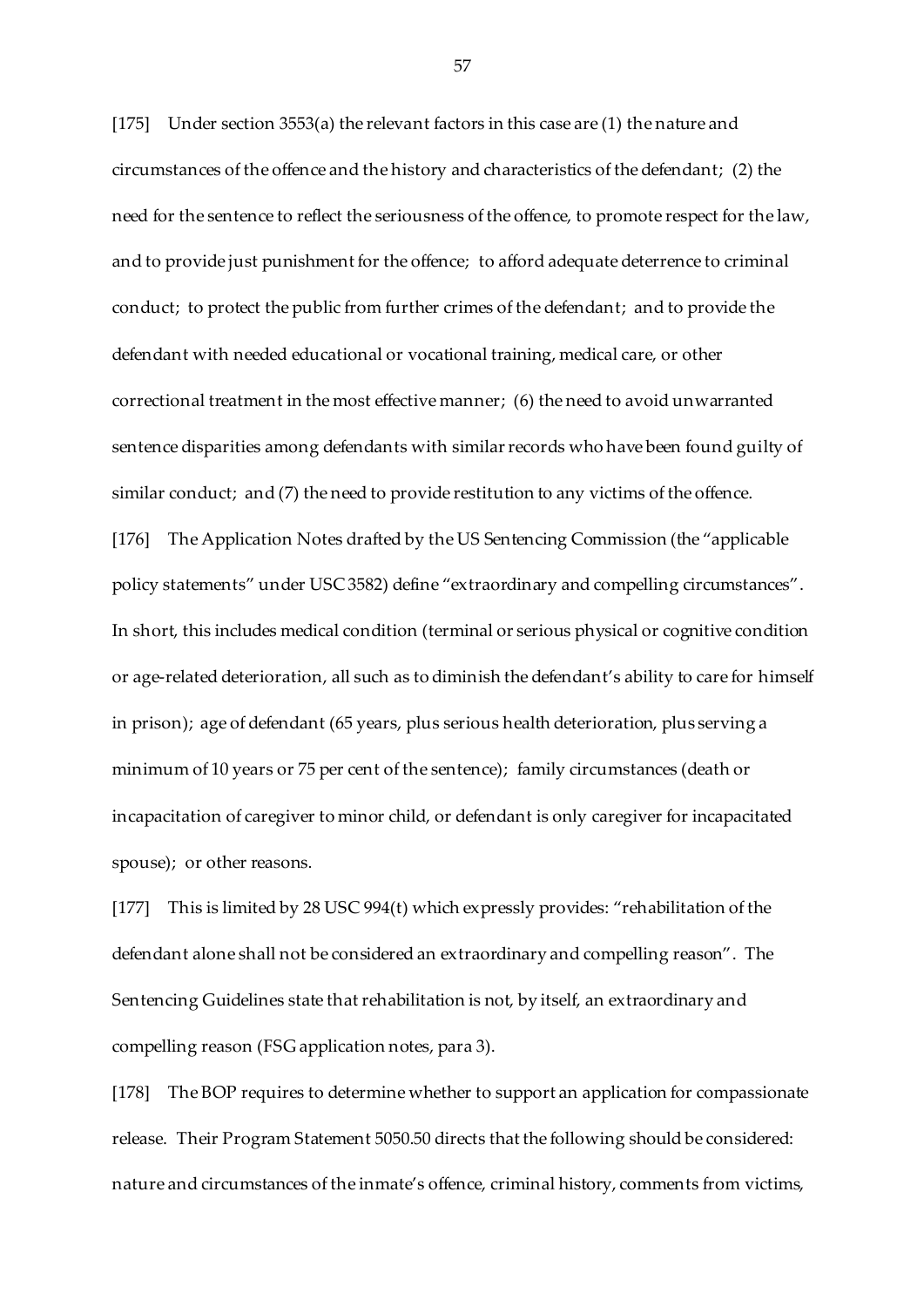unresolved detainers, supervised release violations, institutional adjustment, disciplinary infractions, personal history, length of sentence and time served, current age, age at the date of the offence, inmate's release plan and whether release would minimise the severity of the offence.

[179] Counsel submitted that the foregoing did not meet the reducibility requirement under Article 3. Consideration of extraordinary and compelling reasons does not involve any assessment of legitimate penological grounds for continued detention. Release on the basis of terminal illness or physical incapacitation does not amount to a "prospect of release" under ECHR law. Recent releases of inmates, spoken to by Ms Plochocki, are not of assistance, as they were temporary measures to deal with the Covid-19 pandemic. The possibility of release being earned by rehabilitation is expressly excluded by 28 USC 994(t). The fact that the original offences must be taken into account is Art 3 incompatible as it does not allow an assessment that continued detention can no longer be justified on legitimate penological grounds.

[180] All of these points, it was submitted, meant that the US system never moves away from the original aim of punishment, no matter what progress be made to rehabilitation. Ms Plochocki's evidence was that the original offence is always given significant, if not greatest, weight. Neither she nor Ms Baird had seen compassionate release for inmates having committed offences such as these.

[181] Further, matters are made even more restrictive by the requirement to have regard to comparative justice (with other inmates with similar offences and records) and the need for restitution to victims. These are immutable factors.

[182] Accordingly, counsel submitted, the system which applies highly restrictive meaning to "extraordinary and compelling reasons"; which makes the original offences always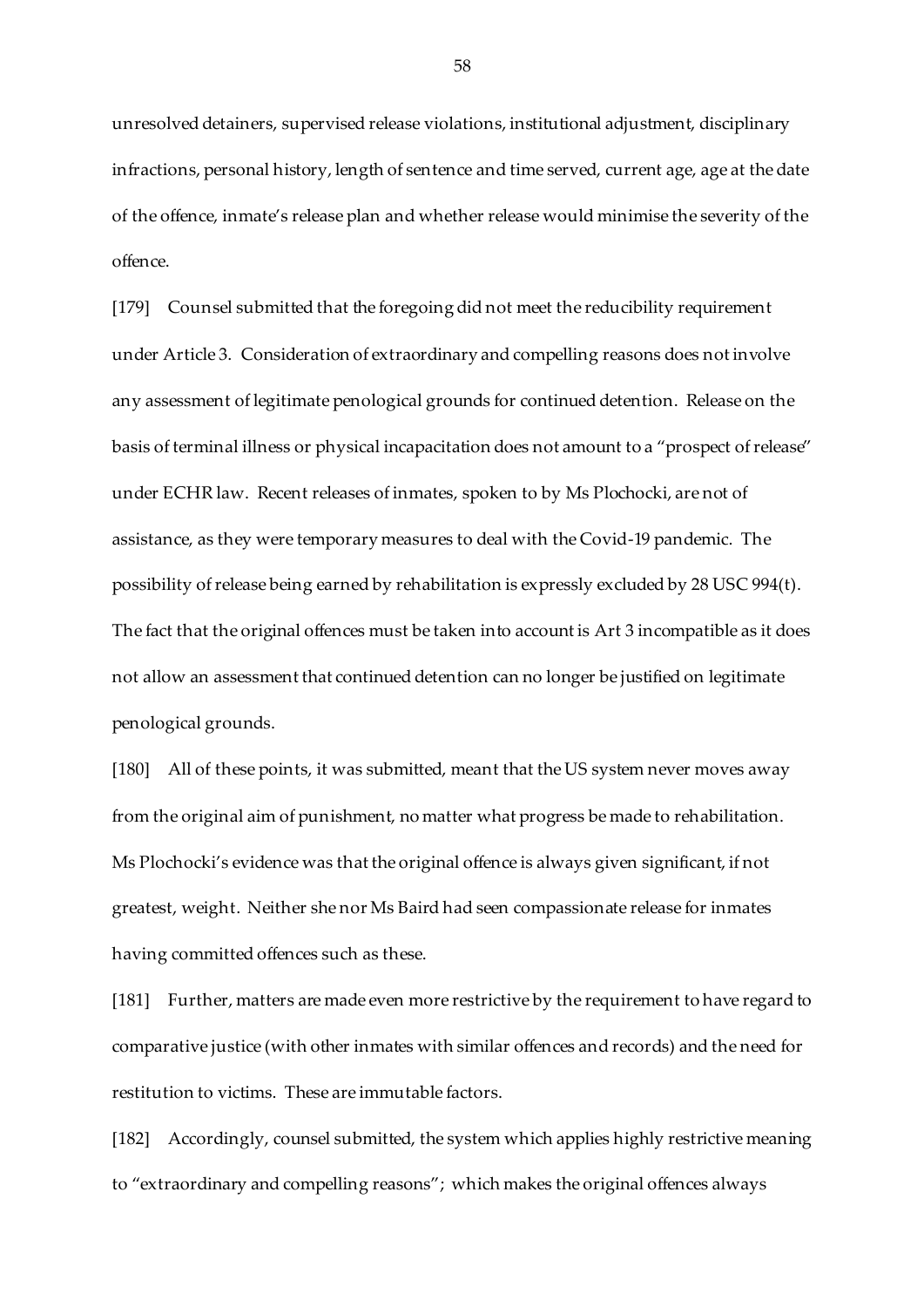relevant; which requires reference to other inmates and to the victims; and which specifically excludes rehabilitation as a sufficient reason, is incompatible with Art 3. [183] In relation to executive clemency, Ms Plochocki's evidence was that this is available in theory. She described this as not a realistic remedy. Counsel submitted that this was not compatible with Art 3, as it did not involve any consideration of justification on legitimate penological grounds; involved unspecified criteria; involved no process of reasoning; did not inform a prisoner what they must do to qualify for clemency and under what conditions, and had no procedural safeguards such as judicial review. It amounted to no more than the "modern-day equivalent of the Royal prerogative of mercy" (*Matiosatis and others* v *Lithuania*  (no 22662/13, 23 May 2017 at 169 ff).

[184] Ms Plochocki's evidence on the applicable law was not challenged. I therefore accept it is correct on the law, that it represents her genuine opinion formed on the basis of her own experience, and represents a respectable body of opinion on the effect of that law. It does not preclude that other views on the effect of the law are legitimately supportable. I discuss this below.

[185] Mr Snook's evidence is also available, in report form, dated 9 October 2020. He gave brief oral evidence, but did not innovate on his report. The report discusses several aspects which were not founded upon, such as the sentencing if charge 2 were not proceeded with. It was not suggested that this was a likely outcome. His evidence appears directed mainly against the length of sentence, but this is only relevant for a submission of grossly disproportionate sentencing, which I have dealt with above. At para 31 he discusses mitigation of a mandatory life sentence. He agrees that reduction for assistance is unlikely, because a co-conspirator has already pled guilty and provided co-operation. Mr Barlow's evidence adds little to this.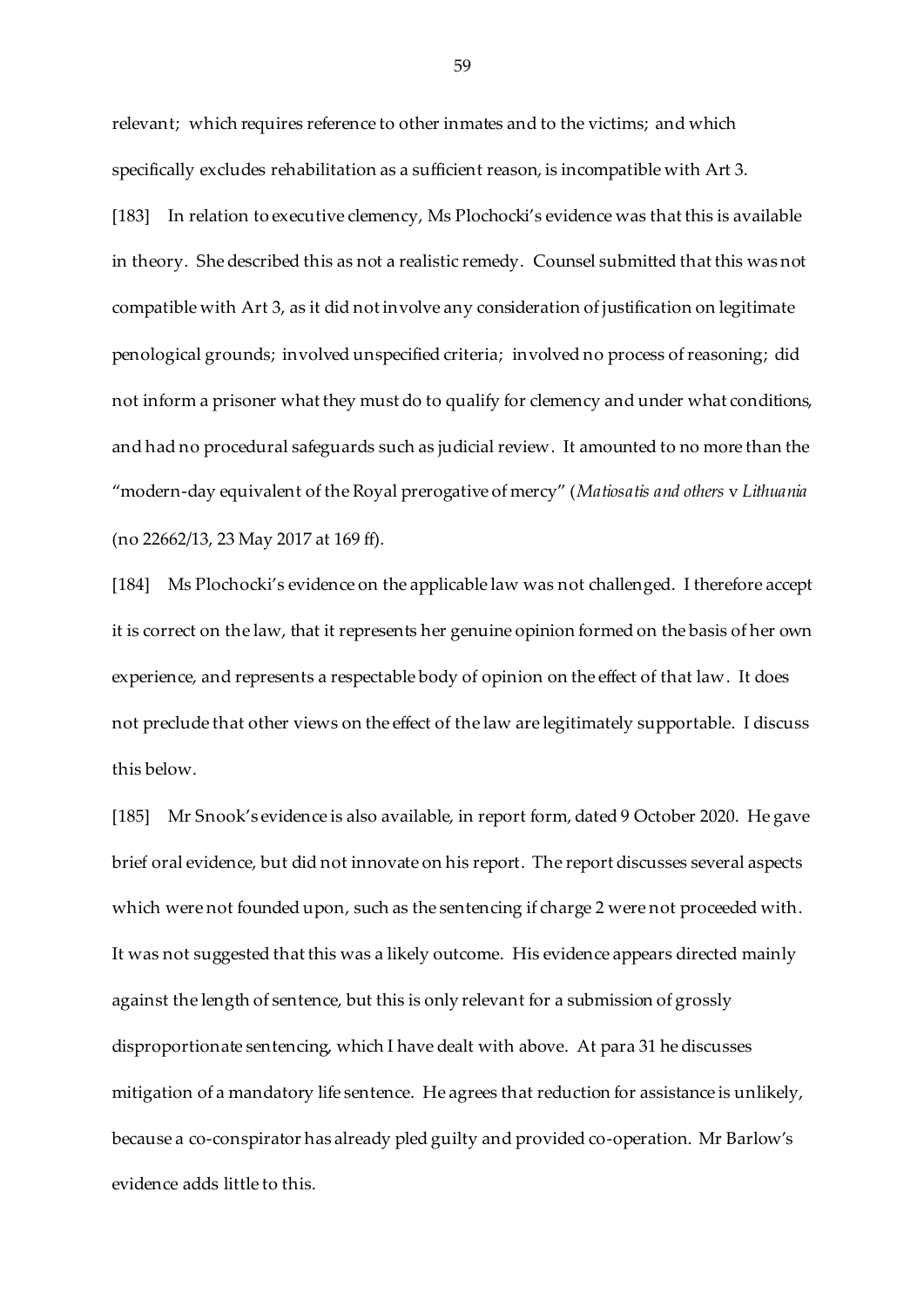[186] The Kavanaugh letter responds to this. As appears to be practice in extradition proceedings, the Crown did not rehearse any part of the letters in evidence or in submission. In summary:

[187] Mr Kavanaugh maintains there are many opportunities for the respondents to avoid a life sentence (I set aside his observations on plea negotiations, acquittal or appeal, as not relevant to the consequences of conviction). He notes, firstly, that federal rules allow reduction of sentence for assistance given. A sentence can be reduced below a mandatory minimum to reflect the value of that assistance.

[188] He then notes that compassionate release is available, and refers to the same provision as Ms Plochocki. He does not discuss the detail of the restrictions on that release. He notes that application can now be made for a judicial decision, rather than what historically was a prison warden's decision, under the First Step Act passed in 2018, which has led to 150% more applications being granted in the subsequent six-month period. [189] Mr Kavanaugh then notes that executive clemency is available. A request must be filed, and can be filed annually thereafter. The merits are evaluated by the Office of the Pardon Attorney, to include expressions of remorse, acceptance, undue severity, disparity, critical illness and other factors. He describes a "multitude of ways" that the respondents can reduce their sentences. It appears, however, that he relies to some extent on plea negotiation, defence, and appeal points, which again are irrelevant to mitigation of a life sentence.

[190] Paul Irby's statement mentions the compassionate release mechanisms, but does not discuss the limitations mentioned by Ms Plochocki.

[191] In assessing all of this evidence, I accept counsel's first point, that reduction of sentence for assistance given, is not a relevant response to an Art 3 argument which focuses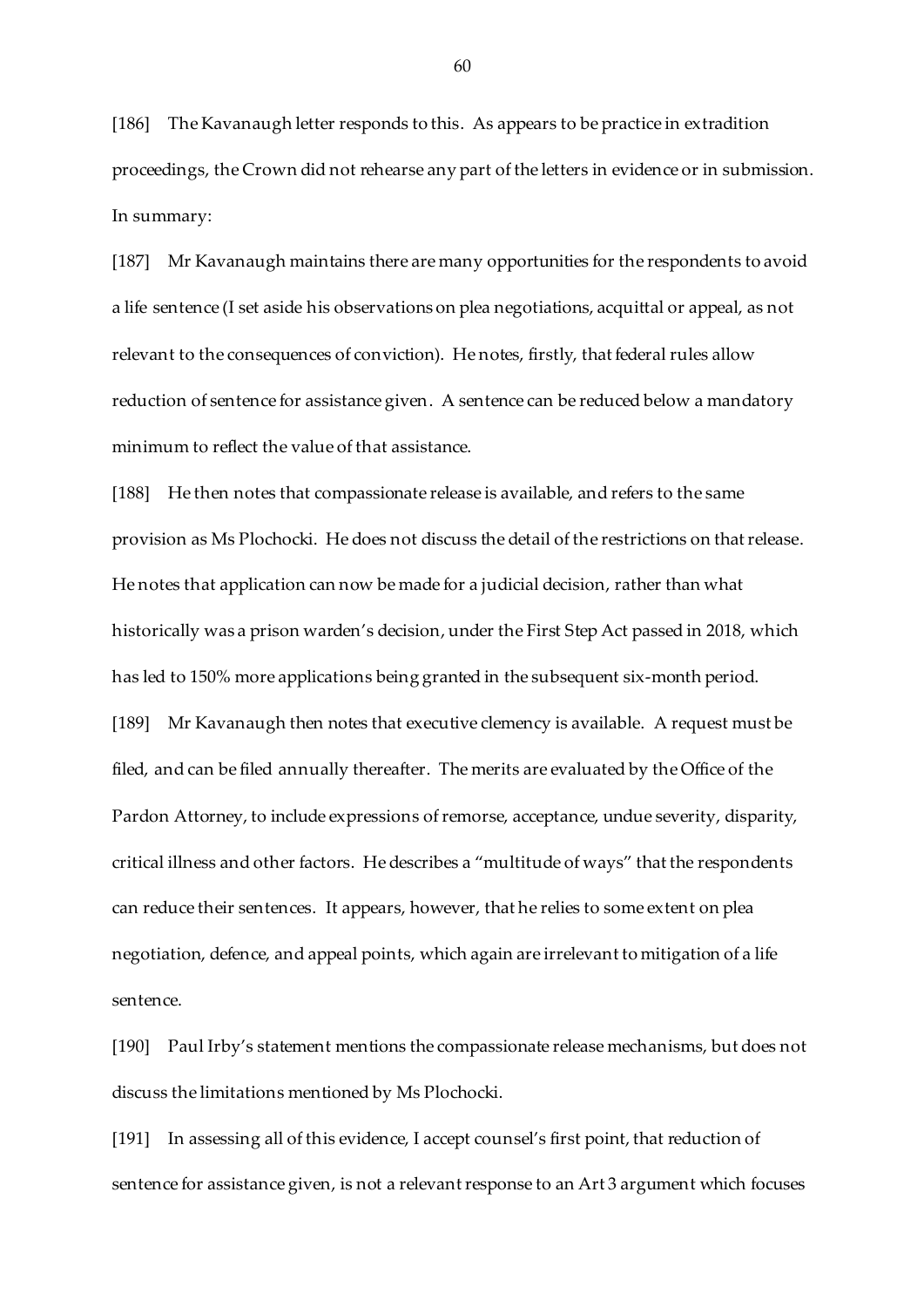on post-sentence reduction for rehabilitation. It relates to the pre-sentence process, not postsentence. On the facts, it appears unlikely that that any such reduction will be forthcoming, not least because Ms Hayes will refuse to co-operate, according to her counsel. I do not make any finding in fact on this, because it is irrelevant to post-sentence reduction. [192] In relation to the evidence on compassionate release, I have no reason to dispute the careful analysis of the law presented by Ms Plochocki, and with which Mr Barlow and Mr Snooks agree. The Crown did not seek to lead any further evidence to rebut this, and Mr Kavanaugh does not mention these subsidiary points. I therefore accept that the grounds for seeking compassionate release from a mandatory life sentence are considerably constrained in legal terms. They are, however, available, and the process is a judicial one. In addition, repeated applications are possible.

[193] In relation to executive clemency, I similarly accept that this is a process which does not ostensibly involve any consideration of justification on penological grounds, that it has unspecified criteria for award, that it involves no issue of reasons, that it does not inform a prisoner what they must do to qualify for clemency and under what conditions, and has no procedural safeguards such as judicial review. It is, however, available, there is a structure for such applications and repeated applications are possible. It is necessary to have regard to the authorities.

### **The current law on irreducibility of sentences**

[194] All counsel submitted that the mandatory life sentences, faced by all the respondents on Count 2, were irreducible, which meant that their Art 3 rights were infringed. It was therefore a bar to extradition. In so submitting, they relied on a developing line of ECtHR cases. These were discussed by Mr Harvey. Submissions recognised that there are recent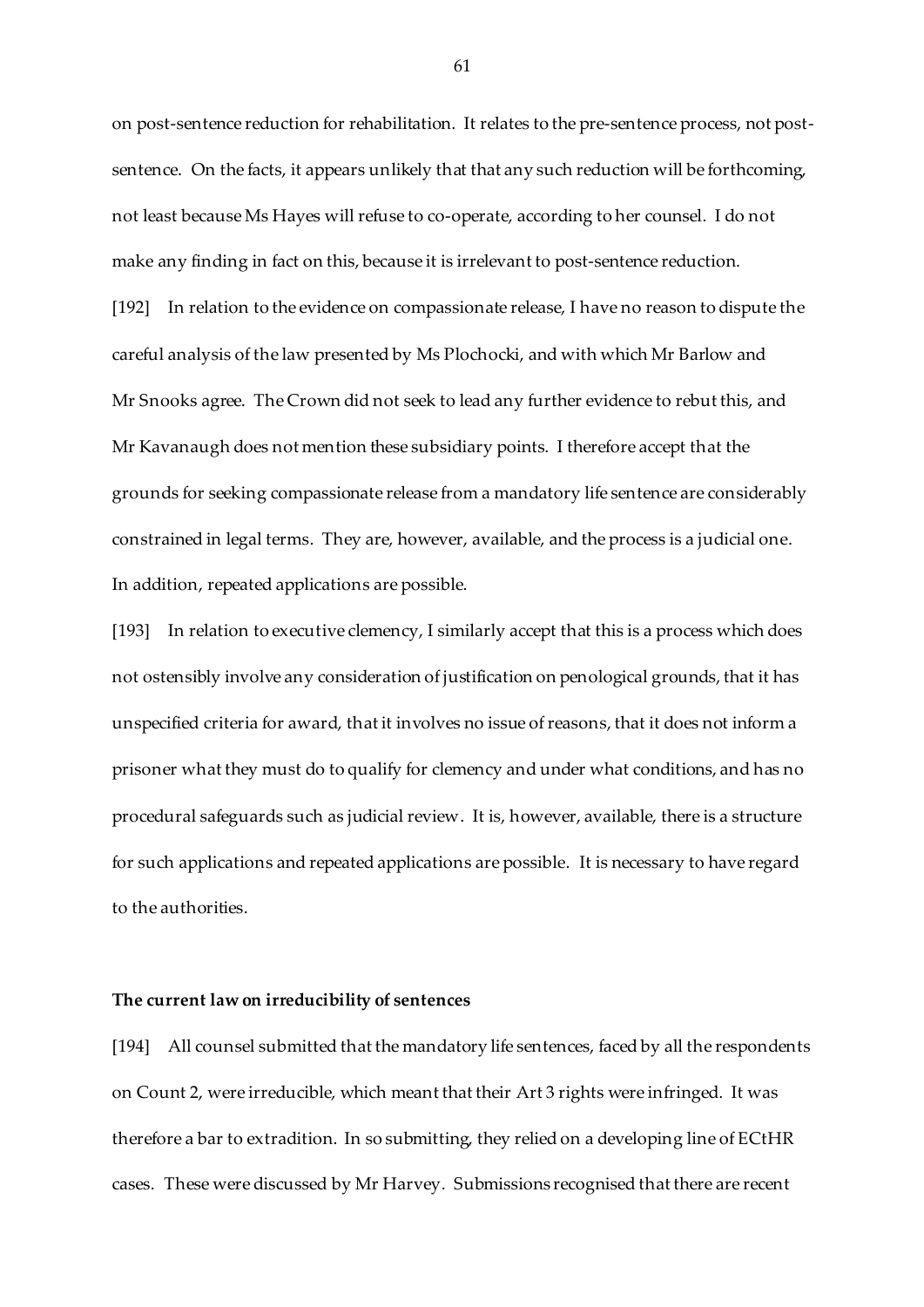English High Court decisions which did not follow these cases. It was submitted that these UK cases had been overtaken by the developments in human rights law, and should not now be followed.

[195] The Crown tendered a number of authorities and invited me to follow the UK case law. No analysis or contradiction of counsel's submissions on the ECtHR authorities was attempted.

# **The ECtHR authorities**

[196] The law on what comprises a breach of Art 3 has undoubtedly developed in the ECtHR in recent years. In *Harkins and Edwards* v *UK* (Nos 9146/07 and 32650/07) 17 January 2012, the Court accepted that, while in principle matters of sentencing largely fell outside the ECHR, a grossly disproportionate sentence could amount to ill-treatment contrary to Article 3. Whether a sentence was grossly disproportionate was a high test, and would only be met on "rare and unique occasions" (at para 133). It was necessary to have regard to varying sentencing practices. The ECtHR found that, in the case of a mandatory life sentence without parole, such a sentence would not necessarily be incompatible with Article 3, although it was against the European trend in such cases (para 138). It would be struck down if grossly disproportionate, or if it could be shown that continued detention was not justified on legitimate penological grounds, or if the sentence was irreducible de facto and de jure. The Court was prepared to find extradition to the US to face murder charges would not violate Article 3.

[197] In *Ahmad* v *UK* (2013) 56 EHRR 1 the fifth applicant faced 269 counts of murder and, upon conviction, multiple mandatory sentences of life imprisonment without the possibility of parole. The Court did not find such sentences to be grossly disproportionate. He had not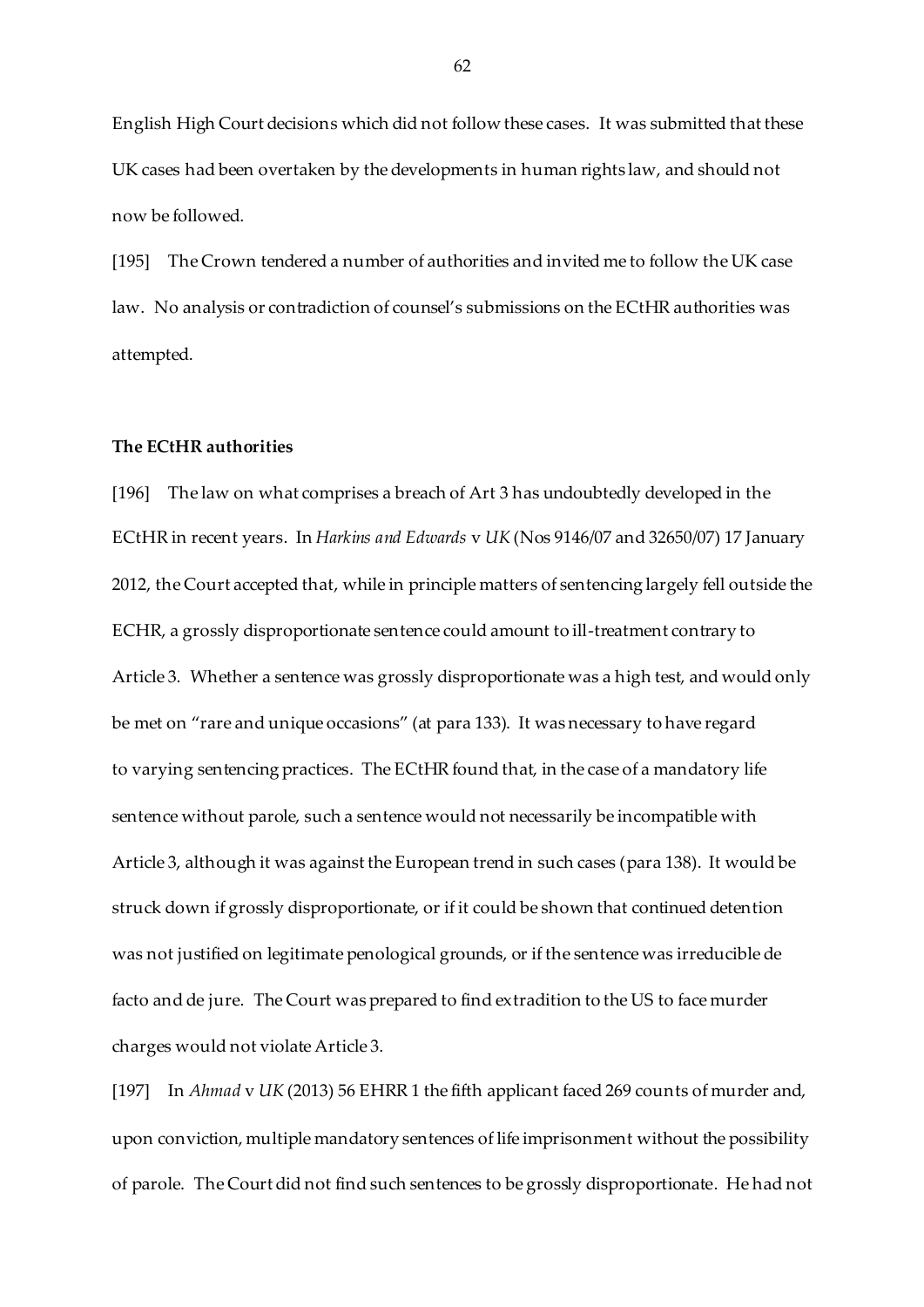shown that such sentences would not serve any penological purpose. There was no violation in his case.

[198] *Vinter* v *UK* (Nos 66069/09, 130/10 and 3896/10, 9 July 20130 involved an English sentence of mandatory life imprisonment with a whole life order, which allowed release only on executive discretion, in turn only exercisable on terminal illness or incapacity. The ECtHR reaffirmed that no Art 3 infringement would occur if there was a right to be considered for release from a life sentence. For a life sentence to remain compatible with Art 3 there must be both a prospect of release and a possibility of review (at para 110). It is axiomatic that a prisoner cannot be detained unless there are legitimate penological grounds for that detention (para 111). While such grounds include punishment, deterrence, public protection and rehabilitation, the balance between these justifications is not necessarily static. What may be the primary justification for detention at the start of the sentence may not remain so after a lengthy period. It is only by carrying out a review of the justification for continued detention at an appropriate point in the sentence that these factors or shifts can be properly evaluated (para 111). Without prospect of release or review, there is a risk that the prisoner can never atone for his offence, and the punishment becomes greater with time. It was noted that the emphasis in European penal policy is now on the rehabilitative aim of imprisonment, particularly towards the end of a long prison sentence (para 115). The ECtHR concluded that, in general, Art 3 required reducibility of a life sentence, in the sense of a review of progress to ascertain whether there remained legitimate penological grounds for detention. While the form of review was not prescribed, it noted that 25 years was supported as the maximum period before such review (para 120). It would be capricious to expect the prisoner work toward rehabilitation without knowing whether release would be considered, and so he is entitled to know this at the start of his sentence (at paras 119, 120).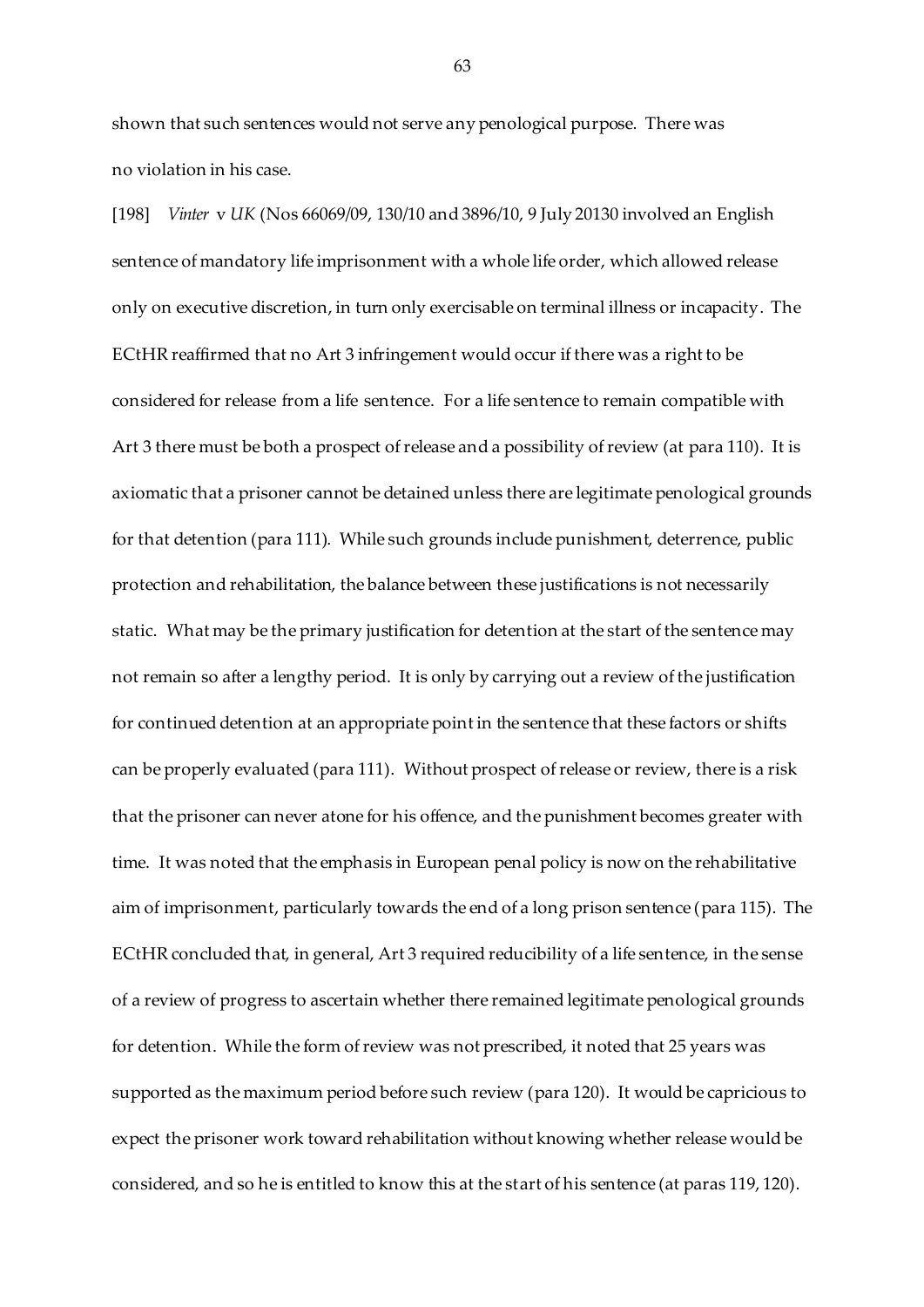Release based on terminal illness or incapacitation does not quality as a "prospect of release" for these purposes (para 127). On this basis the ECtHR found the requirements of Article 3 were not met.

[199] In *Ocalan* v *Turkey* (no 2) (nos 24069/13 and others, 18 March 2014), the ECtHR made similar observations in finding that the life sentence was not reducible where there was no prospect of applying for release. It reiterated that, notwithstanding the particularly serious nature of the crimes in that case, Art 3 allows for no derogation to the absolute prohibition on inhuman or degrading treatment (at para 204).

[200] In *Magyar* v *Hungary* (no 73593/10, 28 May 2014) the possibility of presidential clemency, by itself, was found not to not meet the necessary standard, because it did not require the president to assess whether continued detention was justified on legitimate penological grounds (paras 57, 58).

[201] *Harakchiev and Tolumov* v *Bulgaria* (nos 15018/11 and 61199/12, 8 July 2014) continued this line of reasoning. It noted that the ECHR does not guarantee a right to rehabilitation, and does not impose an absolute duty on the state to provide rehabilitation or reintegration programmes and activities. It does, however, require that life prisoners be given "a chance, however remote, to someday regain their freedom". For that chance to be genuine and tangible, the authorities must also give life prisoners a real opportunity to rehabilitate themselves (para 264). Recognising that states have a wide margin of appreciation, the court could not regard the particular regime and conditions as a matter of indifference (265).

[202] *Trabelsi* v *Belgium* (2015) 60 EHRR 21 involved an extradition request from the US for terrorism charges. Notably, the US provided no assurance that a mandatory life sentence would not apply, or that on such sentence there would be any reduction or commutation of sentence. Assurances about US legislation on sentence reduction and presidential pardons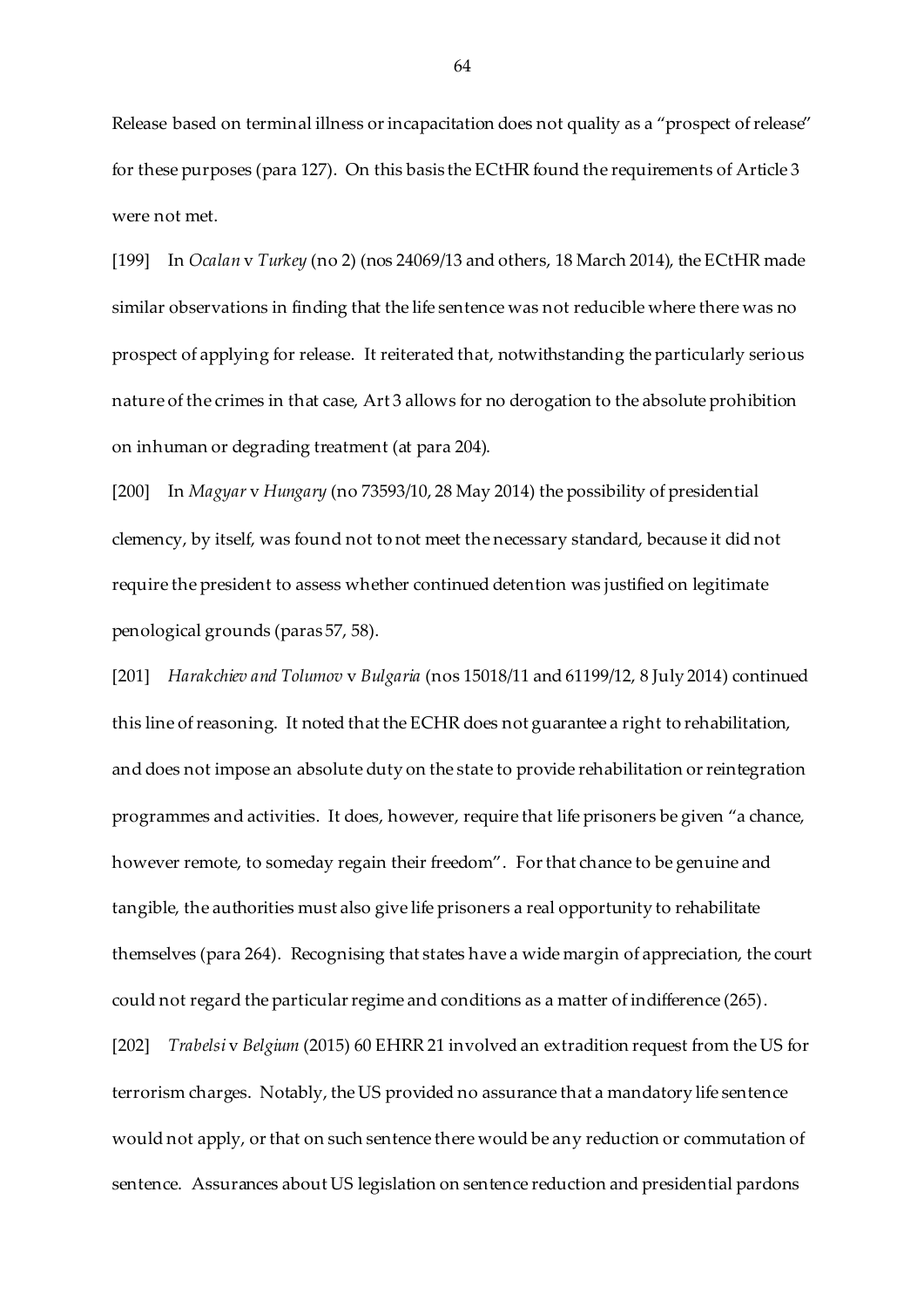were "very general and vague and cannot be deemed to be sufficiently precise". (para 135). The ECtHR assessed the central issue as being whether the US legislation governing the possibilities for reduction of life sentences and Presidential pardons fulfil the criteria for conformity with Art 3 (para 136). It concluded that none of the procedures provided for amounted to a review mechanism to assess whether the prisoner had "changed and progressed" so that continued detention could no longer be justified on legitimate penological grounds (para 137).

[203] In *Murray* v *Netherlands* (2017) EHRR 3, the Court restated and applied the same principles (para 100). In order for a life sentence to be reducible, a review should permit the authorities to assess any changes in the life prisoner and any progress made towards rehabilitation (para 101). The national authorities should, without guaranteeing a right to rehabilitation, nonetheless give life prisoners a real opportunity to rehabilitate themselves (103).

[204] In *TP and AT* v *Hungary* (Nos 37831/14 and 73986/14, 4 October 2016) a 40-year wait to be first considered for clemency was found to fall outside any acceptable margin of appreciation (para 45). Such a period unduly delayed the review of whether any changes in the life prisoner are so significant, and such progress towards rehabilitation had been made, that continued detention could no longer be justified on legitimate penological grounds (applying v*inter*, above at para 48). That, together with a lack of assessment when considering clemency, meant that Art 3 was violated.

[205] *Hutchinson* v *UK* (No 57592/08, 17 January 2017) summarised and applied the developing law, at para 42, with its emphasis on rehabilitation and reintegration. Sufficient safeguards were found to be in place.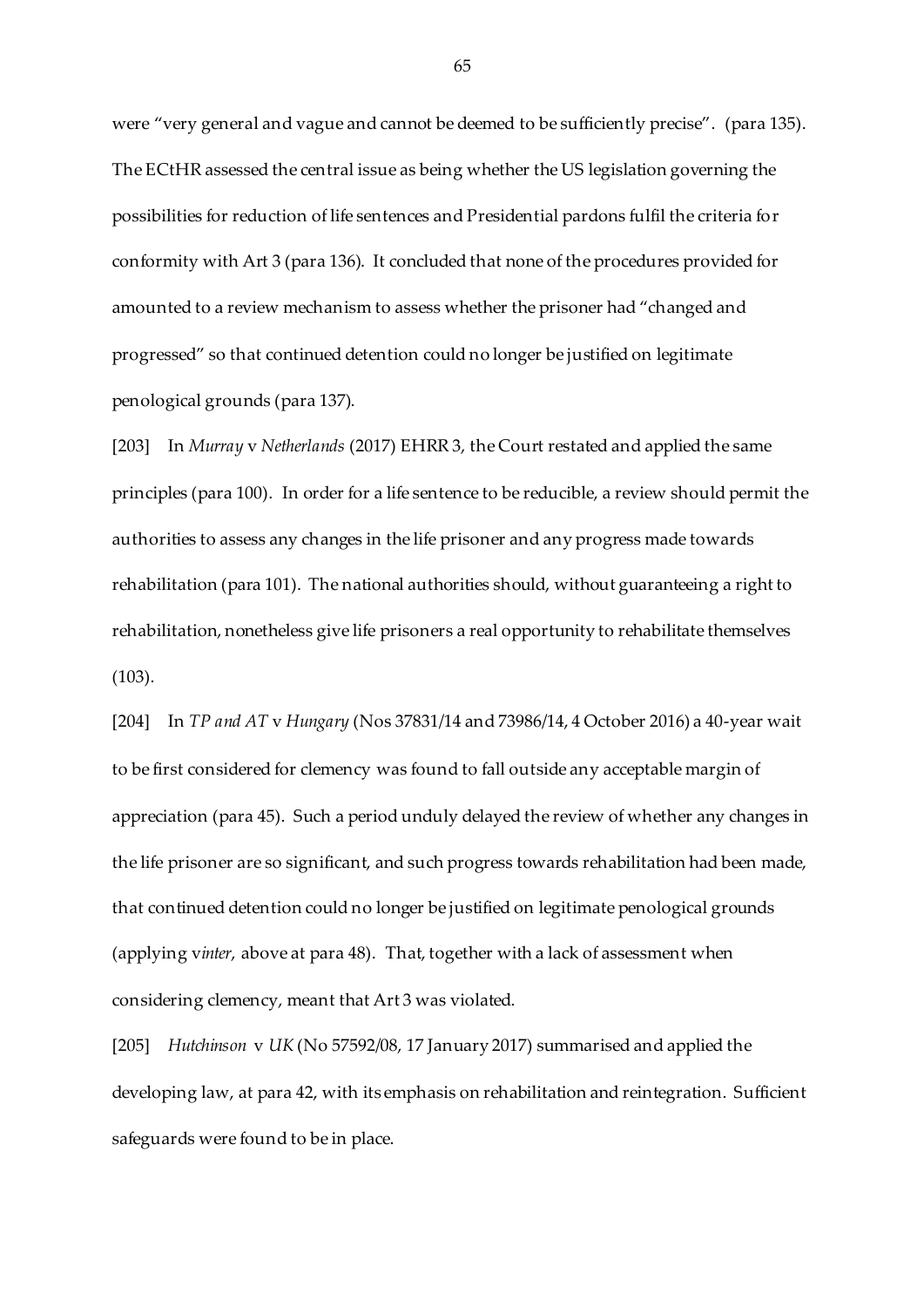[206] *Matosaitis and ors* v *Lithuania* (nos 22662/13, 23 August 2017) reiterated that release on grounds of terminal illness cannot be considered a prospect of release (162), nor could amnesty (163), and nor could a presidential pardon which was no more than a modern equivalent of the royal prerogative of mercy (173). The ECtHR has "constantly held" that a prisoner's right to a review entails an actual assessment of the relevant information to decide whether continued imprisonment was justified (174). The Court considered the prison inspection reports and concluded, on the facts, that the deleterious effects of the regime seriously weakened the possibility of reform and real hope of reducing their sentence by demonstrating progress (179).

[207] *Petukhov* v *Ukraine*(no 41216/13, 9 September 2019) examined clemency under the same criteria, and concluded insufficient procedural guarantees were attached. Prison conditions were insufficient to promote the aim of rehabilitation. *Dardanskis* v *Lithuania* (no 74452/13, 11 July 2019) applied the same criteria. v*ella* v *Malta* (no 14612/19, 12 December 2019) confirmed that the period of twenty-five years before reconsideration ran from the date of the judgment, not the date of arrest.

[208] *Bodein* v *France* (no. 40014/10, 13 February 2015) involved a sentence of life imprisonment without any prospect of sentence reduction or prospect of release, save through Presidential pardon. Article 720-4 of the Code of Criminal Procedure permitted the sentencing court to initiate proceedings likely to rescind the court decision not to grant any sentence adjustment measure. The mechanism operated after 30 years' imprisonment had been served. The ECtHR summarised what had been stated by the Grand Chamber in v*inter*. The imposition of an irreducible life sentence on an adult may raise an issue under Art 3. Where national law affords "a prospect of review of a life sentence with a view to its commutation, suspension, termination or the conditional release of the prisoner, this will be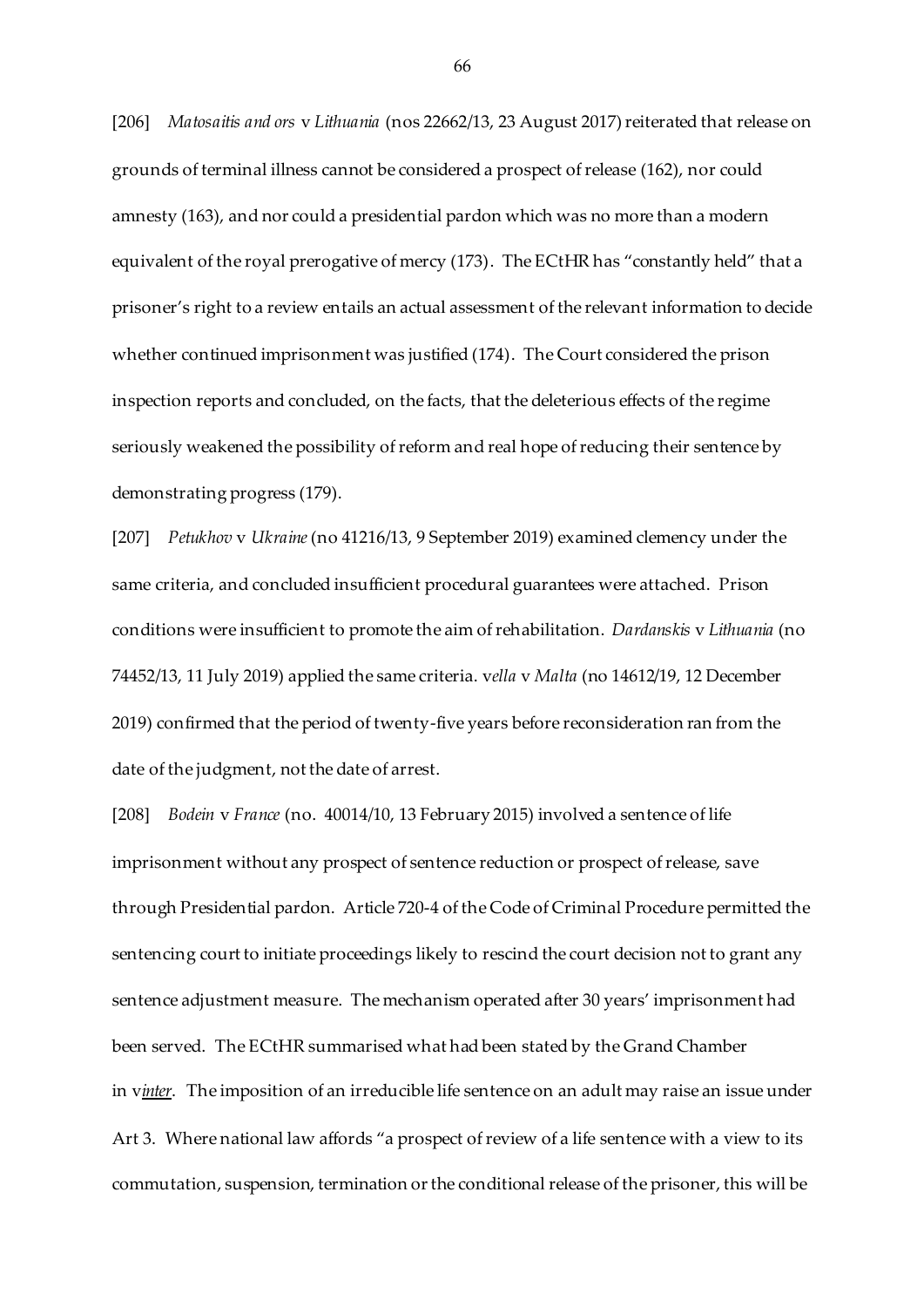sufficient to satisfy Article 3". For life sentences, Article 3 must be interpreted as requiring that the sentence be reducible. Reducible means "i.e. subject to review allowing domestic authorities to consider whether any changes in the life prisoner are so significant, and progress towards rehabilitation…are of such significance as to mean that continued detention can no longer be justified on legitimate penological grounds." Furthermore, the prisoner is entitled to know at the start of their sentence how review might be achieved. If there is no prospect of release, the breach of Art 3 occurs at the moment of sentence. *Bodein* noted the "clear trend in comparative and international law" for the institution of a special mechanism guaranteeing a review no later than twenty-five years after imposition. It rejected a "mere prospect" of release, such as a Presidential pardon, or on humanitarian grounds (para 58), as efficient mechanisms for sentence review. The prisoner had to know what he had to do to be considered for release. These did not equate to the notion of "prospect of release" on legitimate penological grounds.

[209] In v*iola* v *Italy (no 2)* (no. 77633/16, 13 June 2019) the applicant was sentenced to life imprisonment, with review only possible upon "cooperation with the judicial authorities". The court stated "European criminal justice policies now emphasis the objective of resocialisation pursued by detention…[which] is reflected in international regulation and is today recognised in the case-law of the Court" (para 108). It stated, again under reference to v*inter,* "The Court further recalls having affirmed that the principle of "human dignity" prevents a person from being deprived of his freedom by force without at the same time working towards his rehabilitation and without giving him a chance to one day regain that freedom. It specified that:

"a prisoner sentenced to life imprisonment has the right to know… what he must do in order for his release to be considered and what the conditions are…It also ruled that the national authorities must give prisoners sentenced to life imprisonment a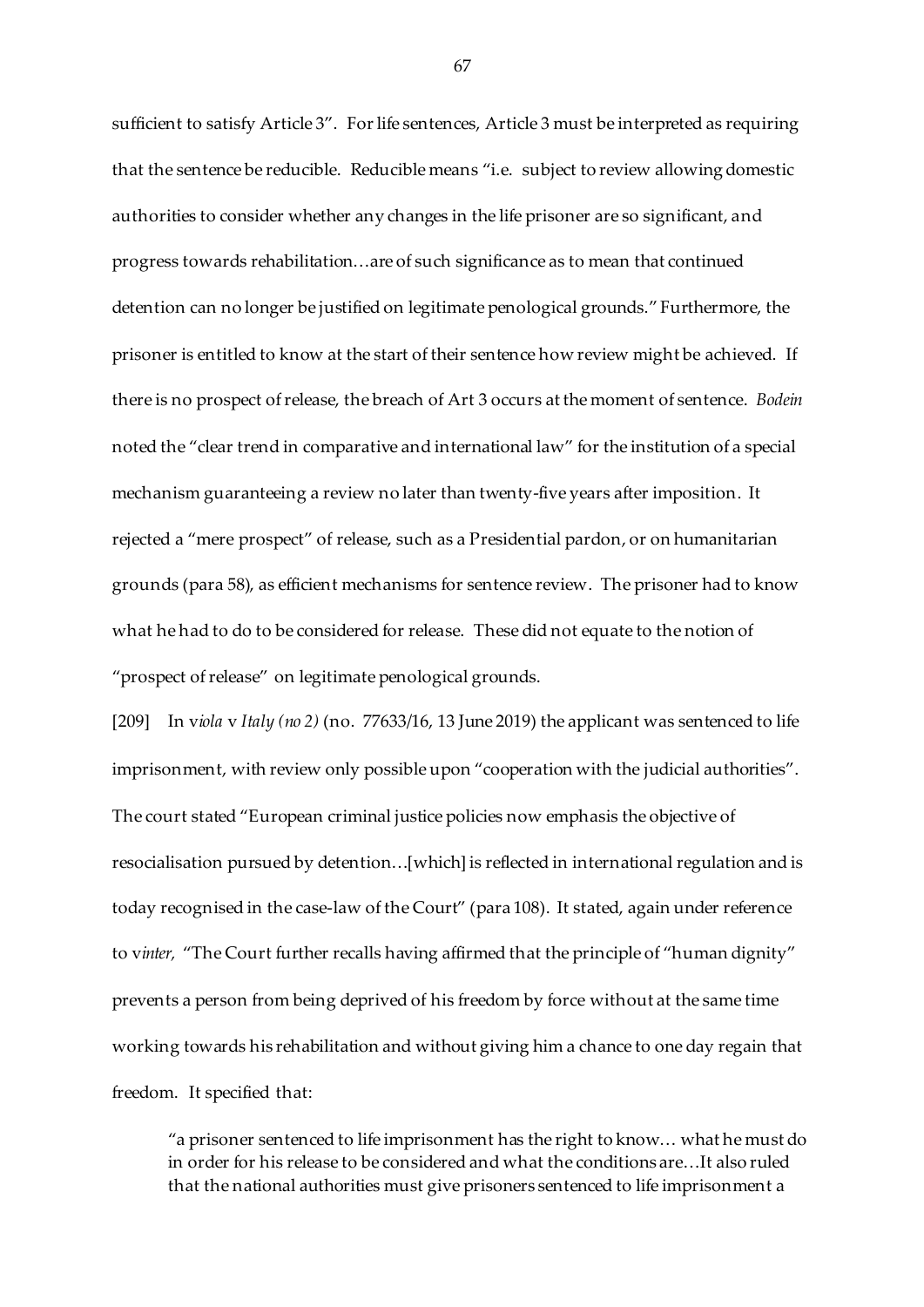real opportunity for rehabilitation…This is clearly a positive obligation of means, and not of result, which necessitates ensuring for these prisoners the existence of prison regimes which are compatible with the objective of reform and which allow them to progress on this path" (para 113).

[210] Counsel referred to *Attorney General's References (Nos 688 of 2019 and another*) [2021] 4

WLR 3, but I have not found this to develop the foregoing principles.

# **The UK authorities**

[211] The Crown tendered several recent UK authorities. In *Regina (Wellington)* v *Secretary* 

*of State for the Home Department* [2009] 1 AC 335 ('*Wellington'*), the House of Lords considered

a US application for extradition on murder charges. The appellant raised the issue of an

irreducible sentence. In considering the effect of a mandatory life sentence;

"The mandatory nature of the life sentence would only bring the sentence into the inhuman and degrading category if the sentence were to "appear so grossly disproportionate to the circumstances of the crime as to offend ordinary notions of fairness and justice." (L. Scott of Foscote at para 45).

[212] Three of the judgments (Lord Carswell, Lord Hoffman, Baroness Hale) quoted

substantially the same passage from Soering v UK (1989) 11EHRR 439 that:

"[I]nherent in the whole of the Convention is a search for a fair balance between the demands of the general interest of the community and the requirements of the protection of the individual's fundamental rights. As movement about the world becomes easier and crime takes on a larger international dimension, it is increasingly in the interest of all nations that suspected offenders who flee abroad should be brought to justice. Conversely, the establishment of safe havens for fugitives would not only result in danger for the State obliged to harbour the protected person but also tend to undermine the foundations of extradition. These considerations must also be included among the factors to be taken into account in the interpretation and application of the notions of inhuman and degrading treatment or punishment in extradition cases."

[213] Presciently, Baroness Hale noted (para 49) that the ECtHR had not yet said that all irreducible life sentences breach Article 3 but "There may come a time when it will do so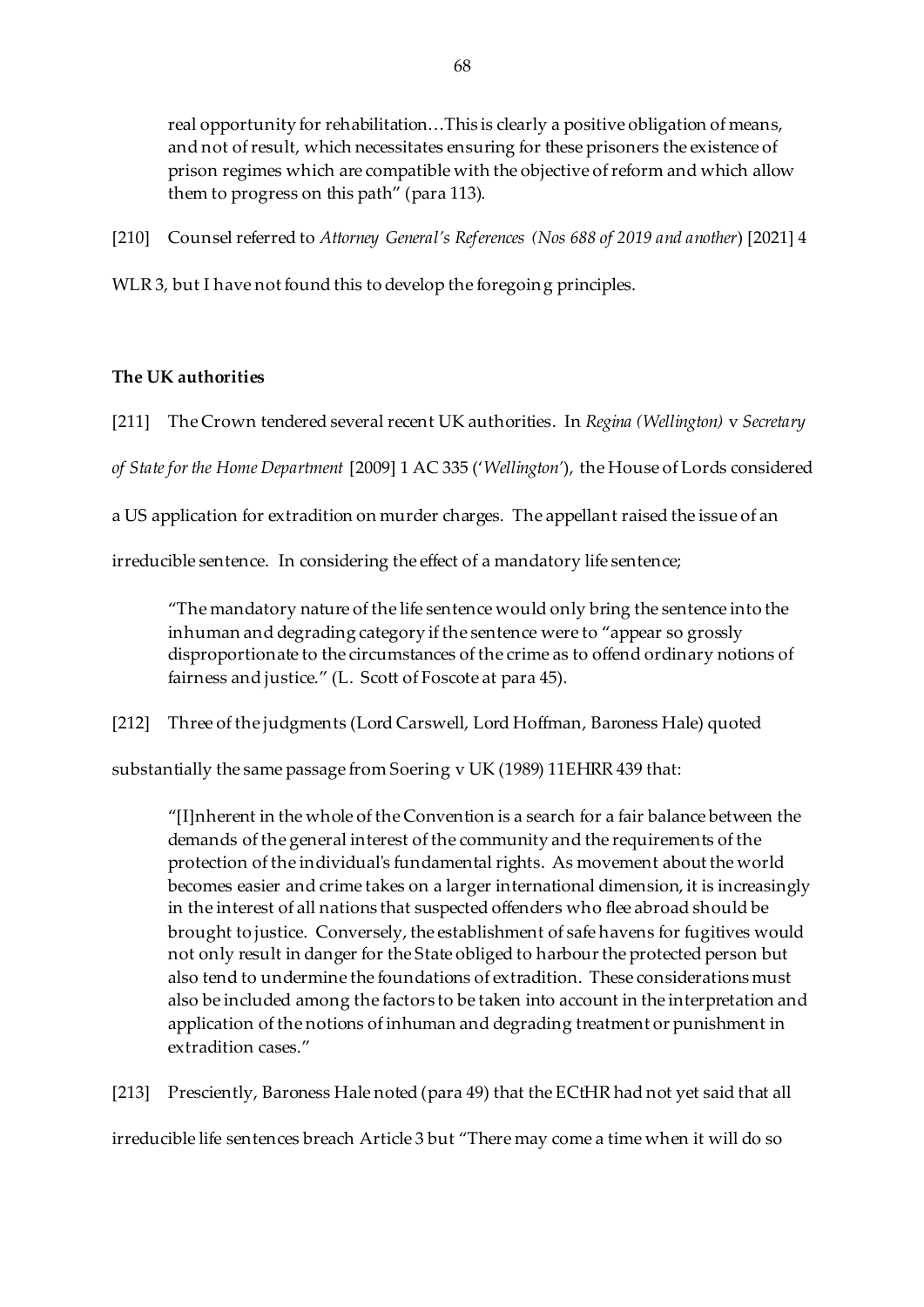and we shall then have to have regard to that view." Notably, that does not undertake to follow such a view.

[214] The court held that, in the context of extradition, a mandatory life sentence was not irreducible where the State governor had the power to pardon or to commute a sentence. That was not affected by the power being rarely exercised in fact. Further, such a sentence did not contravene Art 3 if it could not be said to be grossly disproportionate to the offence. The relativist approach meant that an accused was not entitled to remain in the UK as a fugitive from justice.

[215] In *R (Harkins)* v *Secretary of State for the Home Department and another (no 2)* [2015] 1 WLR 2975 was a decision of the Queen's Bench Division which applied the tests of gross disproportionality and irreducibility. The court was not satisfied on the evidence that life without parole would be an irreducible sentence for Convention purposes. The court rejected (at 69) a proposition that v*inter* developed the law, holding instead that it was a clarification of recognised principles. Submissions that the prisoner is not obliged to await the passage of time before challenge, and that review of some sort was necessary, were not considered "new" (paras 69 to 71). The court then analysed *Trabelsi*, and noted "We find this difficult to square with what the GC had so carefully said in v*inter* 34 BHRC 605, para 120 that it was not for the ECtHR to dictate either the form or the timing of any "review mechanism" (para 119). It went on:

"More fundamentally, neither…is there any explanation of why any principles laid down in relation to Article 3 and life sentences in contracting states be translated, wholesale, to the extradition context. In our view statements that the requirements in Article 3 are absolute and that the issue is whether the extraditing state has complied with its Article 3 duties to the requested person do not meet the point. This is because they fail to deal with two principles frequently made in previous ECtHR judgments…that in the extradition (or expulsion) context the bar for establishing a violation of Article 3 is very high; and secondly that the court has been very cautious in finding that removal from the territory of a contracting state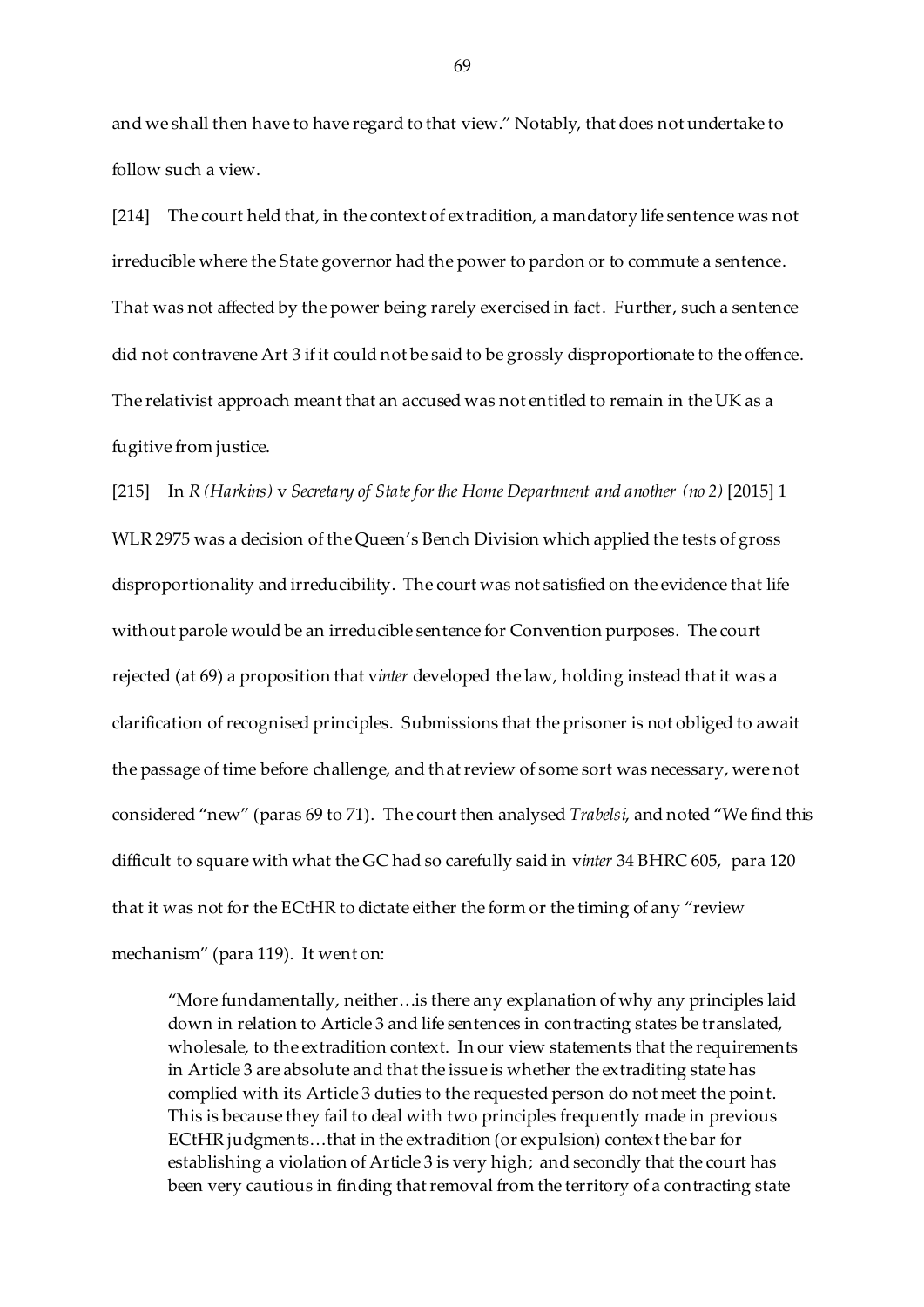would be contrary to Article 3. And, as the court stated at para 131 in *Harkins* v *United Kingdom* 55 EHRR 561, save for death penalty cases, the ECtHR has 'even more rarely found that there would be a violation of Article 3 if an applicant were to be removed to a state which had a long history of respect for democracy, human rights and the rule of law'. The USA is, without doubt, pre-eminently such a state."

[216] In *Hafeez* v *Government of the United States of America* [2020] EWHC 155 (Admin), the

English High Court considered the developing law on life imprisonment without parole. The court recognised a factual and legal position very similar to the present case. A life sentence in a federal court has no provision for parole. There are two routes to obtain a reduction, namely by compassionate release under USC 3582 (now, following the First Steps Act, made to a court, not a warden), or executive clemency. The court recognised also the limitations on what comprises extraordinary and compelling reasons, including the exclusion of rehabilitation by itself as a reason, although it noted that rehabilitation was still relevant as a reason (para 44). Executive clemency was noted to be an extraordinary remedy, rarely exercised, with no provision for judicial review. The court noted that executive clemency was an acceptable method of review (para 58). Unlimited applications could be made. That, and the transparent nature of the process, meant there was no violation of Art 3.

[217] The court reviewed ECtHR cases, starting from *Kafkaris* v *Cyprus* (2008) 48 EHRR 35 and noted the principles had not been departed from. They are set out in para 48, summarised as "All that was required was that the life sentence should be de jure and de facto reducible". It reviewed *Harkins*, v*inter*, *Trabelsi*, *Murray*, all considered above. It declined to follow *Trabelsi* as it ignored the basic principles of *Kafkaris*, repeated in v*inter*. It was also unreasoned on the matter of review (para 56). There was no support for the equivalence between violations in convention states and violations in extradition.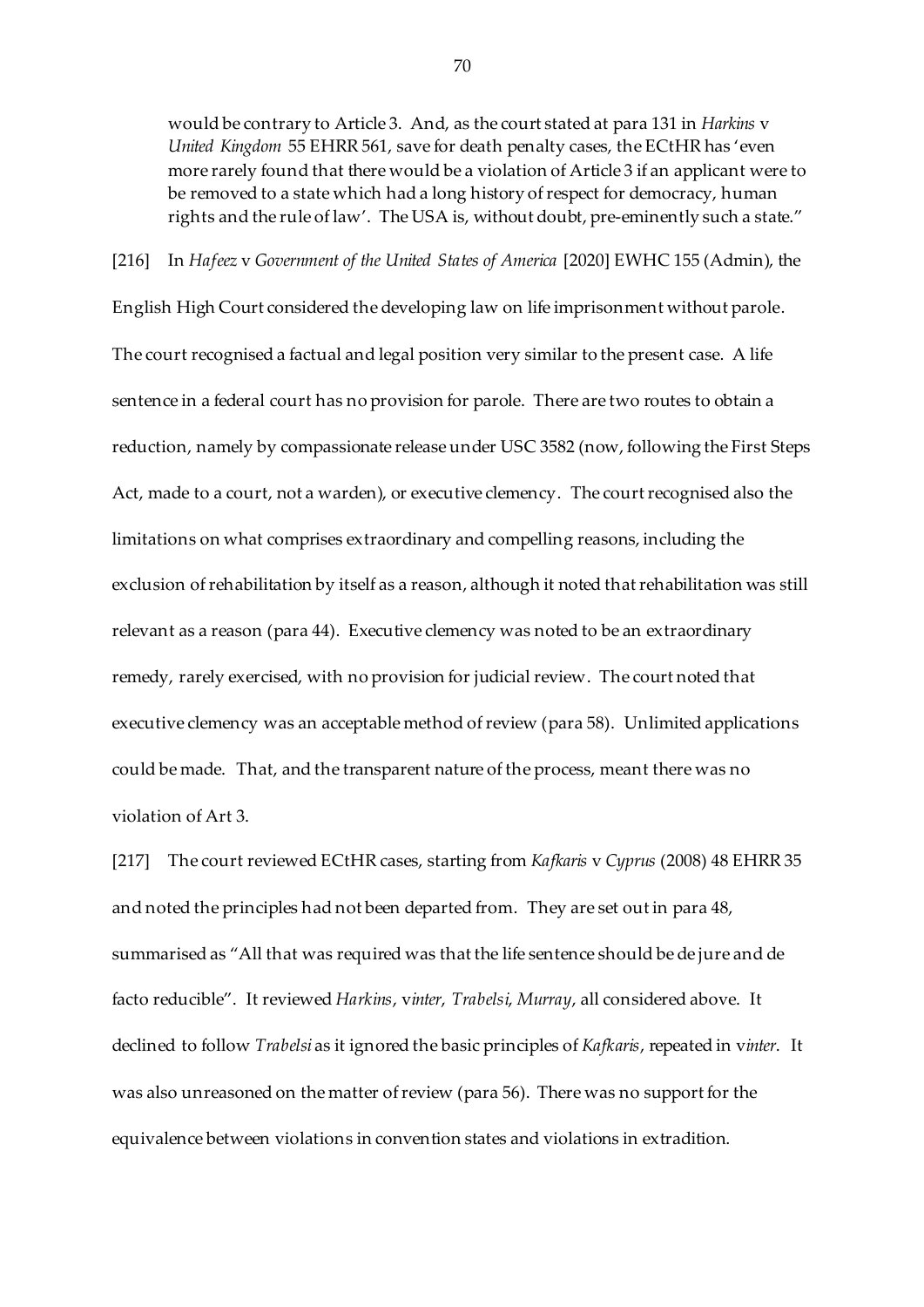[218] The last case was *Sanchez* v *Government of the United States of America* [2020] EWHC 508 (Admin), again of the Divisional Court, and a recent decision. The court noted a series of complaints about the US federal prison system, many of which are rehearsed in the present case. On the question of life sentences, the district judge had followed *R (Harkins)* v *Secretary of State*(above). The Court discussed the authorities, commencing:

"It is well settled in the domestic context that the courts of England and Wales are bound, unless there are exceptional circumstances, to follow decisions of the House of Lords (or of the Supreme Court) not of the ECtHR." (para 36).

[219] It reviewed the authorities. It noted that in *Wellington* the majority, having considered *Kafkaris*, considered that in an extradition context Art 3 applied in a modified form which took account of the desirability of arrangements for extradition. *Harkins* v *UK* [2012] EHRR 19 saw the ECtHR note that the ECHR was not a tool whereby contracting states could require non-contracting states to adopt the ECHR. While a grossly disproportionate sentence could violate Art 3, that test would only be met on "rare and unique" occasions. The Court noted its own decision of *Hafeez*, and the criticisms of *Trabelsi* made in that case. The Court summarised its decision shortly. It was bound to follow *Wellington*. Even if not bound, it would follow its own decisions in *Harkins no 2* and *Hafeez*, both of these being "plainly right". The Court was not bound to follow *Trabelsi*, which it considered to be an unexplained departure from the existing approach of ECtHR. It approved the reasoning at para 58 of *Hafeez*.

# **Submissions on irreducibility**

[220] Counsel submitted that there was, contrary to what is said in *Hafeez* and *Sanchez*, a clear and constant jurisprudence of the ECtHR that compassionate release and executive clemency of the kind found in the US federal system do not meet the requirements of Art 3.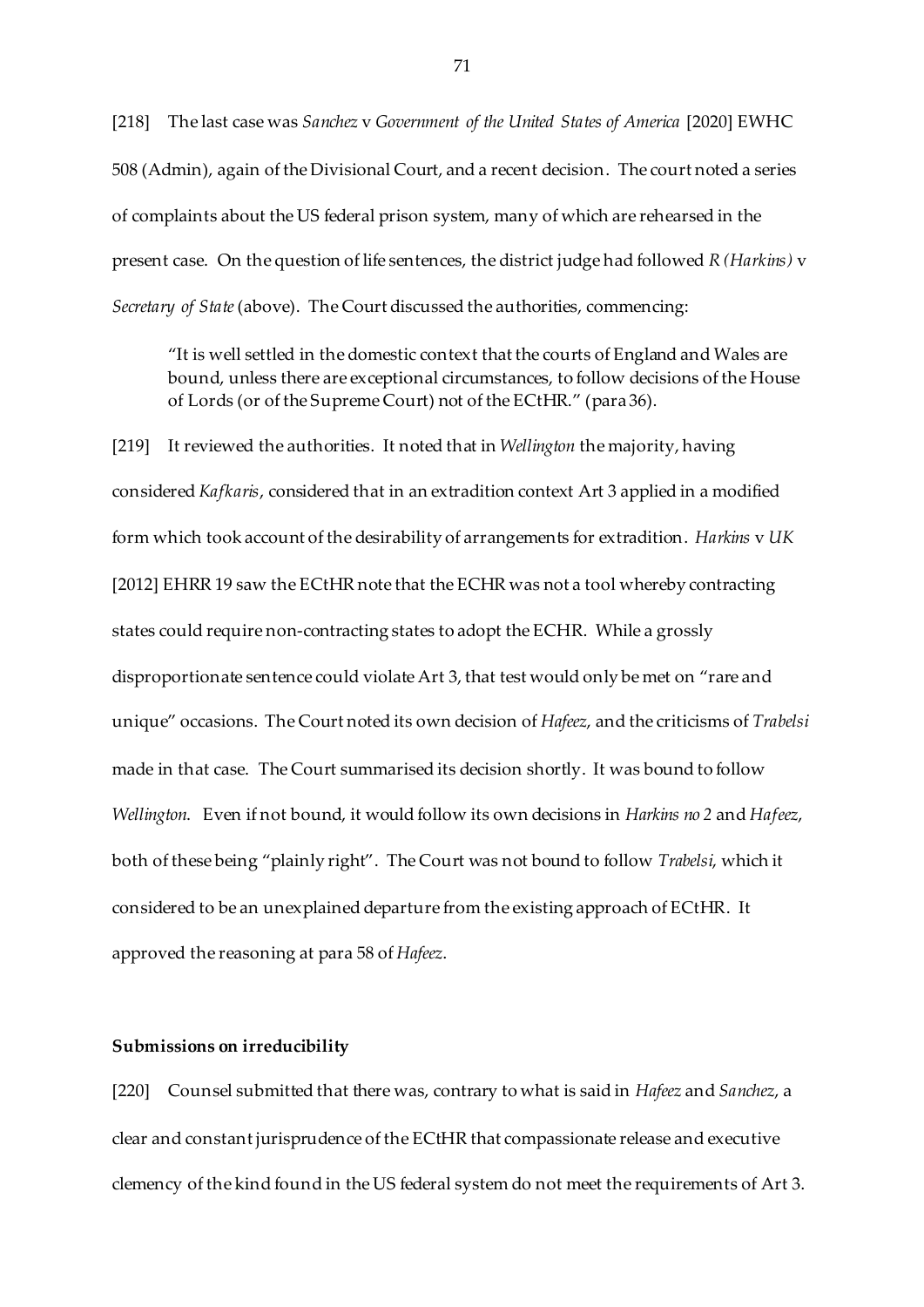[221] These grounds for release do not appear to involve any consideration of legitimate penological grounds for detention (*Petukov*). Release on grounds of terminal illness is not a 'prospect of release' (*Vinter*, *Ocalan*, *Murray*). Current Covid-19 releases are not representative of general practices. Reducibility involves the existence of a possibility of release when rehabilitation has been achieved (*Vinter*, *Murray*), which is expressly precluded by 28 USC 994(t). The need to always have regard to the original offence is incompatible as it impedes consideration of legitimate penological grounds (*Vinter*, *Harakchiev and Tolumov*, *Matiosaitis*). The same point arises in relation to the need to consider disparities with others, and restitution to victims. All these factors serve to further restrict the already restricted category of "extraordinary and compelling" circumstances, rendering the process incompatible with Art 3.

[222] The Crown did not address these cases, but submitted that this court is bound to follow the UK authorities, which did not preclude extradition for those reasons.

### **The applicable principles on irreducibility**

[223] I accept the submission for the respondents that the ECtHR jurisprudence has developed in recent years, and that many developments post-date *Wellington*. I note that *Trabelsi* decided that the remedies available under US federal law of compassionate release and executive clemency did not meet the requirements of Art 3. It cited pre-existing general requirements for Art 3 cases and applied them equally to extradition cases. The significant developments include the following:

[224] Rehabilitation has become an increasing focus, and "it is here that the emphasis of European penal policy now lies" (*Hutchison* at para 42 ff). Rehabilitation and reintegration is a "mandatory factor". Notwithstanding that the Convention does not guarantee a right to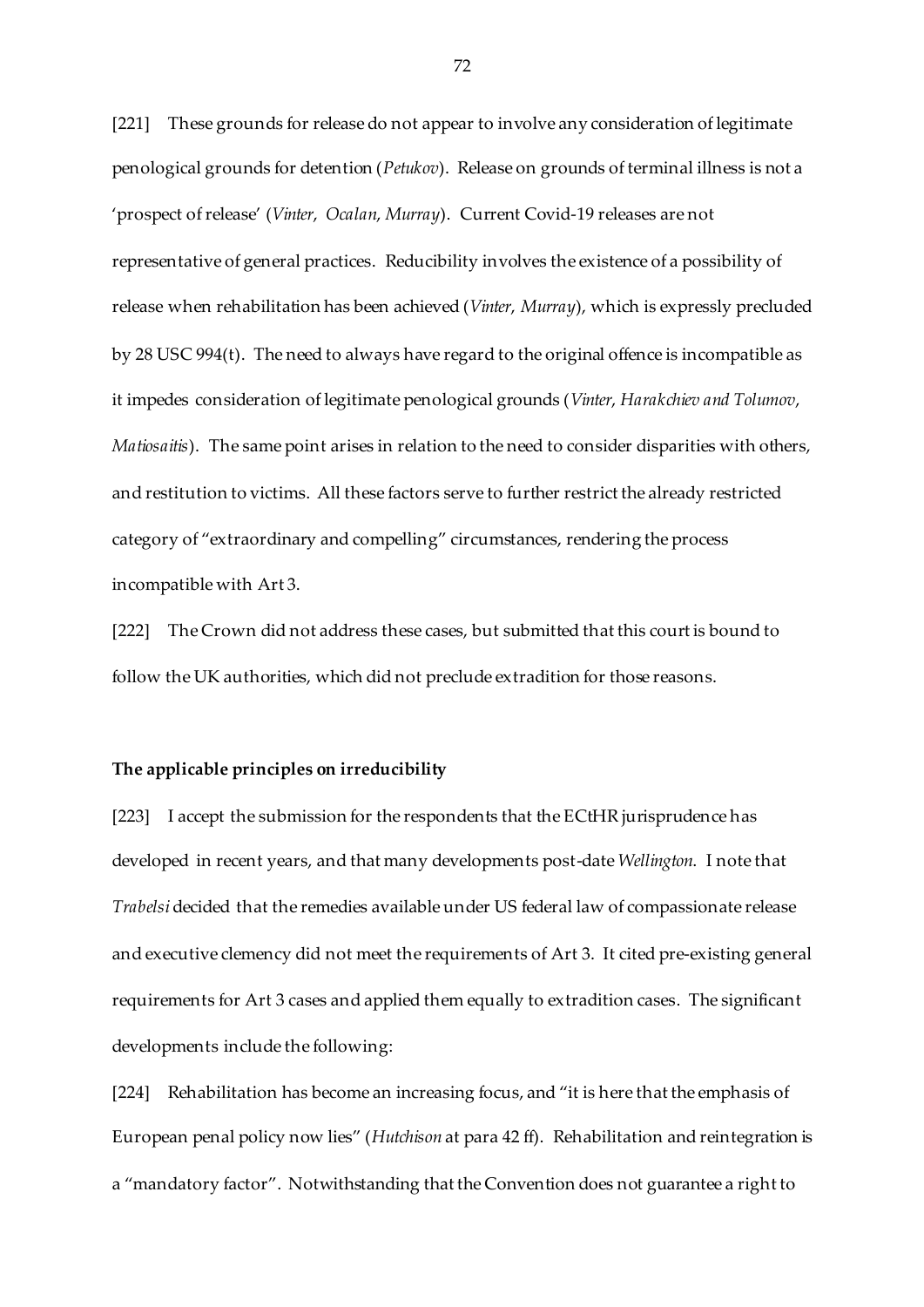rehabilitation, the Court's case law presupposes that convicted persons should be allowed to rehabilitate themselves (*Murray*). A life prisoner must be realistically enabled to make such progress towards rehabilitation that it offers them the hope of being eligible for parole. States have a duty to make it possible for such prisoners to rehabilitate themselves (at para 104). It is an obligation of means, not of result. A failure to provide a life prisoner with such opportunity may render the life sentence irreducible (para 112).

[225] Review on compassionate grounds is not sufficient, if it does not involve assessment of progress towards rehabilitation. For a life sentence to be de jure and de facto reducible, there must be both a prospect of release and a possibility of review. The basis of such a review must extend to assessing whether there are legitimate penological grounds for continued incarceration. The grounds include punishment, deterrence, public protection and rehabilitation. The balance between them is not necessarily static and may shift during the course of a sentence (*Hutchison*, reviewing the principles at para 42).

[226] Clemency requires sufficient procedural safeguards to avoid a sentence being considered irreducible (*TP and AT*). The question of the adequacy of presidential pardon was further considered in *Matiosaitis and others*, and *Petukhov*, and found to be insufficient. These cases, *Dardanskis* and v*ella* reiterated the importance of a possibility of commutation being earned by reform. A de facto time limit of 25 years (with margin of appreciation) before being eligible to apply for release was introduced in these cases (*Vella*). Almost all of these cases concern states which are signatory to the ECHR.

[227] Counsel submitted that that these developments amounted to a clear and constant jurisprudence of the ECtHR, and that this court, in the absence of special circumstances, should follow it (*Manchester City Council* v *Pinnock* [2011] 2 AC 104 at para 48).

73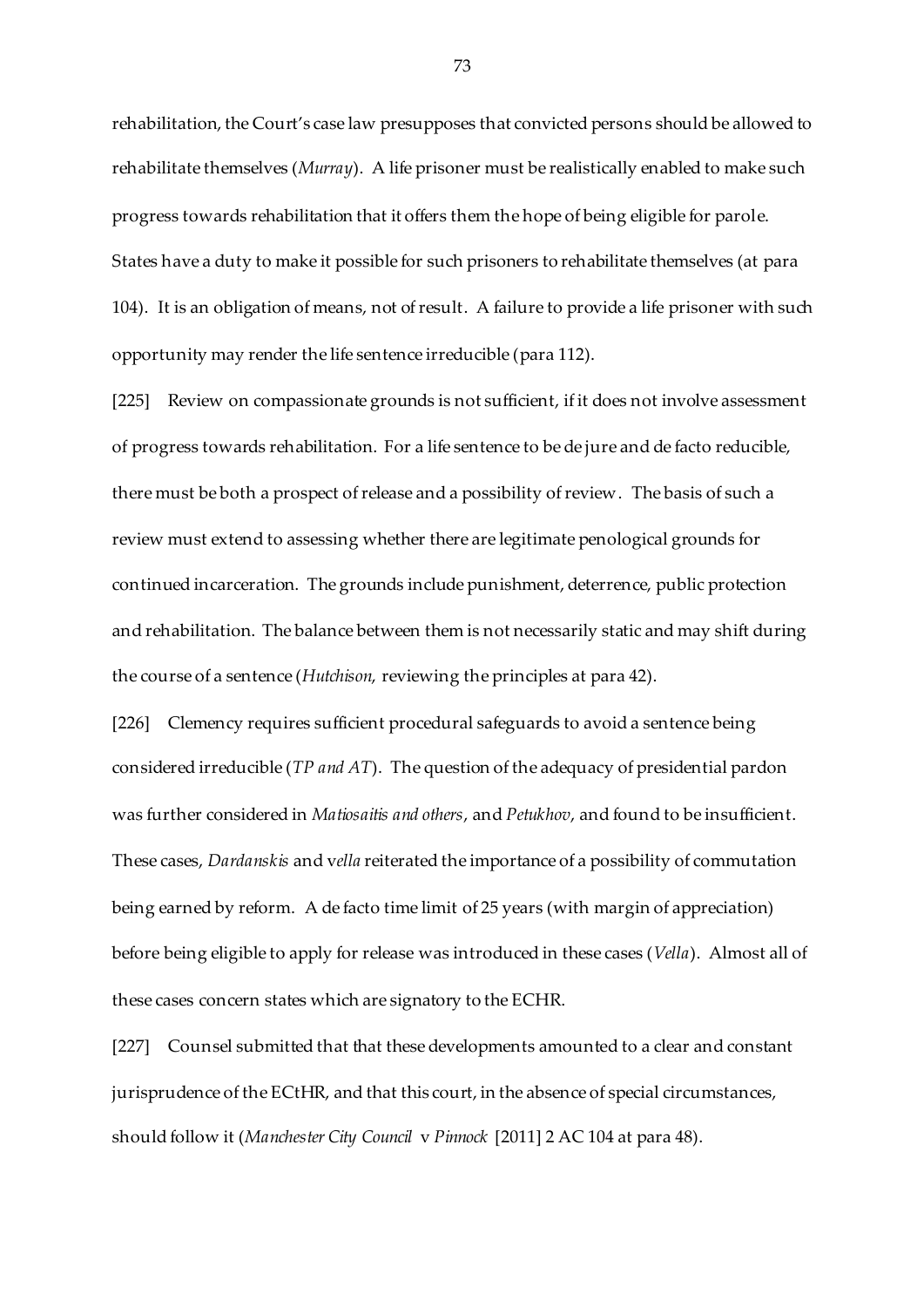[228] It is clear that, in contrast, the law in the UK courts has not developed in the same respects. The preponderance of the case law is from England and Wales, but they interpret the 2003 Act which, in the relevant aspects, applies equally to Scotland.

[229] In *Harkins* at para 69 the High Court rejected a proposition that v*inter* developed the law, holding instead that it was a clarification of recognised principles. *Hafeez* duly considered these principles anew. Importantly, it noted (para 55) that the ECtHR had not, in any case subsequent to *Trabelsi*, repeated that no distinction should be drawn between removal and extradition cases and cases involving the criminal justice system of a contracting state. In *Sanchez*, the Divisional Court noted ten propositions set out by the district judge (para 23), and appears to have accepted these as accurate. It reviewed the case law to date. It reached the same decision as *Hafeez*.

[230] It is submitted that *R (Harkins)* and *Hafeez* were wrongly decided, as they did not recognise the "clear and constant" jurisprudence since *Trabelsi*. Counsel relied in part on failure to recognise that a violation can occur at the start of the sentence and that a person must know at the start of the sentence what he must do to obtain release. These, however, are recognised in points (viii) and (ix) of the summary of the law in *Sanchez* (above) and the court had these in mind. Counsel submitted that the Divisional Court in *Hafeez* and *Sanchez* had failed to take into account the developing jurisprudence since *Harkins and Edwards*. The courts did not have the benefit of citation of the cases cited here. These decisions, it was submitted, were wrong and should not be followed.

[231] In my view some divergence between UK and Strasbourg jurisprudence from time to time is to be expected, as ECtHR case law is "constantly evolving" (*Harkins* v *UK* (2018) 66 EHRR SE5 at para 56). In my view none of these ECtHR principles is inconsistent with the principles listed in *Sanchez* at para 23, although they represent a development of them.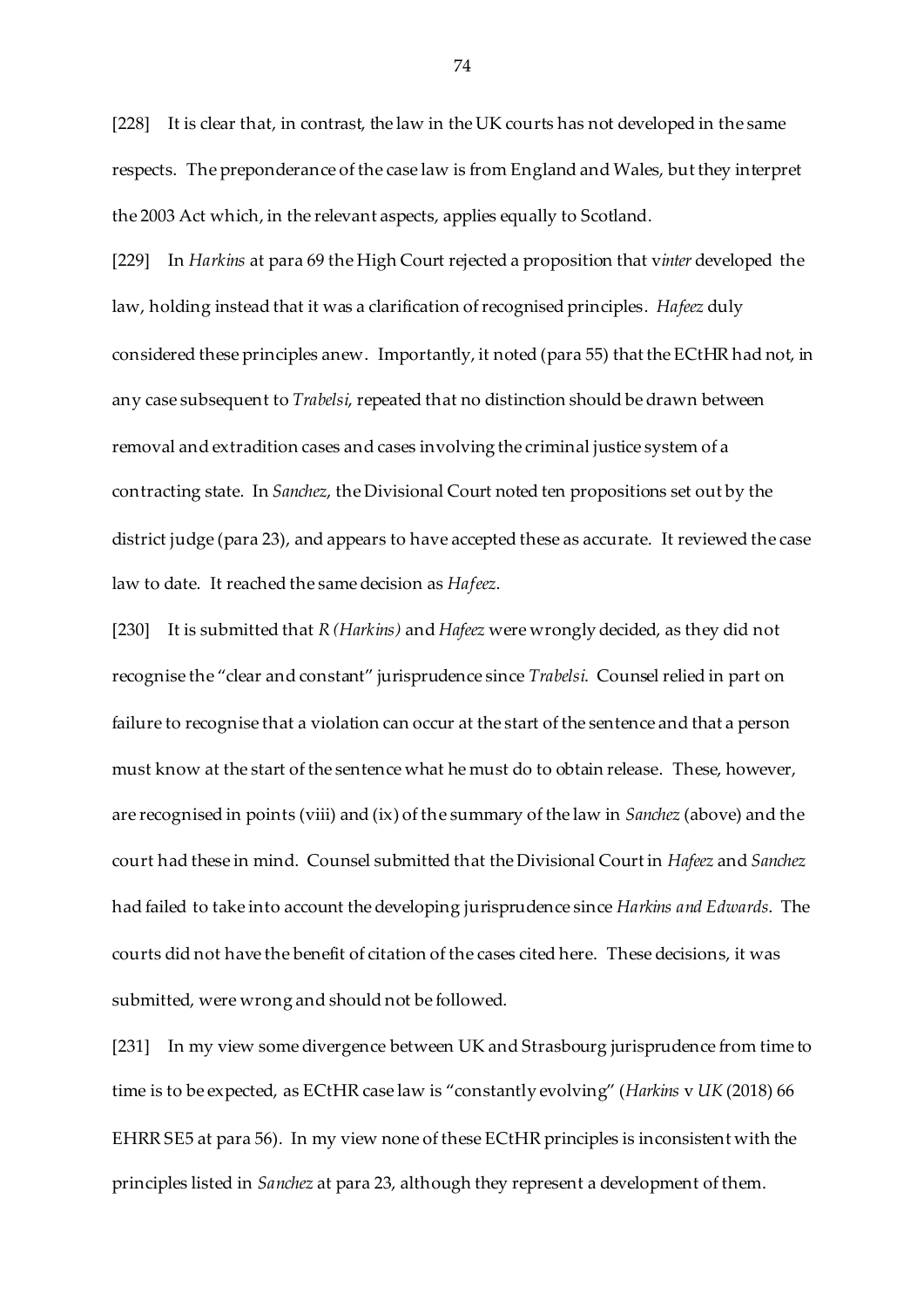[232] It appears that the tension between the UK and Strasbourg has developed primarily as a result of differing views on whether the developing jurisprudence on Art 3 should be applied without discrimination between extradition and non-extradition cases, or between Contracting and non-Contracting states. *Harkins* identified that in the extradition context, the bar for establishing a violation of Article 3 is very high, and that the court has been very cautious in finding that removal from the territory of a contracting state would be contrary to Article 3. Importantly, the court identified that the ECtHR has "even more rarely found that there would be a violation of Article 3 if an applicant were to be removed to a state which had a long history of respect for democracy, human rights and the rule of law", of which the USA was a pre-eminent example.

[233] I have been assisted by, and agree with, the approach in *Hafeez* and *Sanchez* which, though not binding on this court, is persuasive when dealing with a UK-wide statute. The High Court started from the position that it was obliged to follow House of Lords or Supreme Court decisions over the ECtHR jurisprudence. It found that the ECtHR has not shown a consistent approach that general Art 3 principles are applied with equal rigour to extradition cases involving non-Contracting states, a fortiori where the state respects human rights, democracy and the rule of law. It found that *Trabelsi*, which heralded the equal application of these principles to non-Convention states, has not been shown by subsequent ECtHR judgements to form part of a clear and constant jurisprudence.

[234] I am bound, in exactly the same way as the High Court in England in *Sanchez* considered itself bound, to follow decisions of the House of Lords or Supreme Court. I accept that the ECtHR authorities cited appear to develop the case law which was considered in Hafeez and Sanchez, but that is not a relevant consideration in a situation where UK authority has precedence.

75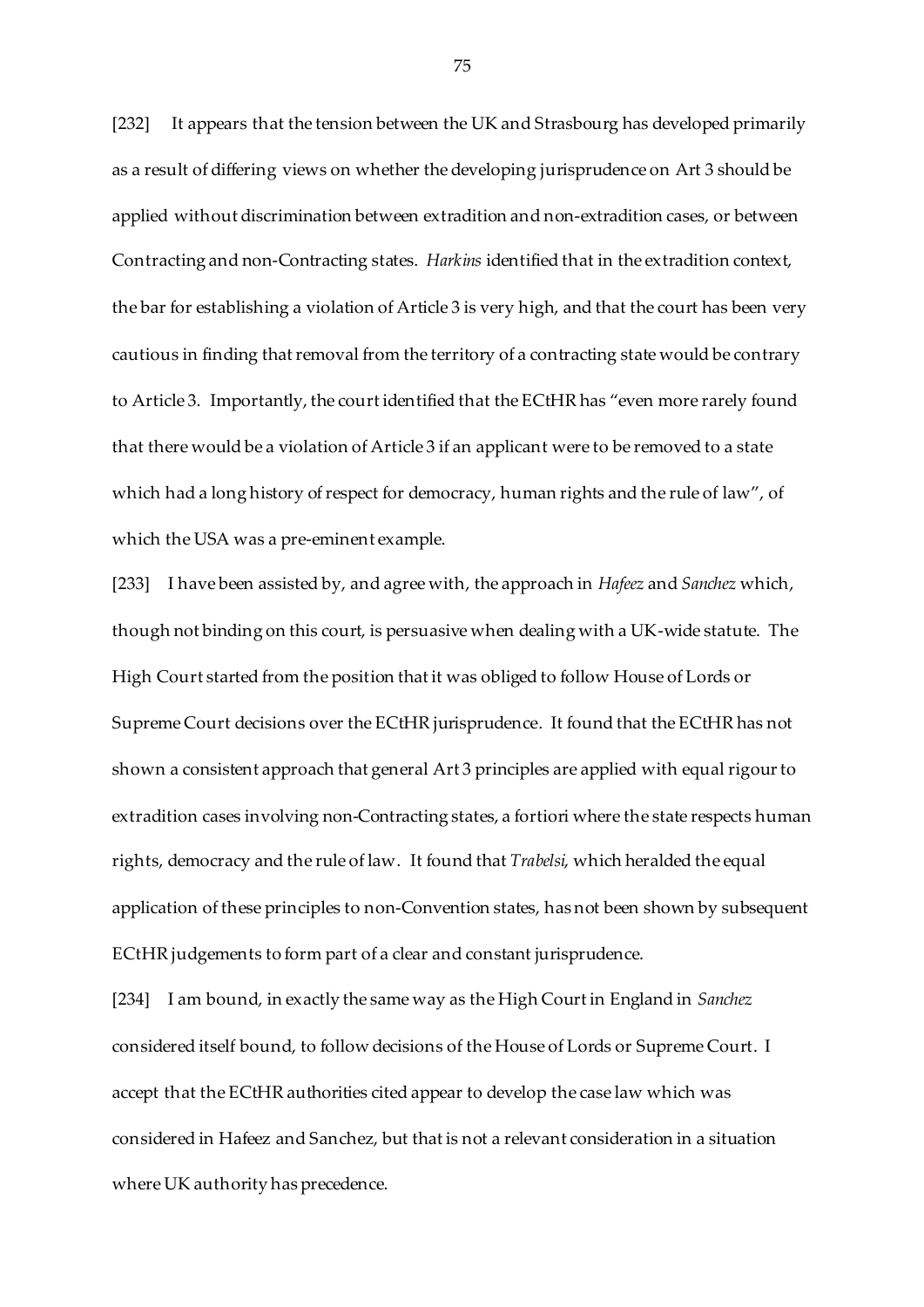## **Decision on irreducibility**

[235] The respondents have the burden of proving that extradition is incompatible with their Art 3 rights. In my view they have failed to discharge that burden.

[236] The evidence of Ms Plochocki and Mr Snooks was not contradicted. I have summarised this above. However, despite the several limitations on the exercise of compassionate release and executive clemency which they discussed, neither of them excluded the availability of these remedies as de facto and de jure available in this case. In my view, much of their evidence strayed over into consideration whether these respondents had a realistic prospect of release. I have no difficulty accepting that it is true to say these respondents will face considerable difficulty in obtaining either of these remedies. However, that is not relevant, because their difficulty stems entirely from the nature of the alleged crimes:

"But the requirement that the sentence must be reducible de facto cannot mean that the prisoner in question must have a real prospect of release. Otherwise the more horrendous the crime, the stronger would be the claim not to be extradited. It must mean that the system for review and release must actually operate in practice and not be merely theoretical." (per L.Hoffman in *Wellington* at para 34)

[237] In my view, de facto availability does not apply to the specific circumstances of the respondents, but to whether the remedies are available at all. The evidence was plainly that they are, in a limited number of cases. The BOP granted 150% more applications (albeit from an unknown starting figure) of the compassionate release applications filed in 2018/2019, compared to the preceding year (Kavanaugh letter, page 10). A total of 1,866 inmates have received compassionate release since December 2018 (Irby statement para 10). None of the witnesses contradicted this. I accept that evidence. The remedies are de facto available. They are de jure available.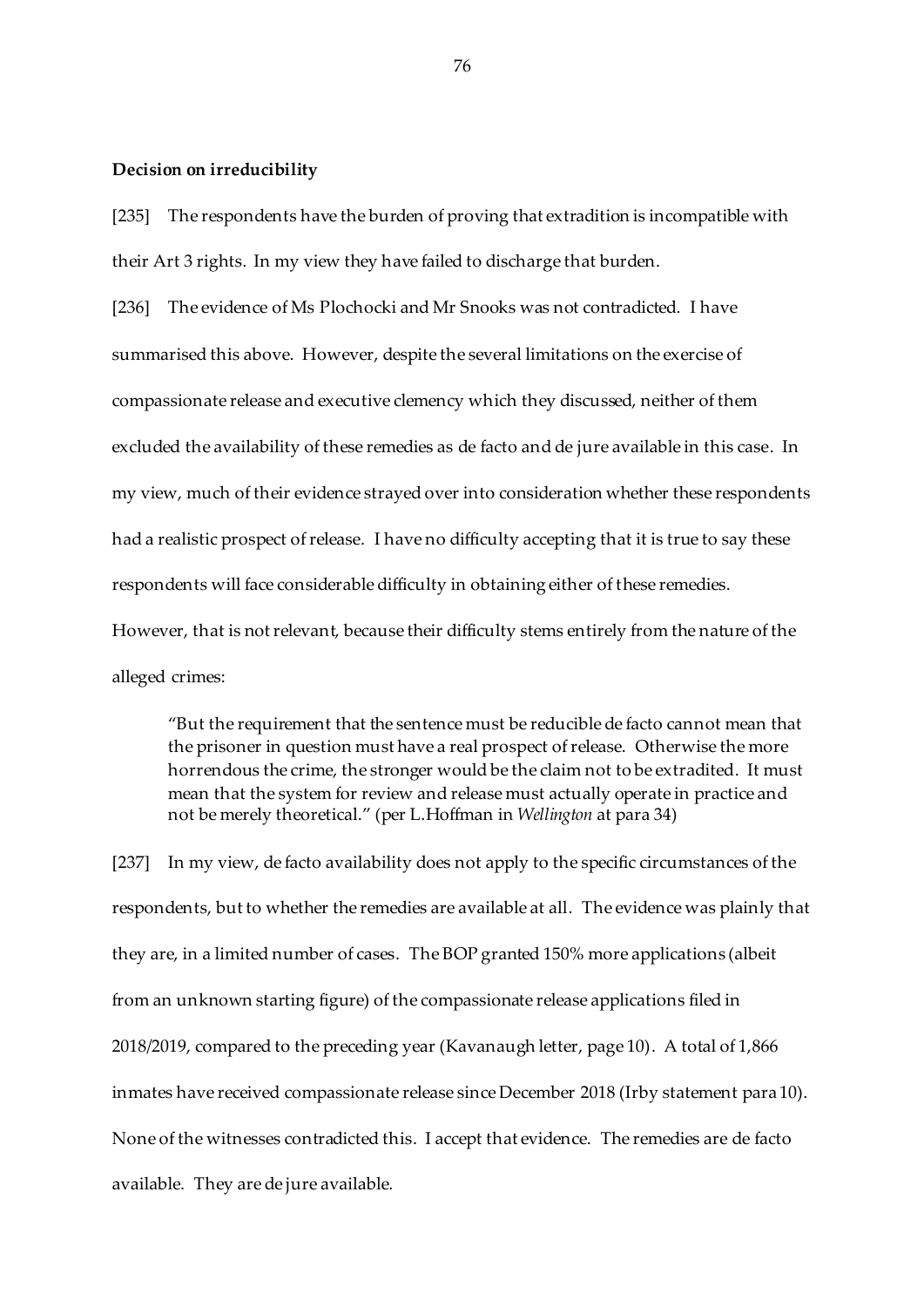[238] The applicant has given assurances that compassionate release and executive clemency are features of the US legal system, and are exercised in the regulated manner, overseen either by the judiciary or by executive office, in the manner described by the Kavanaugh letter (pages 9 and 10). Compassionate releases are granted, and is the subject of a specific BOP policy (Irby statement paras 9 to 11). I accept those assurances.

[239] In accepting assurances from Mr Kavanaugh and Mr Irby, as in the rest of this opinion, I have proceeded on the basis that:

"the assurance given by the District Attorney has been transmitted by the Department of Justice as a solemn promise between friendly states who have long enjoyed mutual trust and recognition" (*Giese* v *United States* [2018] EWHC 1480 (Admin)).

[240] I have accepted that the assurances are such as to mitigate the relevant risks (those founded on by the respondents) sufficiently, based on assessment of the practical as well as the legal effect of the assurance (*Othman* v *UK* (2012) EHRR 1 at paras 188, 189).

[241] Even if these assurances were not available, I would be bound to follow the approach of the House of Lords. I am bound by the principles in *Wellington*, and have followed the principles in *Hafeez* and *Sanchez* as persuasive. *Wellington* decided that, even if a sentence were irreducible, it would only be a contravention of Art 3, at least in the context of extradition, if the likely sentence were grossly disproportionate. As I have discussed already, I have no grounds to regard the likely sentences on Count 2 as grossly disproportionate, for the reasons set out in the Kavanaugh letter. Whether or not it is irreducible is therefore not relevant. That is sufficient to repel this point as bar to extradition.

[242] Further, in my view the mandatory life sentences are not irreducible. Taking the same approach as *Wellington*, the existence of the compassionate release provisions provides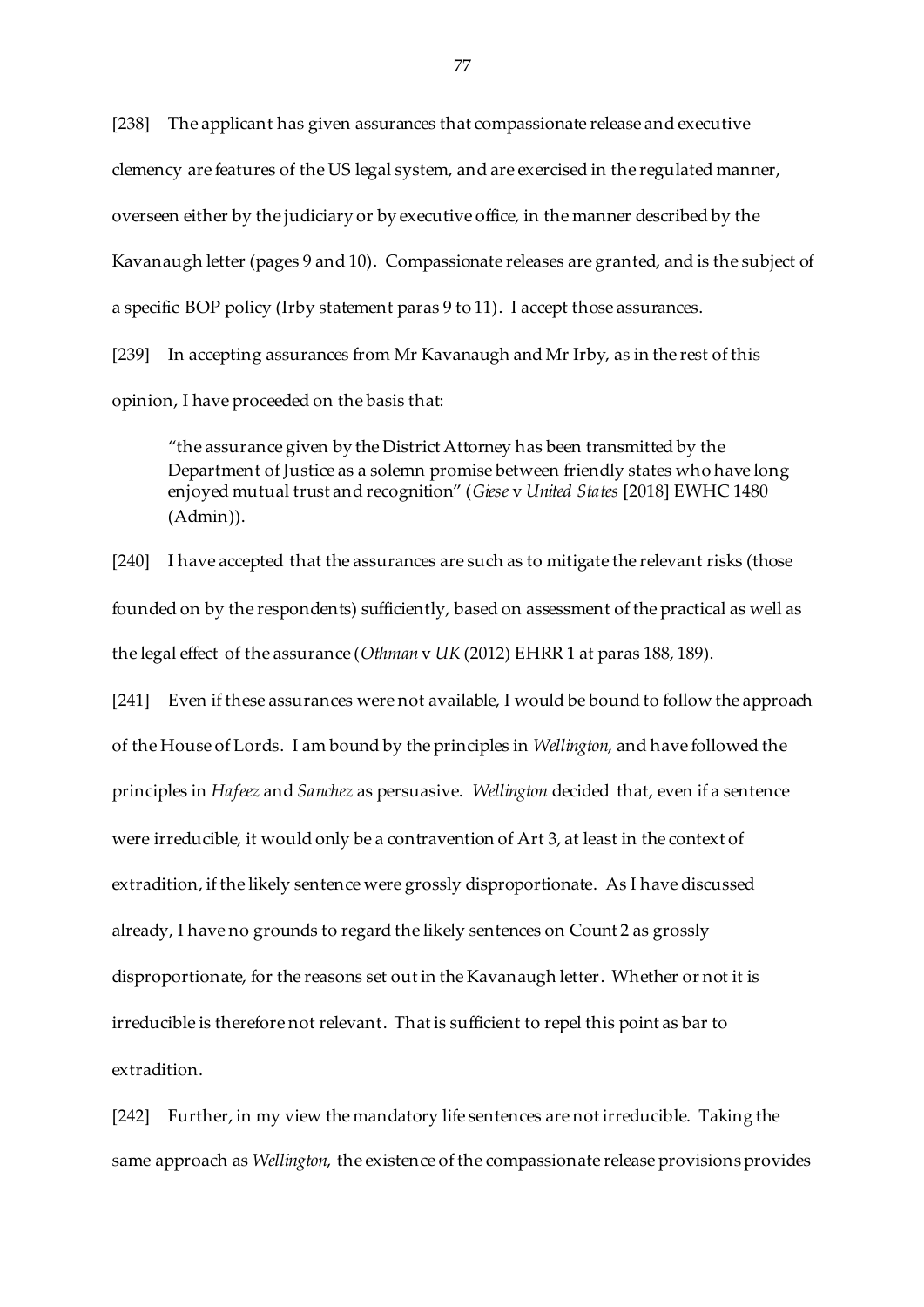a means de facto and de jure of reducing the mandatory life sentences. The evidence that this remedy may be available only sparingly (although arguably 1,866 successful applications in two years is a significant number) is not sufficient to show that it is de facto not available. The respondents cannot found on the serious nature of the alleged offences to show that the remedy is not de facto available in their cases, for the reasons discussed in *Wellington*. I find that compassionate release is de jure and de facto available under US law. That is sufficient to establish that the mandatory life sentences are not irreducible.

[243] The same point can be made in relation to executive clemency. While I can accept that it is highly unlikely that in fact a Presidential pardon will be administered in this case, that does not remove the fact that de jure the remedy is available. The same points about de facto availability arise. That also establishes that such sentences are not irreducible. [244] Even if I was not bound to follow *Wellington*, I would in any event follow the reasoning in *Sanchez*, and find that the ECtHR decision in *Trebelsi* is properly to be regarded as an exceptional case, and does not form part of a clear and constant jurisprudence, on the central issue: whether the Art 3 jurisprudence as developed by the ECtHR must apply equally to non-Convention states in extradition cases. I agree with the analyses in *Hafeez* and *Sanchez* that the subsequent ECtHR jurisprudence does not do so. To do so would be in direct contradiction to the principles set out in *Kafkaris*, recognised by the House of Lords in *Wellington*, that: "punishment which counts as inhuman and degrading in the domestic context will not necessarily be so regarded when the extradition factor has been taken into account". (per L.Hoffman at para 24). In the absence of such a clear and constant jurisprudence, I am not bound to apply the ECtHR cases cited for the respondents (*Manchester CC* v *Pinnock*, above).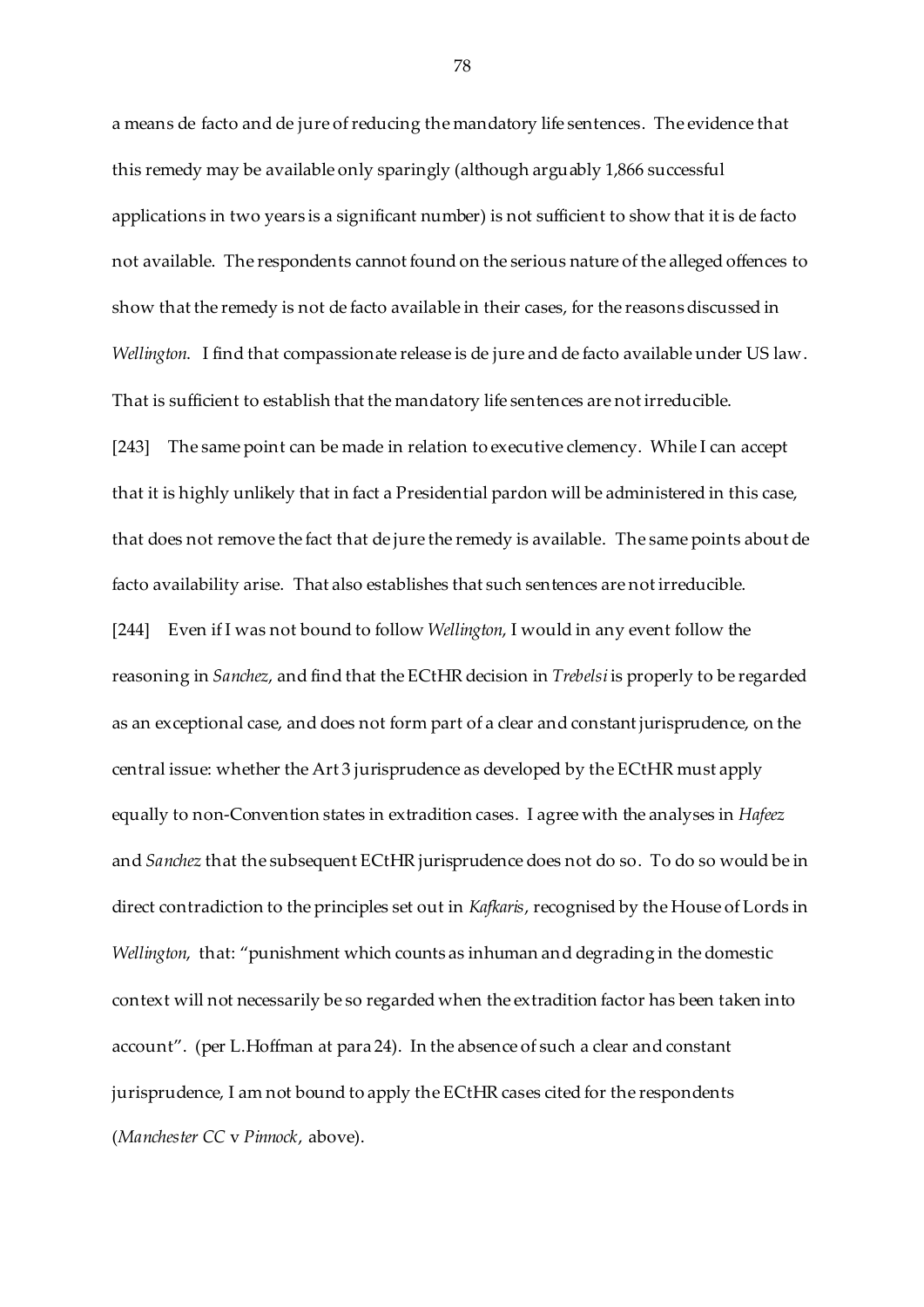[245] For completeness, I note the observations of the Supreme Court in *Dean* v *Lord Advocate,* which was dealing with prison conditions. The Supreme Court noted that, while the strong public interest in extradition has no paramountcy:

"in my view it is incumbent on a court, which is addressing an Art 3 challenge, to make such an assessment in the context of an extradition; and the existence of the extradition agreement is a factor in that assessment (per Lord Hodge at [37]."

[246] Accordingly there is no reason to anticipate that the distinction between extradition and non-extradition cases will be abandoned in UK jurisprudence.

[247] Lastly, counsel sought support from applications for interim relief in cases presently before the ECtHR, three of which involve extradition to the US. These are *McCallum* v *Italy* (no 20863/21), *Antic* v *Serbia* (no 41655/16), *Sanchez-Sanchez* v *UK* (no 22854/20) and *Hafeez* v *UK* (no 14198/20). I was invited to consider these as evidence that the ECtHR was to apply the developing Art 3 jurisprudence to extradition cases, including to the US. I decline to do so. These are interim applications which contain no more than a summary of the domestic cases. They are not themselves reasoned decisions. In any event, an interim measure inevitably raises purely practical issues, such as preservation of the status quo while the matter is litigated. They do not have any persuasive status for present purposes, in my view.

[248] I find that there is no bar to extradition based on the irreducibility of the mandatory life sentence which may be imposed on Count 2 of the US indictments.

## **Disposal**

[249] No reference was made to the devolution minutes and no order is required. [250] I have already dealt with the preliminary questions under the 2003 Act. On the remaining question (section 87(1)) as to whether the extradition of each of the respondents